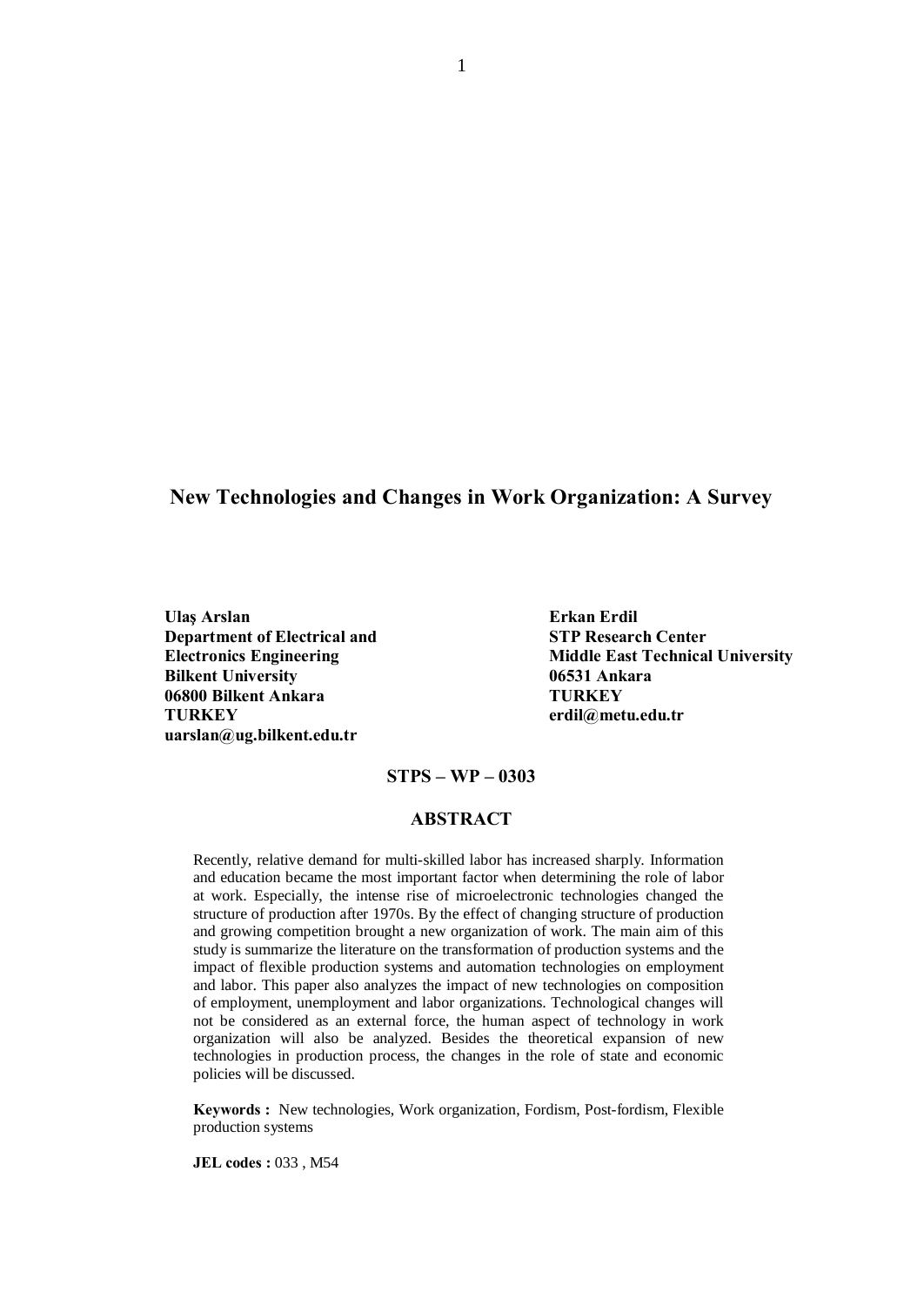#### 1. INTRODUCTION

At the end of 1960s, capitalist economy came face to face with a crisis starting with a decrease in the rate of profit and efficiency. This crisis which is also called as the crisis of Fordism led to the world wide collapse of the mode of accumulation and regulation which were its characteristics. The reasons of this crisis were the unemployment, growing inflation and decreasing economic growth. Actually, this was the crisis of industrial relations and work organization of capitalism. The crisis of Fordism was therefore also a structural crisis of capitalist economy. In order to overcome this crisis, from Fordist phase to a new phase was inevitable. In this new phase, the technological paradigm was taken into consideration, and as a result, some modifications in production systems, work organization and technology were started to be applied.

This new phase was called as post-Fordist period, and flexible automation technologies were widely used. The microelectronic based information and communication technologies also accompanied with these technologies. As a result of wide spread use of high technologies after 1970s, technology has always been a central variable in work organization. These technologies adapted to the production process in order to fit to changing market conditions, and in this manner, flexibility became the core element of work organization.

Besides all of these changes occurred in the structure of production, Keynesian welfare state whose expansion was strongly shaped by the development of the Fordist mode of the growth removed. Since the welfare policies pursued by the state up to 1970s abandoned; naturally, the role of unions and state policies with respect to industrial relations changed.

Thus, in brief, new technologies affected all relations in the society and economy, and they created a new work organization and systems of production relations. Therefore, new technologies led to significant changes in most areas such as labor, work organization, employment composition and unions.

In this paper, we will try to reexamine the nature and role of technology in work organization. The purpose of this study is to present the literature on the analysis of the transformation of production systems and the impact of flexible production systems and flexible automation technologies on labor and employment in detail.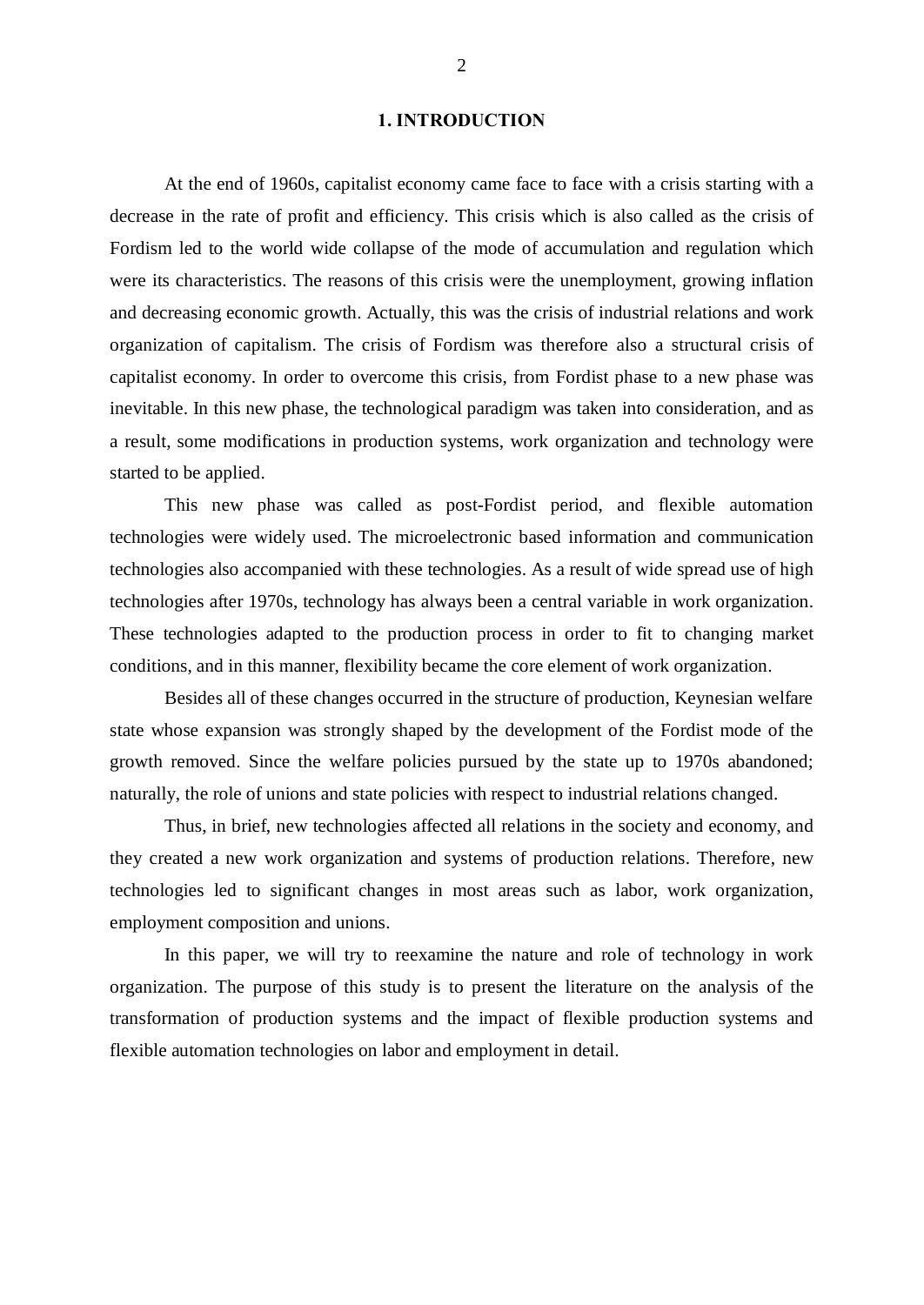# 2. INFORMATION SOCIETY AND LABOR

In the famous 11.thesis of Marx and Engels' Feurbach Critics, it is said that ì Philosophers were satisfied with only defining the world in different ways, but the important one is to change it"(Marx, 1976:27). There have been made lots of definitions to express change; "information economics" (Machlup), "post-capitalism" (Dahrendorf), "disorganised capitalism"(Lash and Urry, 1987), "information society"(Giddens), "third wave society"(Toffler, 1991). The first group of definitions represents two sided world system, whereas the second part represents changes that require technological and economical facts in the capitalist structure. There are two different concepts; (a) chaotic political atmosphere, (b) a new chaos that is seen in the economical relations as a result of technological developments (Belek, 1997:9-11 ).

Although, chaotic political atmosphere still exists and focused on the fights for economic profits in the Middle East, a new paradigm exists that implies society is based on information workers. This removes the social dimension of old paradigm. The information is the base force and it diminishes the effect of labor and capital. A new labor and information intensive world started to be restructured by the effect of this new information paradigm.

Drucker notes that " information became the only source rather than becoming one of the source, and this made our society post-capitalist" $(1993:69)$ . In this post-capitalist society represented by Drucker, information society includes individuals who have equal profits and they are defined by their flexibility and activity (1994:95-97). Capital and labor became less important and post-capitalist society was described as information society. However, there was no discussion about whether the information is a kind of labor or not. On the other hand, people with this qualification were treated as staff.

In his "Third Wave", Toffler examined the history in three parts. The first wave is characterized by agriculture between 8000 BC and 1650-1750. The second wave, which lasted up to Second World War, is industrialization stage. The third wave was raised after 1960s (1981:32). The main industry of the third wave is electronics and computers. In this period, technology is controlled by the society instead of determining the aims. The information is not a part of capital and labor anymore, but it became the core of them.

In this new system, everything was modulated; from domestic production to customer special production, new firm structures, production process and new products. Lash and Urry characterize this as passing to disorganized period. The most important element of disorganized capitalism comes from the fact that the weight of productive labor based on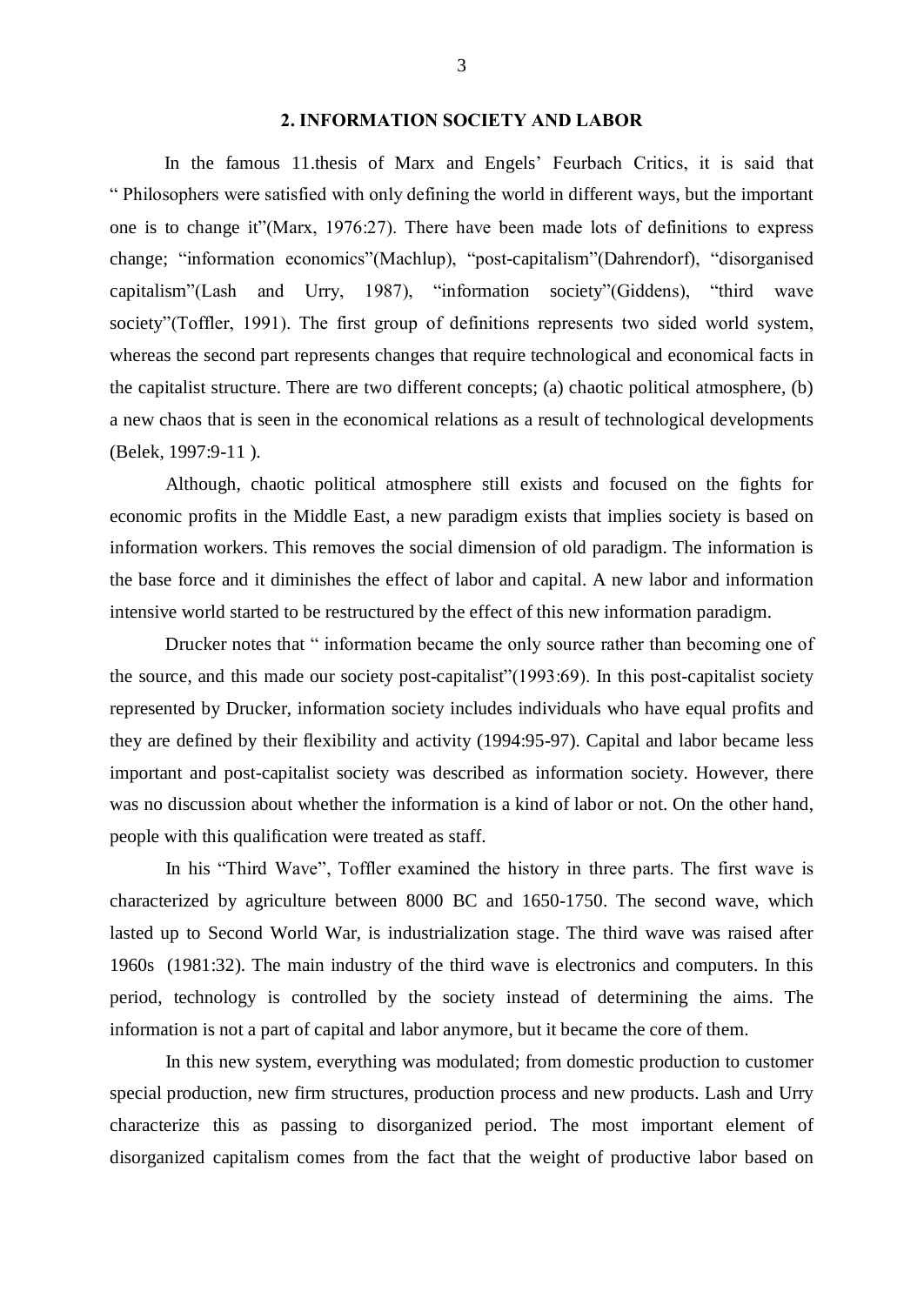information is increased in the economy (1987:2-6). In this disorganized period, the productive labor based on information is accompanied by technological developments, and according to Piorre and Sabel, technological developments will also solve each problem in this production process (1984:32).

In all of these approaches in which change is highlighted, there occurs some political and ideological results in addition to technological developments. The most important of them is that capitalism causes a new social formation in the obligation of technological changes. In this new social formation, class struggle is not as sharp as in the past, and class-consciousness is tried to be diminished by new state policies and adaptations to the structure of new production systems.

In all views mentioned above, change is focused on some points like production instruments, labor, production structure, social formation, the control mechanism of capitalism over labor, and the structure of economic sector. Since the technology is based on the change determined by necessities, there is an exact relationship between technological developments and the changes in production systems. Therefore, it is necessary to explain technological developments in conjunction with the changes in production systems.

# 2.1 Technological Development and Change in Production

The change in production systems is a result of technological change. According to Marx, production instruments are the composition of the things, that are used by workers, and labor in production process (Marx, 1978:195). Then, the labor is affected by technological changes directly. Dickson sees the technology as the machines and all tools used by society and the relations stem from these machines (Dickson, 1992:36). Therefore, "technological change can be defined as the process by which economies change over time with regards to products they produce and the process used to produce them<sup>"</sup> (Stoneman, 1983:our emphasis)

According to Halal, technology is divided into two groups in its historical developments:

1) Low level technology which describes agricultural and physical machines

2) High level technology which intends to improve the function of social systems and to serve people (Halal, 1986:54)

Low level technologies consist of machine and machine systems. Since a machine is an arranged combination of resistant bodies, it can be compelled to do work accompanied by certain determinate motions. Marx states that therefore the machine is a mechanism that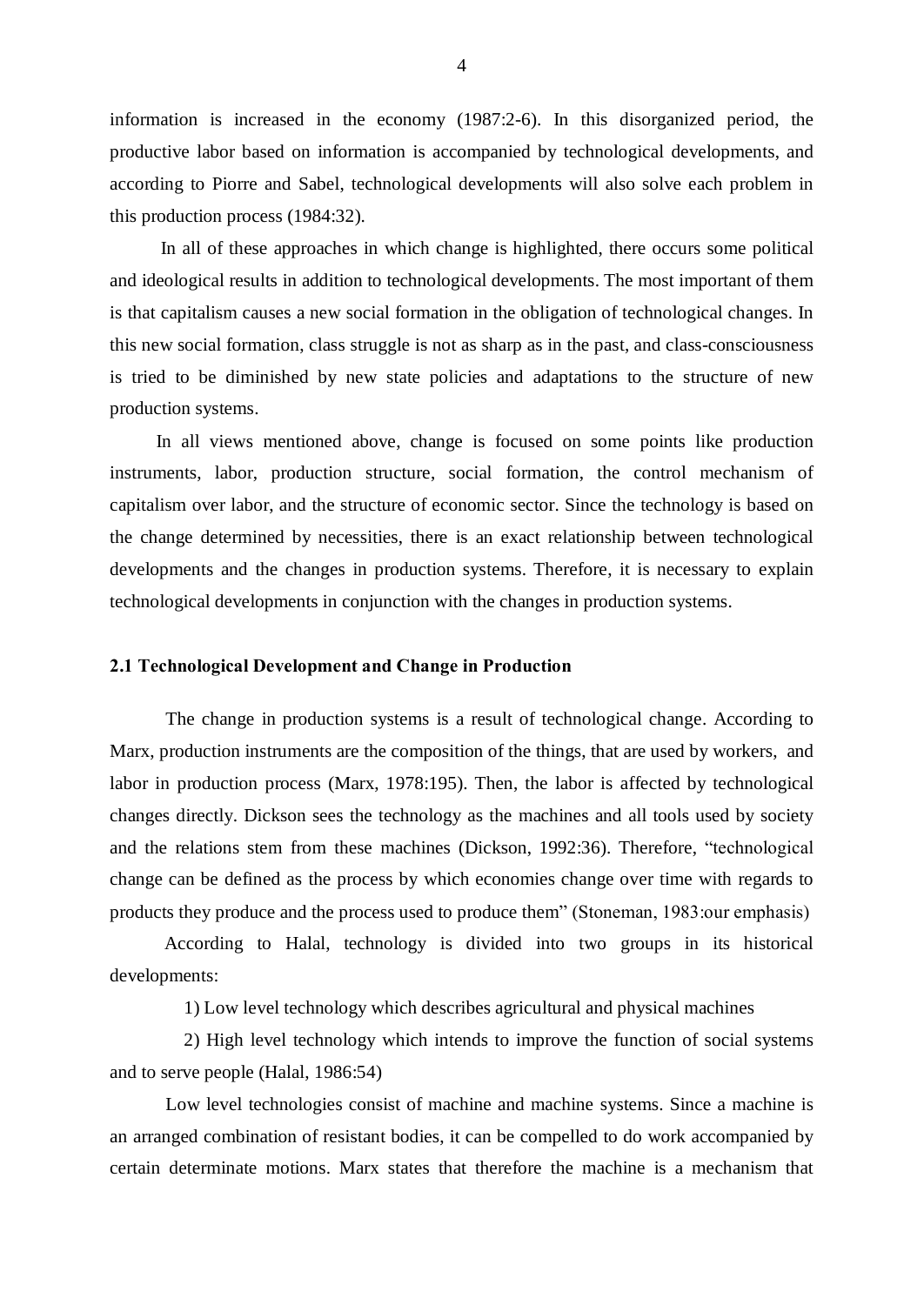makes the same operation which was done by a workman before with similar tools. In this respect, it does not make any difference that the source of the motive power comes from the workman or from another machine (Marx, 1975:353-54).

Braverman (1974) claims that the most important improvement in the evolution of machine is related to the environment in which its operation is controlled, not to its bigness, complexity and operation rate. The second stage in mechanization is provided by adding a mechanism from outside to machine so as to control itself. In order to reduce the need for human intervention by putting the actuation of the machine under remote control, many machines may be set in motion and away from single human control. However, such refinements did not change the internally fixed character of the machine cycle (Bright, 1966:201-220). Such mechanization occurred in industrialization period advanced to a new level accompanied with developments in computers and information systems. As a result, there have been lots of changes in the relation between labor and production tools.

After application of new technologies in production systems, the role of labor and structure of work changed sharply. Although at first the role of technology was minor, its effects increased gradually. Therefore, in order to understand the structure of work organization formed by technological developments, the phases of the labor organization after industrial revolution should be examined. These three phases are Taylorism, Fordism and post-Fordism.

# 2.2 Scientific Period in the Labor Organization: Taylorism

The classical economists were the first who approached to the problems of labor organization within capitalist relations of production theoretically. Therefore, they can be seen as the first management experts, and some people like Andrew Ure and Charles Babbage continued such works in the latter part of the Industrial Revolution. The next step which can be described as the comprehensive formulation of management theory occurred at the late nineteenth and twentieth centuries. Between these two steps, there was a big gap which there was a huge growth in the systematic and purposive application of science and technology to production and labor, the beginnings of the monopolistic organization of industry, and the size of enterprises that lasted more than half a century. Frederick Winslow Taylor initiated a new movement called scientific management in the last decades of the nineteenth century. This movement appeared as a result of new developments of management methods and the organization of labor, not the development of technology. The role of technology was minor.

5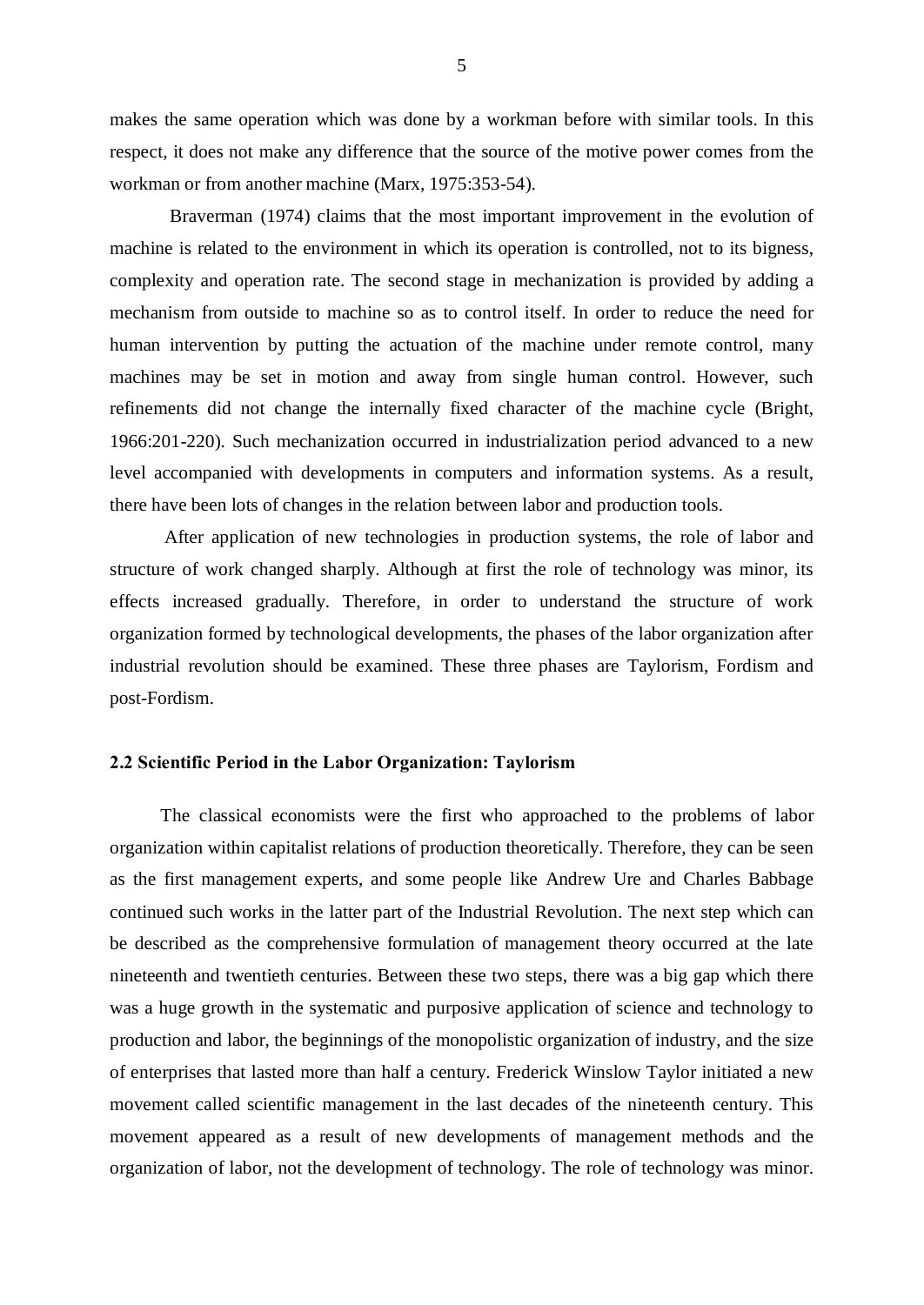Scientific management was an attempt to profit by the methods of technology to growing complex problems of labor control in capitalist enterprises. (Braverman, 1974:85-86)

Taylor examined the adaptation of labor to the needs of capital. His aim was the control of labor with using fundamentals of labor process. (Braverman, 1974:86-87) Taylorism, which insists on the control of management over labor process, mainly based on three principles: firstly, the classification of the objectives of the whole firm; secondly, consistency of the subgoals of each part with the goals of the whole; and finally, unification and rationalism of the work of each part (Drucker, 1954:280).

All things mentioned above were the result of technological evolution and in fact had just one aim which is to make a good adaptation for the adjustments in the market forces. However, there appeared some problems that come from the result of specializing and mechanizing that put the limits of the abilities and rights of control managers in decision making what is the most suitable to be done. The control from the top was restricted, since trained and skilled workers at each part directed operations (Waring, 1991:7-12). Although, some of his techniques like skill and control transfer from workers to managers and time and motion study were not applied practically up to late 1920s, Taylor popularized the time study of control over the labor. By time study it was aimed to measure the time elapsed for each operation in the work process. Taylor sees the work as an instrument in the production process; in other words, it made a reduction in the function of workers by giving a task making the machines' routine procedures. Workers treated themselves as a part of machines. In this Taylorist work organization, by controlling of each worker according to predetermined work time, it is aimed to reduce the waste of energy and labor which could be occurred by coincidence. For the next step, a new principle called as "investigation and classification of base emotions of the body" was added to "time study the concept of motion study" by the Taylor's followers (Braverman, 1974:170-178). As a result, in the first step of this modern mechanization, it was objected to control of labor in a high degree, and these became the messenger of new labor and work organizations which would be called as Fordism in future.

## 2.3 Fordism

Fordism which is also called as mass production based on moving assembly-line techniques, firstly applied in the beginnings of 1900s by Henry Ford in his own automobile factory. It is a kind of production system which is made on a moving continuously assemblyline by using special machines and dominantly non-skilled labor. Like Taylorism, Fordism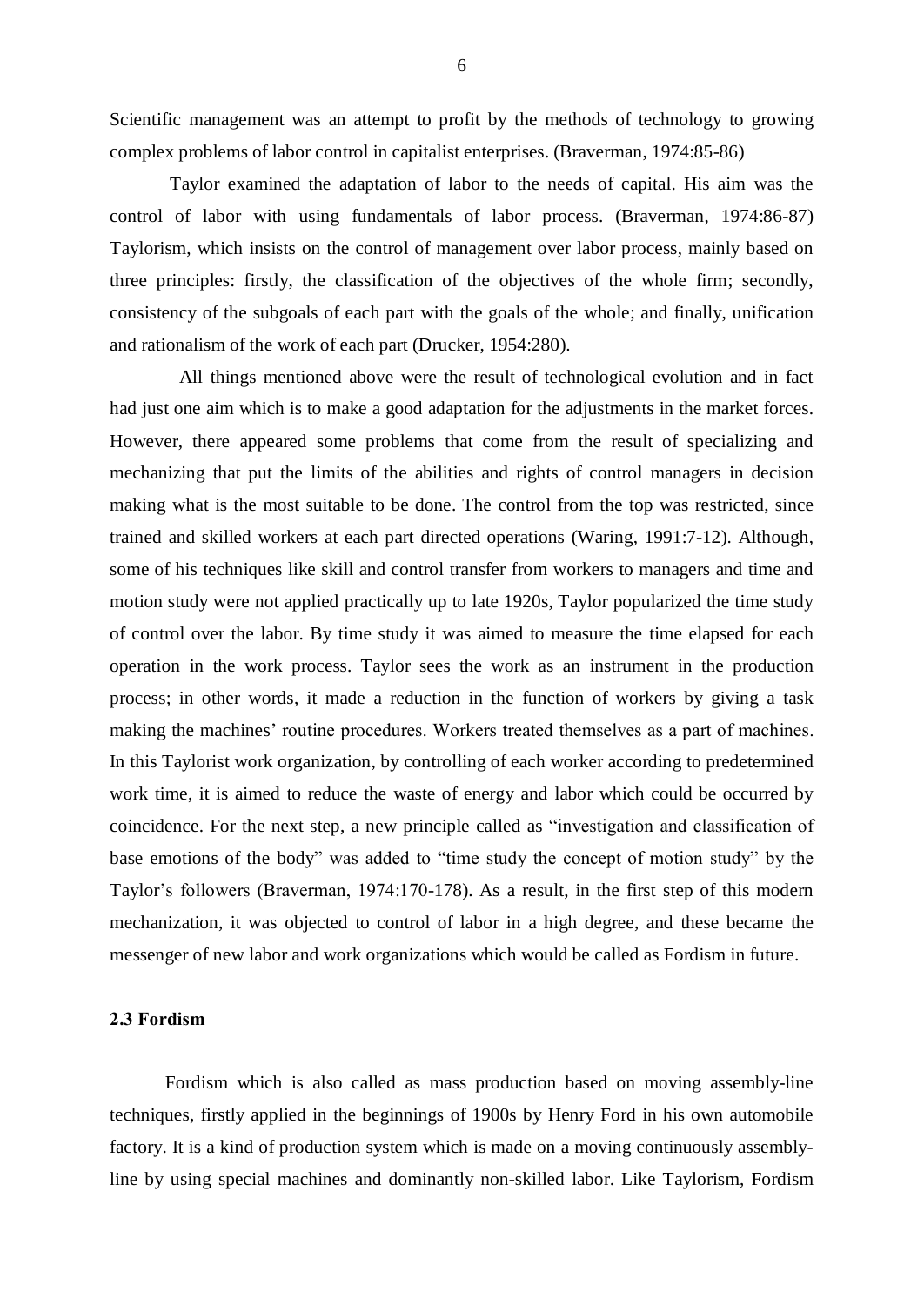was also a form of work organization that results to the further integration of production. Taylor put the bureaucratization into consideration so as to solve the problems of reintegration and coordination because of the complex division of labor. Ford proposed an innovation which based on technical solutions that constructed a rationalization pattern for mass production industries. The institution of a flow line in order to gate high rates of benefits of fixed capital was the most important principle of both Taylorism and Fordism (Amin, 1994:177).

Fordist production system was raised during the 1929 crisis and post war conditions, and the main features of Fordist production were shaped by the economical, social and political conditions of this period. In Fordist production system, Taylor's Scientific Management principles were used. By using these principles, the organization of machines and labor at work was realized. In this respect, new organization of labor and labor instruments was the main purpose of Fordism. In other words, Ford rationalized the old technologies and the division of labor, and obtained high gain in the productivity by stationary workers. Since the mass production brings a standardization in production, it is seen that production on assembly-line can be applied after getting a standardization (Bilgin, 2000:5-7).

The essential in this system based on the standardization of products and production systems, mass production of these products, production on assembly-line and using of one aimed machine and non-skilled labor. Jessop, B.(1991:136-137) examines the dynamics of Fordism at four levels:

> Fordism can be analyzed on four levels. As a distinctive type of labor process, it involves mass production based on moving assembly-line techniques operated with the semi-skilled labor of the mass worker. Not all branches nor workers will be directly involved in mass production in a Fordist economy, of course: the important point is that mass production is the main source of its dynamism. As a stable mode of macroeconomic growth, Fordism involves a virtuous circle of growth based on mass production, rising productivity based on economies of scale, rising incomes linked to productivity, increased mass demand due to rising wages, increased profits based on full utilization of capacity, and increased investment in improved mass production equipment and techniques. As a mode of social and economic regulation, Fordism involves a separation of ownership and control in large corporations with a distinctive multidivisional decentralized organization subject to central controls; monopoly pricing; union recognition and collective bargaining; wages indexed to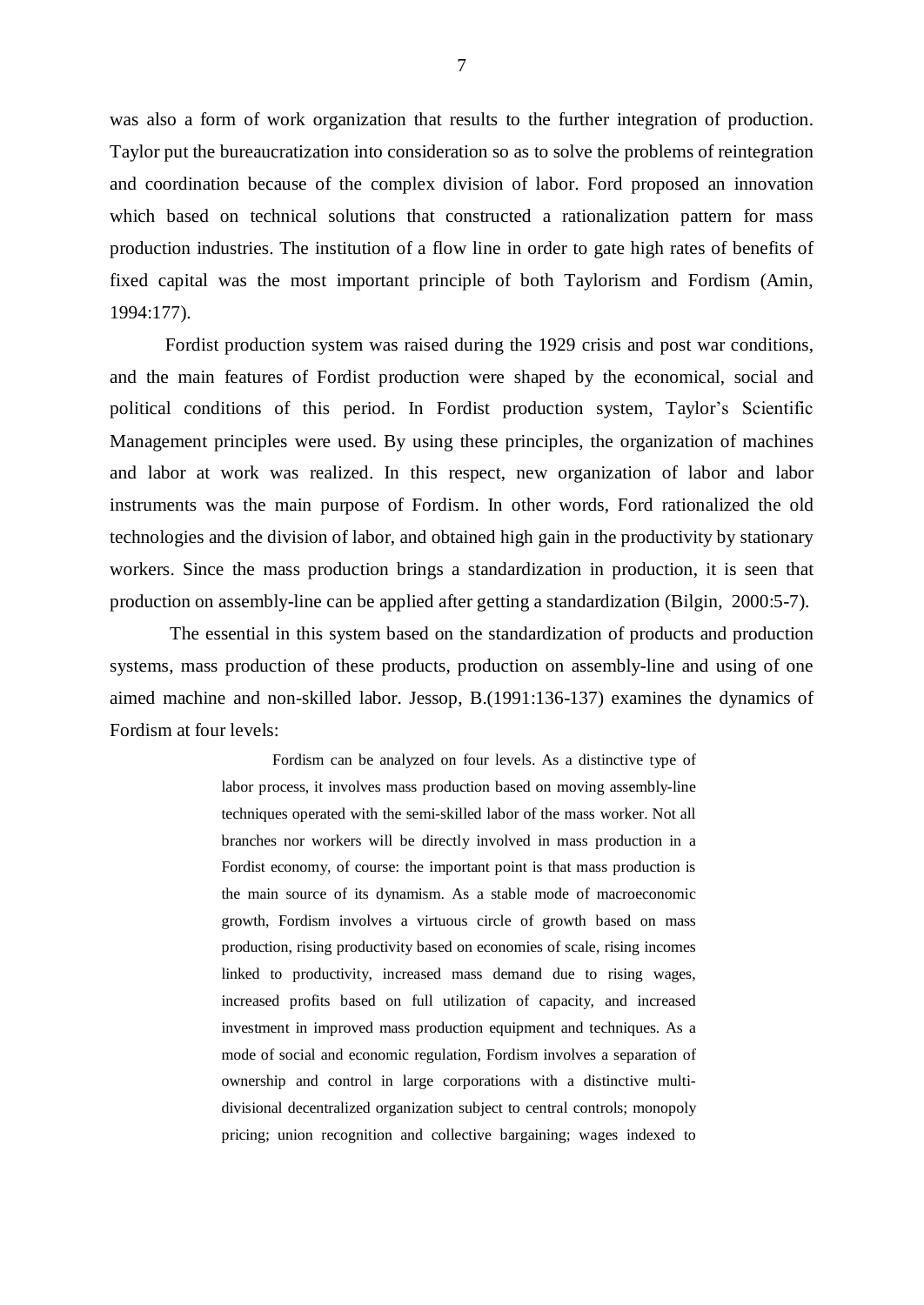productivity growth and retail price inflation; and monetary emission and credit policies orientated to securing effective aggregate demand.

Fordism has two uniqueness as regards labor organization:

1-) Decomposition of purposes: separation of skilled purposes from non-skilled ones definitely. By this way, the labor class is divided into two parts: less number of skilled workers and many number of non-skilled.

2-) Bringing labor force in an organic structure, it means creation of a collective labor. This makes the productivity of each person depended to others. This point is the main difference between Fordism and Taylorism. Although Taylorism simplifies and makes unqualified the purposes, it leaves the purpose to individual worker. However, Fordism puts together worker with the machine, and by this way, it realizes "collective labor" which was stated by Marx before, in the Capital (Belek, 1997:50-51).

Increase in productivity and time saving popularized Fordism during 1950s and 1960s and Fordism gained a wide application area (Alcorta, 1998:24). Standardization element was applied especially in the banking and finance sectors. It was quite difficult to change the product type in Fordism, since production was designed for standard products. Thus, there was no flexibility in the Fordist work organization. It was necessary to create institutional forms which guarantee the consumption of products produced in huge quantities by wide range of people for the continuity of Fordism. It was very important to have a society that has enough revenue and free time for the big firms, and Keynesian state was assigned this duty (The expansion of the Keynesian welfare state which was shaped by the development of the Fordist mode of growth, was the result). Government with Keynesian policies developed fine tuning policies which take the conjectural movements in economy during post war under control, and provide flexible capital policies. To increase the level of consumption, infrastructure, such as transportation, communication, education, health services and the other public services were given great importance. All of these were for consumption of products produced by mass production. Policies which were constructed by demand in international markets were added. By this way, developed countries could export their extra products to developing and underdeveloped countries (Bilgin, 2000: 8).

As it is seen, Fordism gave an ideological and social dimension to Taylorism (Belek, 1997:51). Modernism having an ideology exposed a new social life and organizational style, and yielded to a new political regime (Ongen, 1996).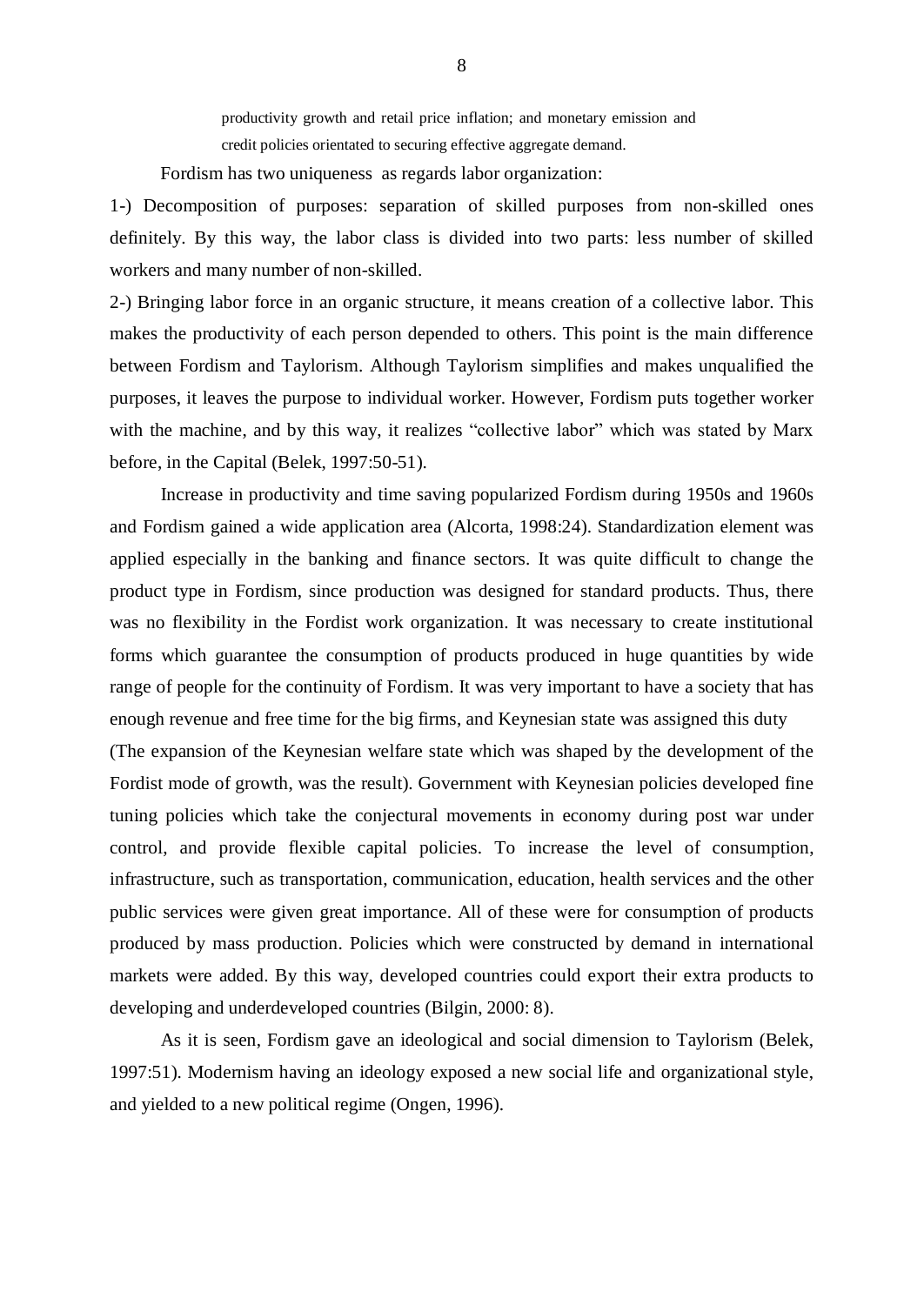The importance of this period as regards labor can be summarized as follows: specialization at work, alienation of labor to production process, decrease in labor productivity due to quality of work and its strict control in production process.

Although Fordism gained a wide application area, some reasons led to the crisis of Fordism.

### 2.3.1 The Crisis of Fordism

After the second world war, fast and stable growth rate of economies, low unemployment and expansion of economies did not last long. The problems that Fordism encountered in the 1960s were giving the signals of a new crisis. According to Piore and Sabel, the limits of economic growth were reached. In other words, this was crisis of Fordism, and the technology of mass production and institutional structure reached their limits (Piore, Sabel, 1984:165-167). Boyer identifies four factors in his analysis of the structural crisis of Fordism (Nielsen, 1991:23-25); firstly because of reaching the social and technical limits of Fordism, productivity gains decreased. Secondly, the expansion at mass production caused to an increased global economic flows. It made the management of national economic too difficult. Thirdly, Fordism resulted in growing social expenditure. Inflationary pressures and distributional conflicts appeared since there is no applicability of mass production methods in this area. Finally, the consumption pattern has changed. New demands could not be satisfied with mass production methods. Annual rate of labor force transfer, defective production, increasing of wastage, avoiding doing work and strikes reached a high level. In other words, workers' resistance to capitalist production relations caused rising of a new crisis. This can be called as the crisis of Fordism, that is to say, the crisis of organization style of labor (Bonefeld, Holloway,1991:1-2). With this crisis, the demand for the standardized products sharply decreased, while the demand for the variety of customized goods increased. Piore and Sabel (1984) make a simple conceptual distinction between mass production and flexible specialization. In the mass production, standardized goods are produced by the help of semiskilled workers and product specific machines. However, skilled workers produce a variety of customized goods in flexible specialization (Nielsen, 1991:12-13). To overcome this crisis, the intensive part of labor at production in industrialized countries started to use in South American countries in which labor is much cheaper. A tendency towards flexible specialization appeared with the help of new high technologies like microelectronic and the role of state in economy decreased. In these crisis conditions, firms made some adaptations to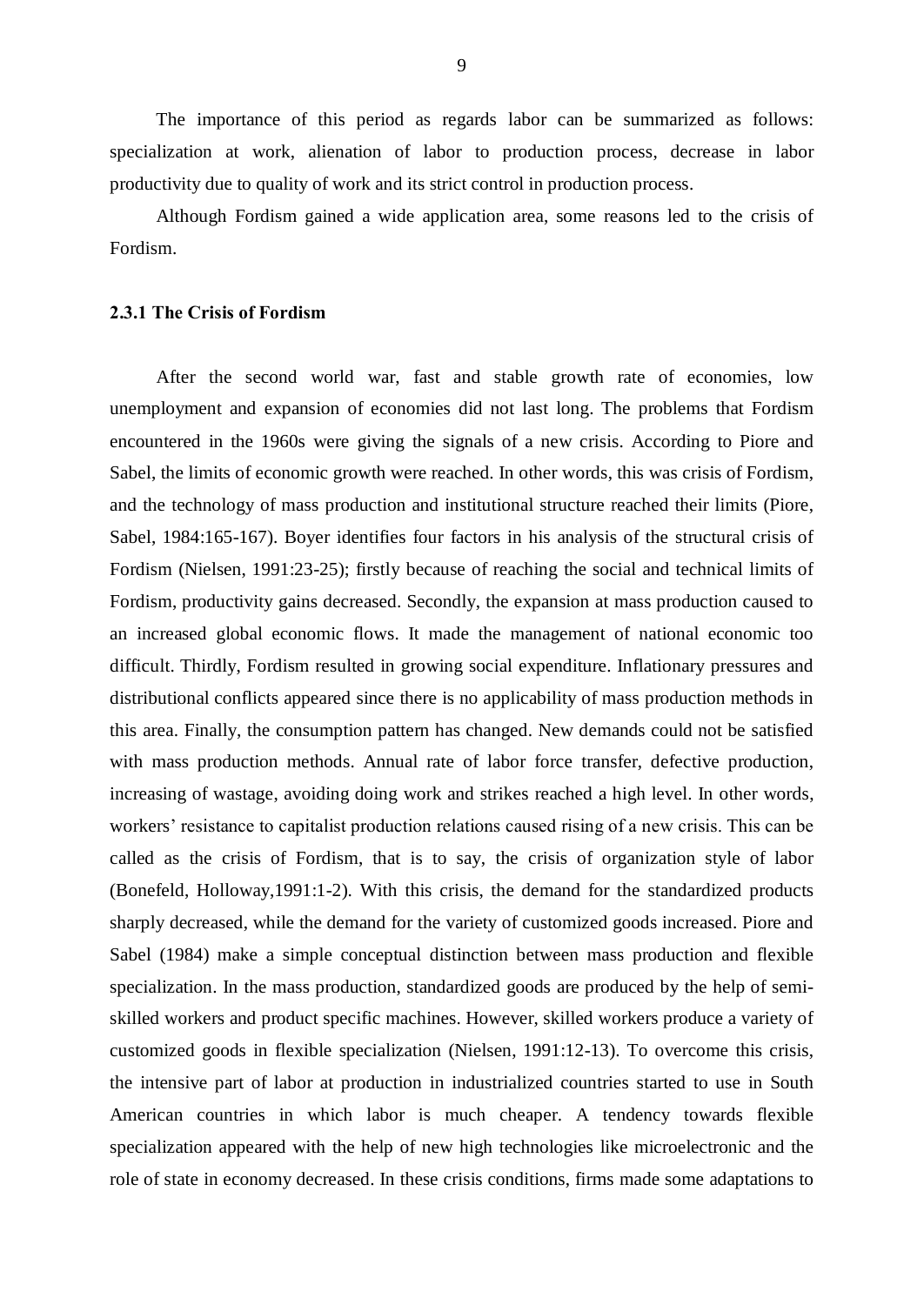survive, such as technological changes, automation, representing new products, making flexible labor market, firm combinations and using of new geographies in which labor is controlled easily. It was entered to a new period which there has been occurred technological changes intensively and new organization of production systems (Bilgin, 2000:12). This new economic model can be accounted for the wide acceptance of post-Fordist organization of production process.

# 2.4 Post-Fordism

Post-Fordism is a process in which firms make adaptation for flexible automation technologies and flexible production systems. In addition to using new flexible production systems, new high technologies called as flexible automation technologies started to become a part of production process in this period. In post-fordism, instead of specially designed machines which dispose labor, general-aimed machines which can be programmed, equipped with new automation technologies, can observe different kinds of products, save time and make motions one by one started to be used widely (Yenturk, 1993:48-49).

Thanks to flexible production systems and automation technologies, the design of products, control of stock, marketing, finance, subcontractor relations and management and control functions are included in the automation practices. Flexible production system depends on the work organization model in which there are combination of computer aided production, design, finance activities and research, and employment of skilled labor (Taymaz, 1995:709).

In this period,

(a) small business firms became widespread. Decreasing scales of firms stemmed from the increasing demand for the flexible firms that can be easily adapted to unregulated demand waving in markets (Price, 1994:83-84).

(b) Social security system was broken

(c) Unions became less effective; unemployment rate increased; employment style became disordered and labor class became more heterogeneous.

(d) Decentralized corporatism was broken and new capital and labor relations developed (Esser, Hirsch, 1989:419-425).

Polarization which is just seen in international area before, started to be seen in national markets, as well. However, this post-fordist period was started to be called as southafricanization as regards organization of labor by some authors. Due to demand for flexibility,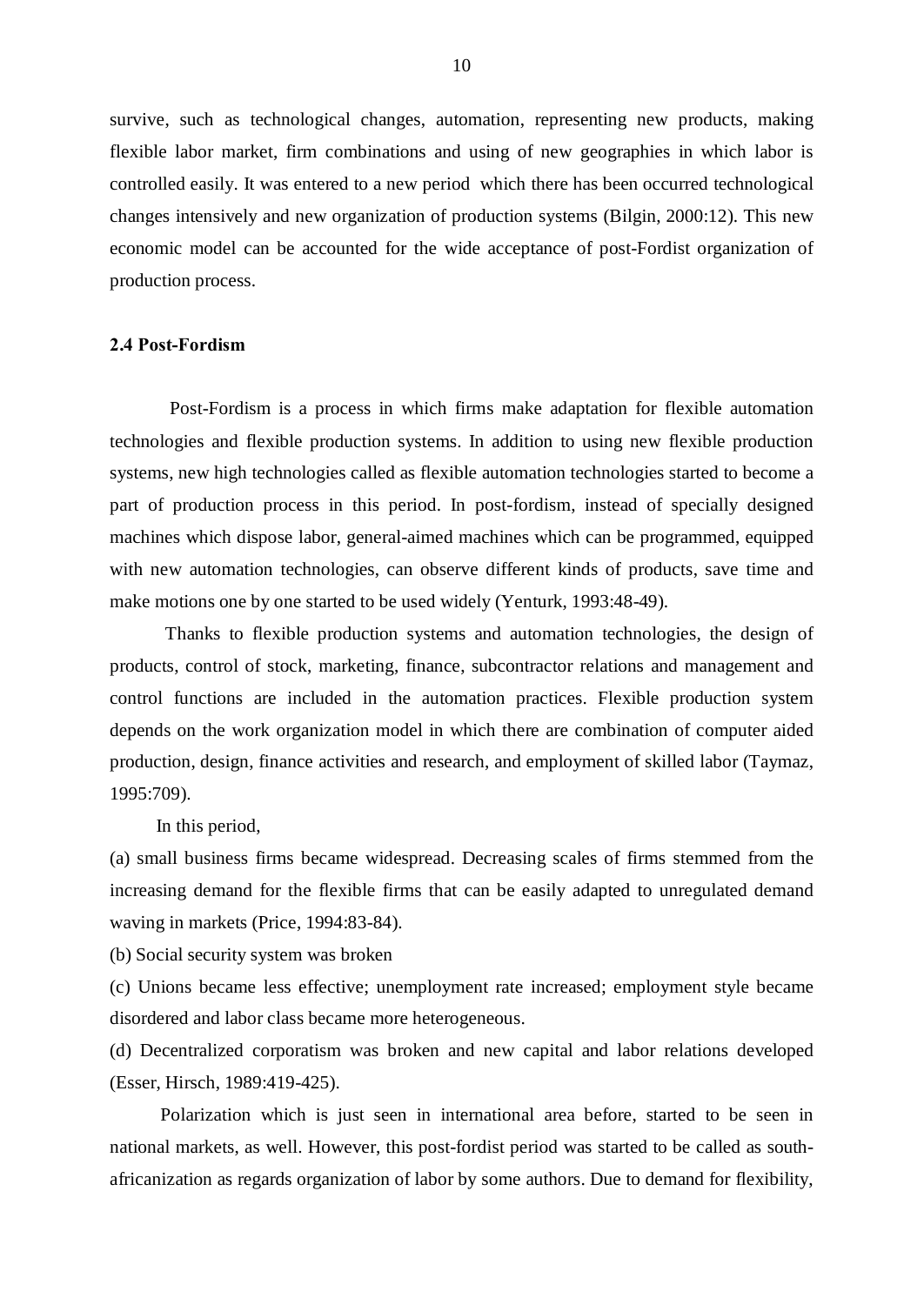subcontracting relations increased sharply. As a result, post-fordism is a kind of separation as regards consumption style, work organization, firm relations, the role of state and class structure. The main reason for this separation mainly stems from flexible production systems which determined the direction of post-Fordist process.

### 2.5 Flexible Production Systems

Mainly, two kinds of post-Fordist flexible production systems were started to be used so as to adapt to changes in markets quickly and effectively. First one is the lean production that is the big firm version of flexible production. Lean production is similar to Taylor's approach with regards elimination of waste of any kind. In this kind of production, reintegration of skill, control of responsibilities and dispersal of managerial authority were developed in the direction of coordination rather than control (Grinth, Wooldar, 1997:125). In the lean production, firm requires less work force and engineering time. Because of this, there are no unwanted components, such as, cost, stock, wastage, labor training time and customer complaints. It developed on a structure, which has an adaptation to heterogeneous good demand and produces high quality products, due to limited market and socio-economic conditions of Japan after Second World War. Elimination of all waste and producing with zero defect realized by using of workers' capacities and experiences, and mental potentials in the upper limits (Ansal, 1996:48).

In lean production, mass production did not given up entirely and a more developed work organization that is lacked of efficiency and time wastage was applied. This is a kind of flexibility that removes the negative effects of economies of scale and causes to new production relations such as subcontractor relations and creation of new industrial spaces. In order to improve production and quality, new techniques started to be used, such as quality circles, suggestions system, total quality management, just-in-time production, time based competition, customer driven and interactive planning.

In lean production, there are mainly three elements that provide a system to work coherently:

(a) Total Quality Control: It is a kind of technique which enables to have a zero defect manufacturing. Each worker is responsible for quality of his work; and the following worker checks the quality of previous work done.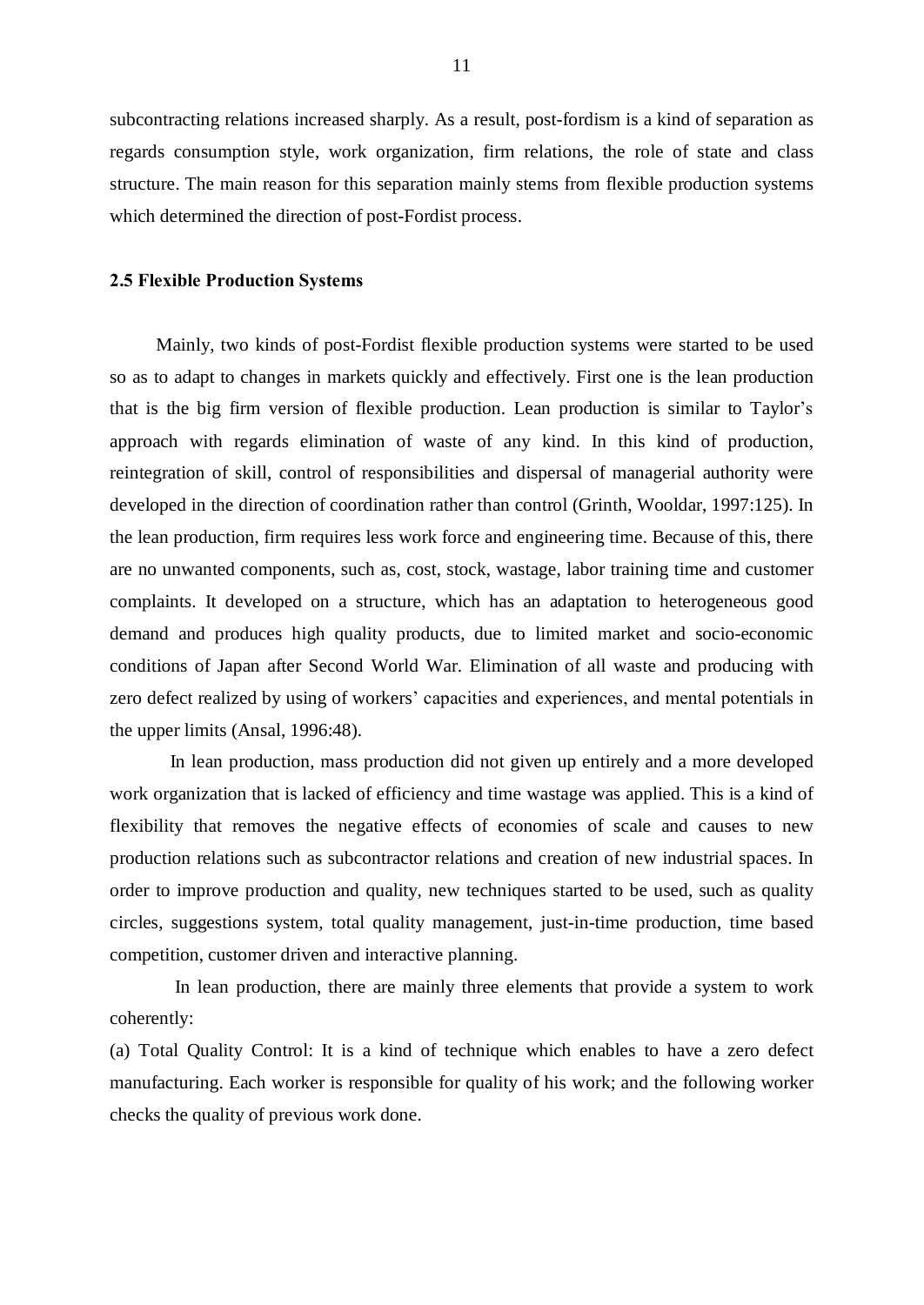(b) Just-In-Time Production: It bases on demand. It is aimed to make savings from stock expenditures production time and the other production factors by transfer of suitable raw material to suitable machines at proper time.

(c) Quality Control Circles: It is a meeting of workers voluntarily in order to remove defections, increasing of efficiency (Bilgin, 2000:19).

Positive features of lean production can be summarized as job security, egalitarian character, shop-floor focus, pride in work, and a carefully selected work force. The down sides of lean production are unlimited demands for performance, unbounded work time, little tolerance of work injuries, and the unbounded factory regime (Berggren, 1992:50-55).

Another flexible manufacturing model is flexible specialization model which based on small scaled production. This model is described as production, that depends on customer demand, by using of general aided machines and skilled work force. Opposite to mass production, flexible specialization model based on small-scale manufacturing in conjunction with changing demand by using new designers and trained workers. Manual labor which is the old working class replaced by mental labor. Toffler calls the social group shaped by this new work force as "cogniterya" (Toffler, 1992:215-229) Production could be divided into smaller elements with the help of new technologies by transferring some parts of production process to subcontractors. In this new production system, the production is made by main firms and other satellite firms which produce input to these main firms.

In conclusion, new work force obtained a plenty of new features like multifunctionality, no immobility, no hierarchical and bureaucratic order, creativity and unionization of manual and mental labor. As a result of these technological developments at manufacturing sector, the use of technological innovations became inevitable in order to get an adaptation for changing market conditions and to survive.

The flexible production systems necessitated the application of flexible automation technologies which yielded to many kind of microelectronic technologies adapted to production process.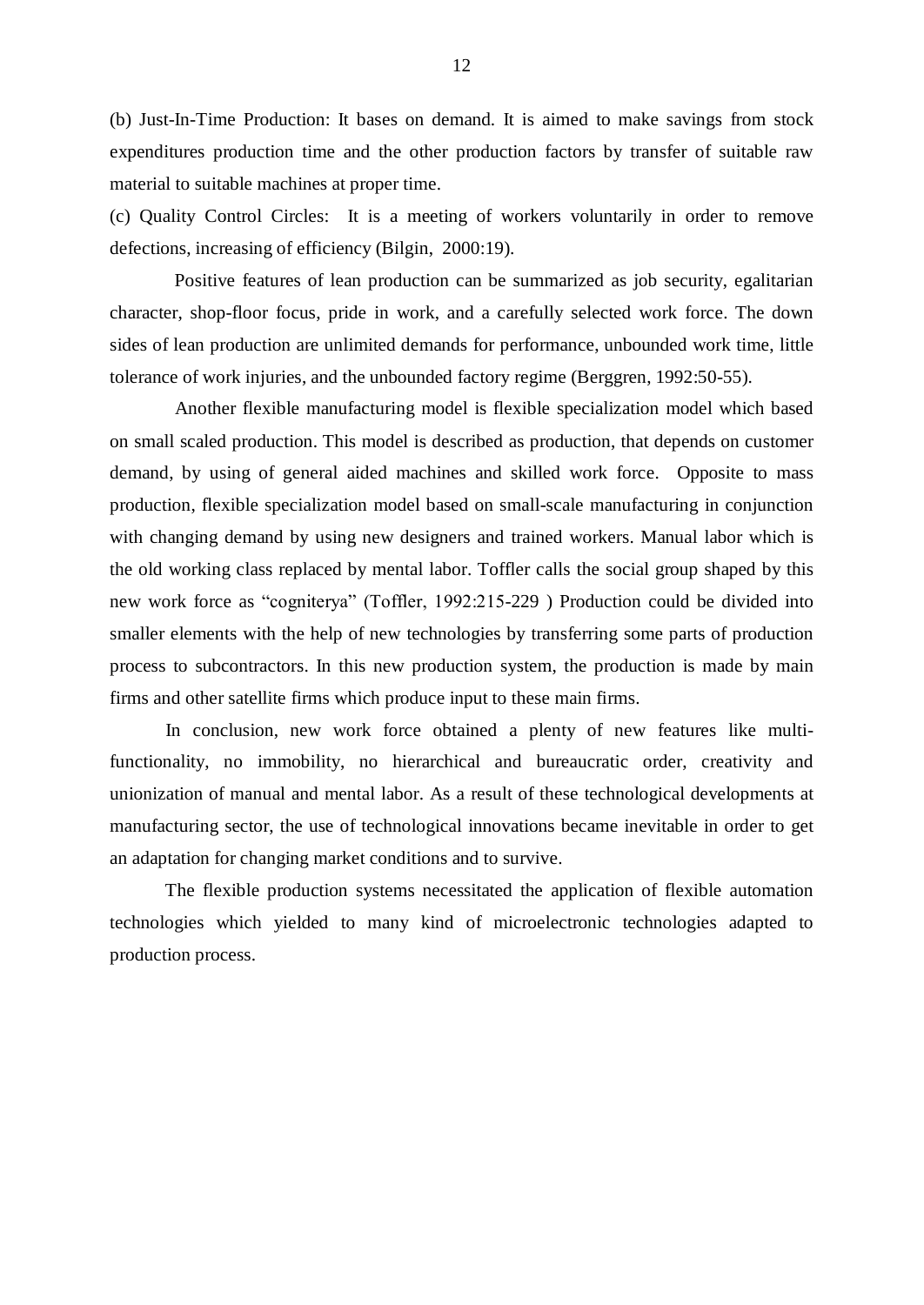#### 3. NEW TECHNOLOGIES

# 3.1 Flexible Automation Technologies

Production period which evolved starting from 1970s achieved its last level called as computer integrated manufacturing with its new techniques such as CAM and CAD at 1990s. The automation periods, in which numerically controlled machines and industrial robots were employed, was realized. The most important feature of flexible automation systems which were used firstly in USA at 1970 is the replacing of mental force of human being whose physical force replaced by machines before, by machines. First industrial revolution based on division of physical labor, on the other hand microelectronic revolution lead to division of mental labor. In microelectronic technologies, mental labor divided into small pieces by giving routine and repeated works to machines. This is the dual of Taylorist approach: scientific division of physical labor. In this period, unskilled labor was replaced by programmable automation technologies (Bilgin, 2000:28).

Flexible Automation Technologies do not only contain the production techniques and services produced by machines and tools but also social organization of labor and production. It is aimed a new organization of labor by decreasing the labor force in the origin of flexible relations with technological developments. In this new organization, the aim is to remove Taylorist labor force, to increase the use of capacity, to create collective organization atmosphere (Hirsch, 1991:25). However, since all of these are realized on the basis of increasing profit rate and productivity, it was needed to make some changes in the technology besides production systems and organizations. In this period, technological problems experienced in the past are solved by the help of microelectronic transformation. In this respect, the flexible automation enabled the firms to give flexible response needed to adjust to rapid changes in marketing or production requirements. It contains new skill combinations. New technologies generated new forms which have the following effects on work tasks and skills; firstly, the number of complex tasks including manual skills and capabilities is diminished. Secondly, new complex tasks requiring mental problem solving, understanding of system interdependencies and skills are generated. Thirdly, tacit skills associated with the old technology are still required in order to get effective performance of many tasks. Lastly, the relation between the user and technology is changed fundamentally (McLoughlin, Clark, 1994:150-151).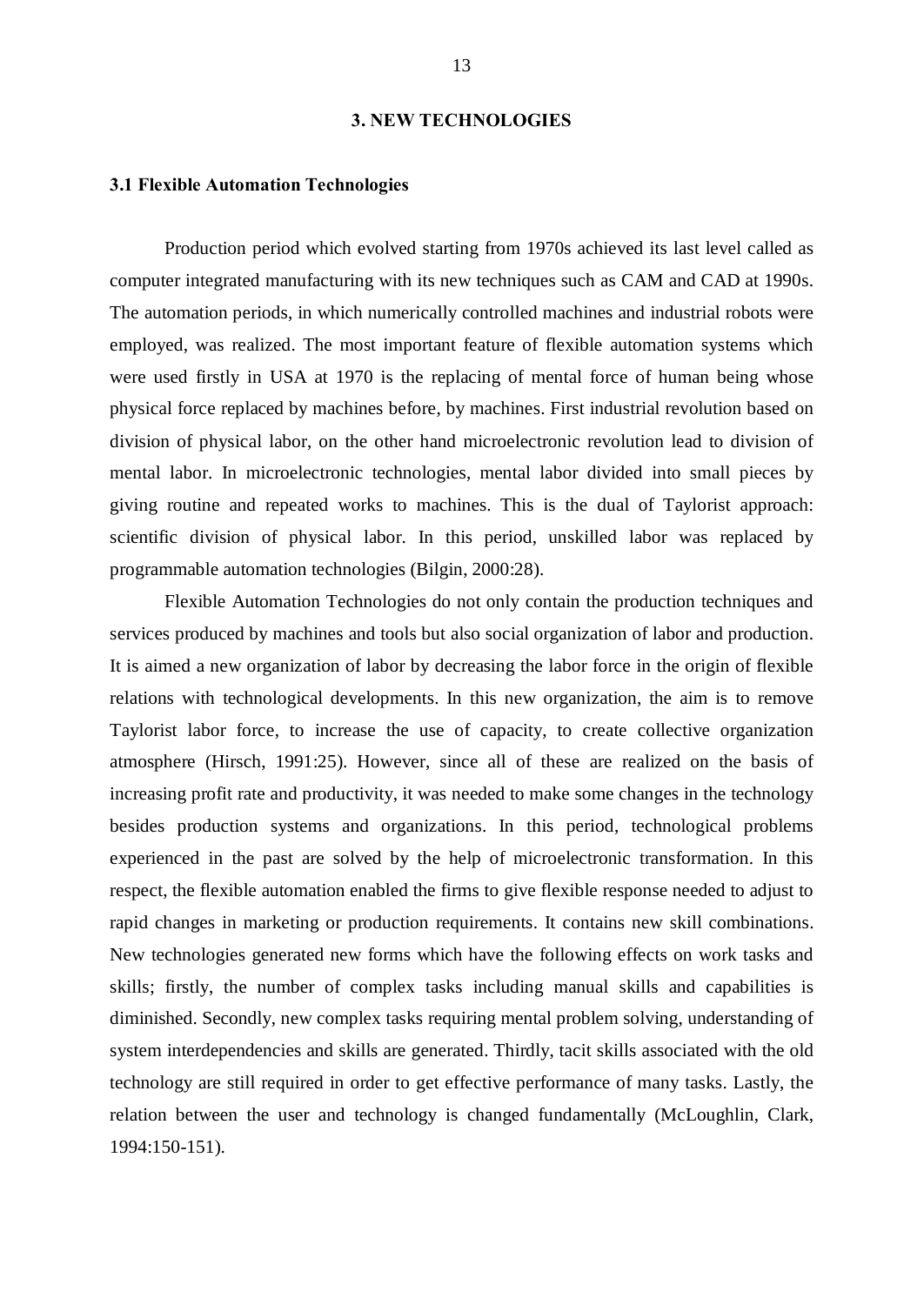On the other hand, it is known that each society is under dominancy of a production system, and each production system has two main elements. The first one is the "production forces" including producers and material production tools. The second one is "production relations" which determine the production activities and show specific social relations. As it is seen, technological change differs both the physical conditions of production and social force relations. Since these technologies affect all relations in society and economy, it is a kind of revolution. This revolution is in the area of microelectronics, and it is firstly observed by arising of especially the numerically controlled machines, industrial robots and flexible production systems (Ongen, 1996:176). The industrial revolution increases the human physical capability by using technology: the computer or information revolution extends mental capability of labor. The result of these extensions makes technology a potent economic force.

Microelectronic technologies which use computers or microprocessors in its circuits or components make a great development especially in the area of electronics, mechanics and optics and so economical structure of sectors based on electronic undergoes big changes. Especially, in the 1980s, the extension of microelectronic technologies provided to firms important opportunities in the area of flexibility of production period, planning and management techniques, and the variety of products. In the production process, flexible automation technologies, which brought new production relations such as subcontracting firm relations, caused to decreasing scales of production and new organization of labor. The most important advantage of flexible automation technologies with respect to capital was flexibility. Capital could decrease the cost of stock thanks to flexibility and could make savings in production space by using less work bench. The flexible automation techniques made a great reduction in the labor cost per unit output and increase in the labor productivity. The use of these technologies reduced the need for stocks by increasing the flexibility of the production apparatus. (Edquist, Jacobsson, 1988:33). These new automation technologies, especially computer aided information and communication techniques made the application of them easier. Increasing competition in the international markets made the high technologies inevitable to adapt to their production process (McLoughlin, Clark, 1994:208).

In the new construction period of post-Fordism, microelectronic technologies at firm level were put in industrial production process and new flexible automation techniques were started to be used in order to overcome the crisis at 1970s. New microelectronic technologies adapted to production process can be listed as follows: (Bilgin, 2000: 24-26)

-Flexible Manufacturing Systems- FMS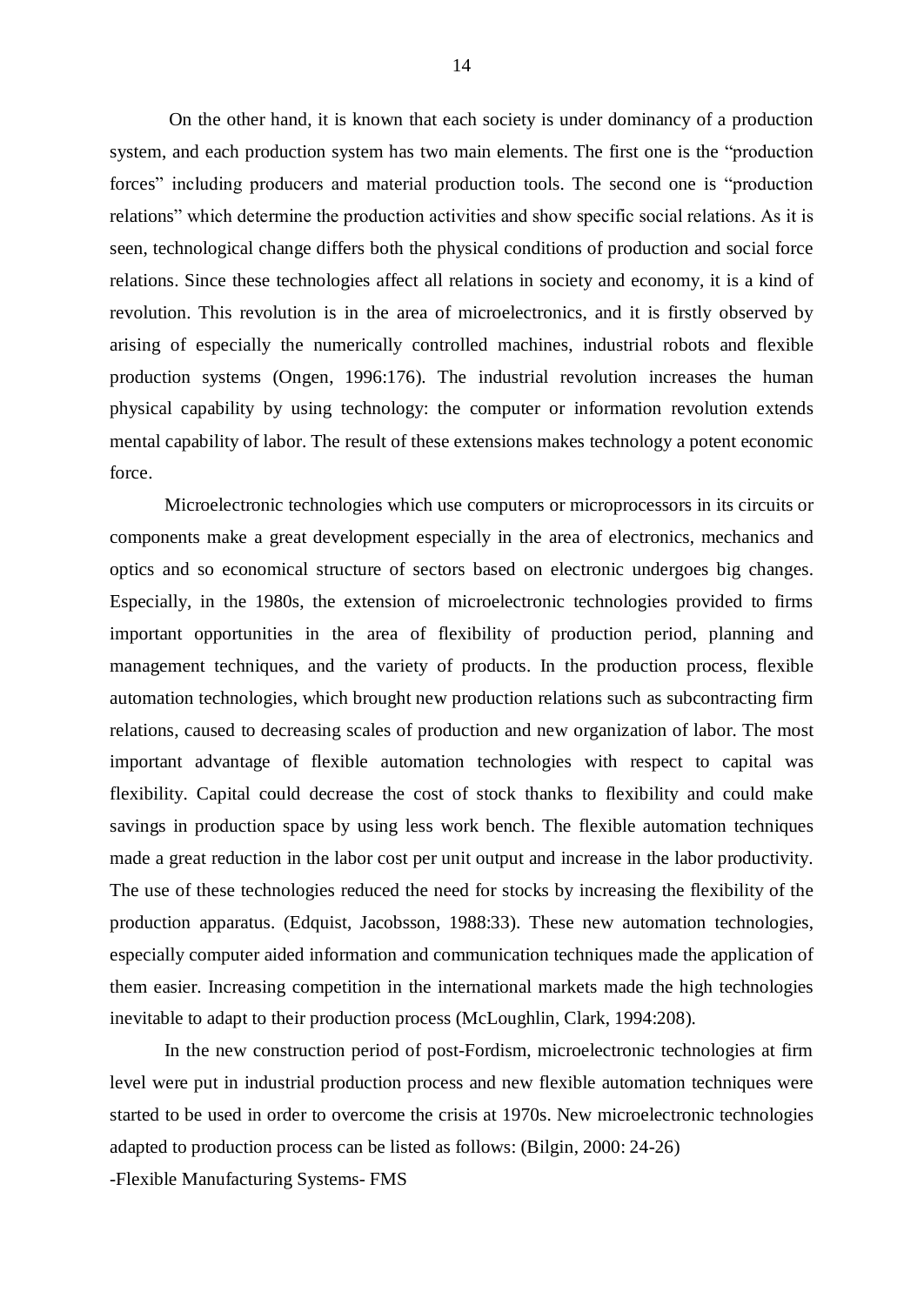-Advanced manufacturing technology-AMT -Computer numerically controlled-CNC -Numerically controlled machine tools-NCMT -Flexible manufacturing systems-FMS -Computer aided design-CAD -Computer aided manufacturing-CAM -Computer integrated manufacturing-CIM -Process control technology-PCT -Programmable logic controllers-PLC -Distributed control systems-DCS -Industrial robots

These technologies lead to different effects on the employment, productivity, cost of production and production process. Therefore, it is necessary to mention about the effects of the ones which are widely used:

# 3.1.1 Flexible Manufacturing Systems-FMS

The characteristics of FMS can be summarized as follows: an automatic flow system interlinks flexible manufacturing cells. This system enables the simultaneous machining of different work pieces passing through the system along the different routes. It makes the utilization of labor very low. Different kinds of products can be quickly produced as a result of this system in which there is a high flexibility. The economics of FMS introduce to us four general objectives:

1-) High machine utilization

2-) Reduced cost for work in progress and stocks

3-) Improved labor productivity, labor-intensive activity

4-) Greater flexibility of equipment. It means an ability to react faster to changing market conditions. This enables the reduction in the amount and cost of stocks (Edquist, Jacobsson, 1988:62-67).

# 3.1.2. Numerically Controlled Machine Tools-NCMT

In the 1950s, the first numerically controlled machine tool was developed. The combination of flexibility and automation was made. However, because of the high cost of it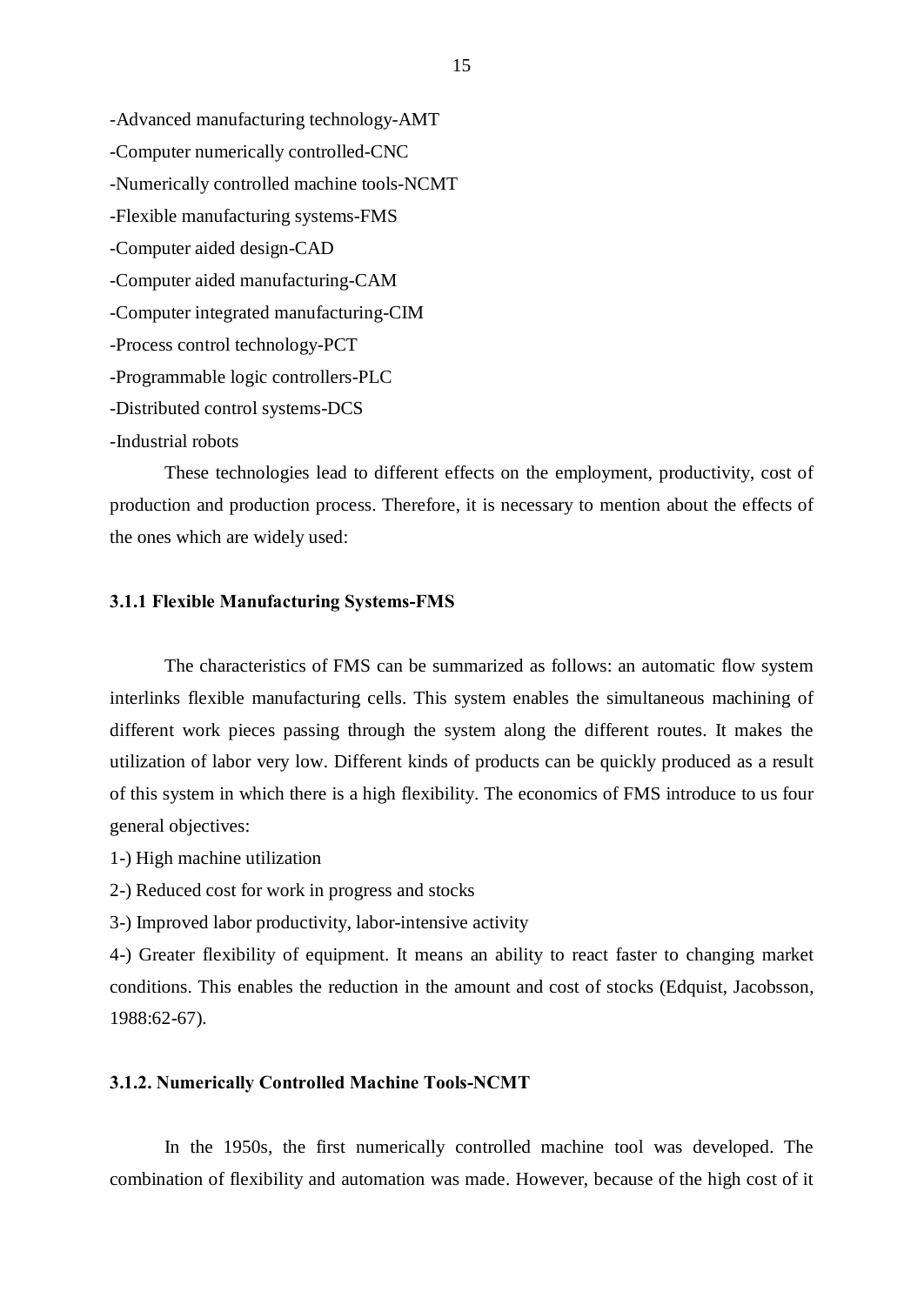and unreliability of the numerical control unit, this new technology was not used widely until the early 1970s when the adaptation of numerical control unit to microcomputers was started. The important economics of NCMTs based on the increasing degree of saving on the cost of production and savings in space (cost of building). It enables the firms to increase labor productivity (labor cost per unit of output increased). It reduces the need for stocks by increasing the flexibility of production. Apart from these, a significant reduction has been occurred in the skills per worker, which is needed to operate the new machine tools, and in the number of people who are required to learn skills (Edquist, Jacobsson, 1988:23-35).

#### 3.1.3. Computer Aided Design-CAD

CAD systems are computerized drafting tables. This technology considerably increased the productivity of users. It developed and spread out by the using of personal computers. It improved the productivity of designers and shortened the lead time from conception to production. The introduction of this system makes savings in the skilled labor. It means that a smaller number of engineers are enough to undertake a given amount of design work.

# 3.1.4. Computer Aided Manufacturing-CAM

Computer Aided Manufacturing implies computer based preparation for manufacturing. The machine is programmed for the desired product. Moreover, the management and control of work organizations are provided by this technology which improves the quality of product and can reduce the cost of operation per unit (Bilgin, 2000:26).

#### 3.1.5. Industrial Robots

The most important reason for investment in industrial robots is to decrease labor cost. The labor saved by industrial robots consists of unskilled and semi-skilled labor. Generally it is assumed that each robot replaces two manual workers on average. The industrial robots which started to be used from 1970s was spread out quickly, and in the following 20 years there has been occurred 60% increasing of its usage. In the long run, many companies invested in robots in order to advance the firms technologically. This long run investment is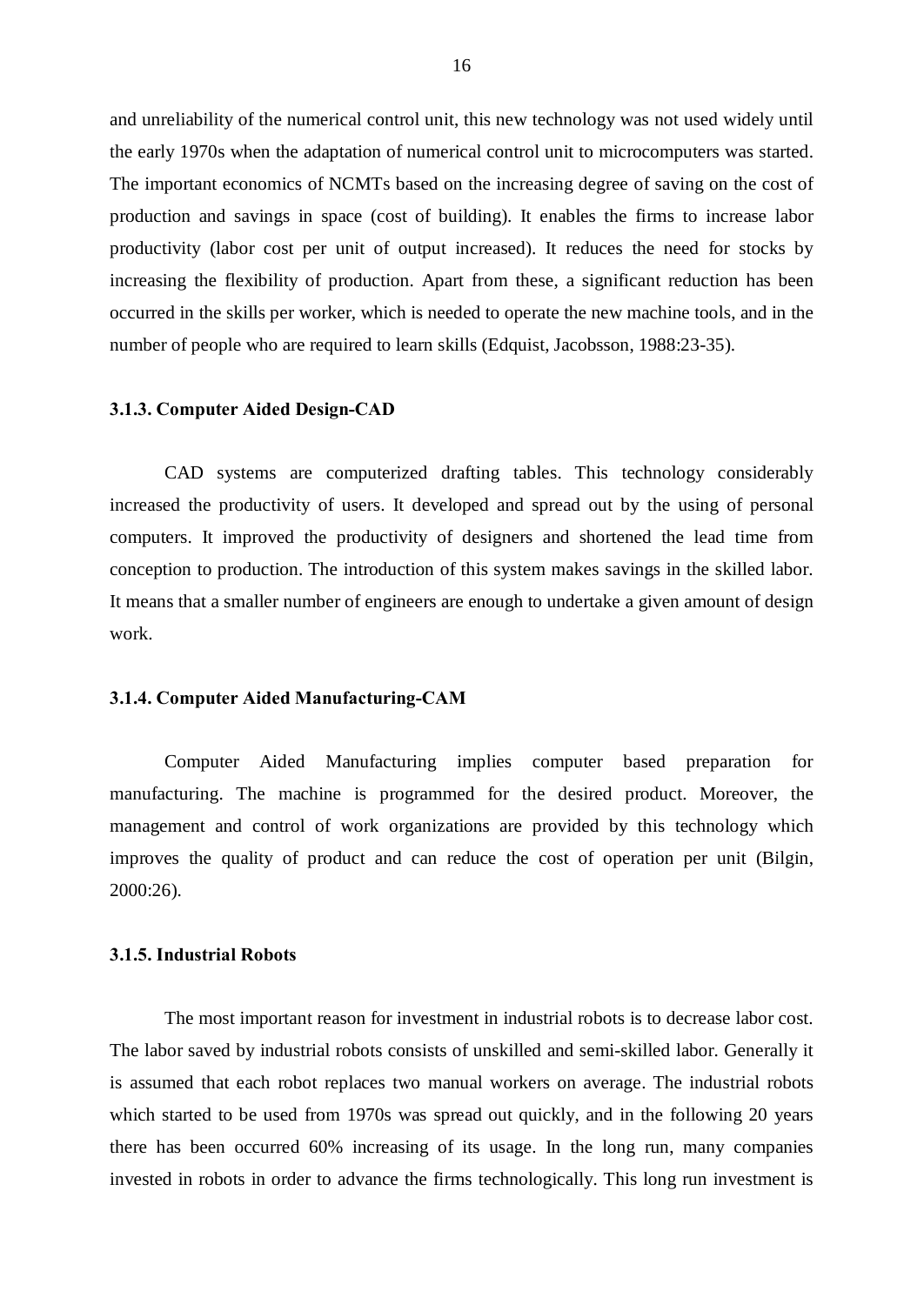expected to bring increased capital productivity. Reduced cost for unskilled and semi-skilled labor is the most important reason for the investments in robots in the short run (Edquist, Jacobsson, 1988:46-61).

As a result of programmable automation technologies (PAC), the work which is done by a plenty of workers can be done by a robot or a computer. Numerically controlled machines, computerized control tools and industrial robots made the production and control period automatic by introducing these new high technologies. These high technologies affected production process deeply and caused to new work organizations. Since the new products were technically very complex, the determinants of international competitiveness were not only production costs any further. Comprehensive organizational changes were inevitable as a result of the introduction of flexible automation techniques. The new labor organizations have a feature of innovation for the changes so as to adapt to demand. Apart from these, these technologies also affected labor force, structure of employment, and unionism. As a result, it directed the organizational structure of labor in production process deeply by affecting the social structure of a country besides production relations.

## 3.2 The Characteristics of Change of Labor In Production Systems

The crisis of 1973-75 indicated a tremendous change in the development of capitalism. The following 20 years period after Second World War generated a significant growth rate (greater than 4.4% annually), less unemployment, controlled inflation, stabilized rate of exchange, and standard goods costs in most capitalist countries. The technological and organizational change in this period followed a graded extension and the spread of old technological systems which were developed before and during Second World War. After the crisis of 1973-75, capitalist economies entered a reconstruction period in which there are slow downs in the growth rate (between 1973-1988, annually 2.2%), high unemployment rate and inflation. As a reaction formation to the pressures on the profits, firms entered an adaptation period including intensive technological developments (computerization and telecommunication), the new organization of production techniques (just-in-time control), financial reconstruction, and production associated with postmodern culture. These firms considered flexibility and demand based marketing important in new production systems (Harvey,1993:83-92)

Post-Fordism is a kind of system which can cure the crisis period, on the other hand it can be said that it is a kind of system which overcomes the conditions restricting the real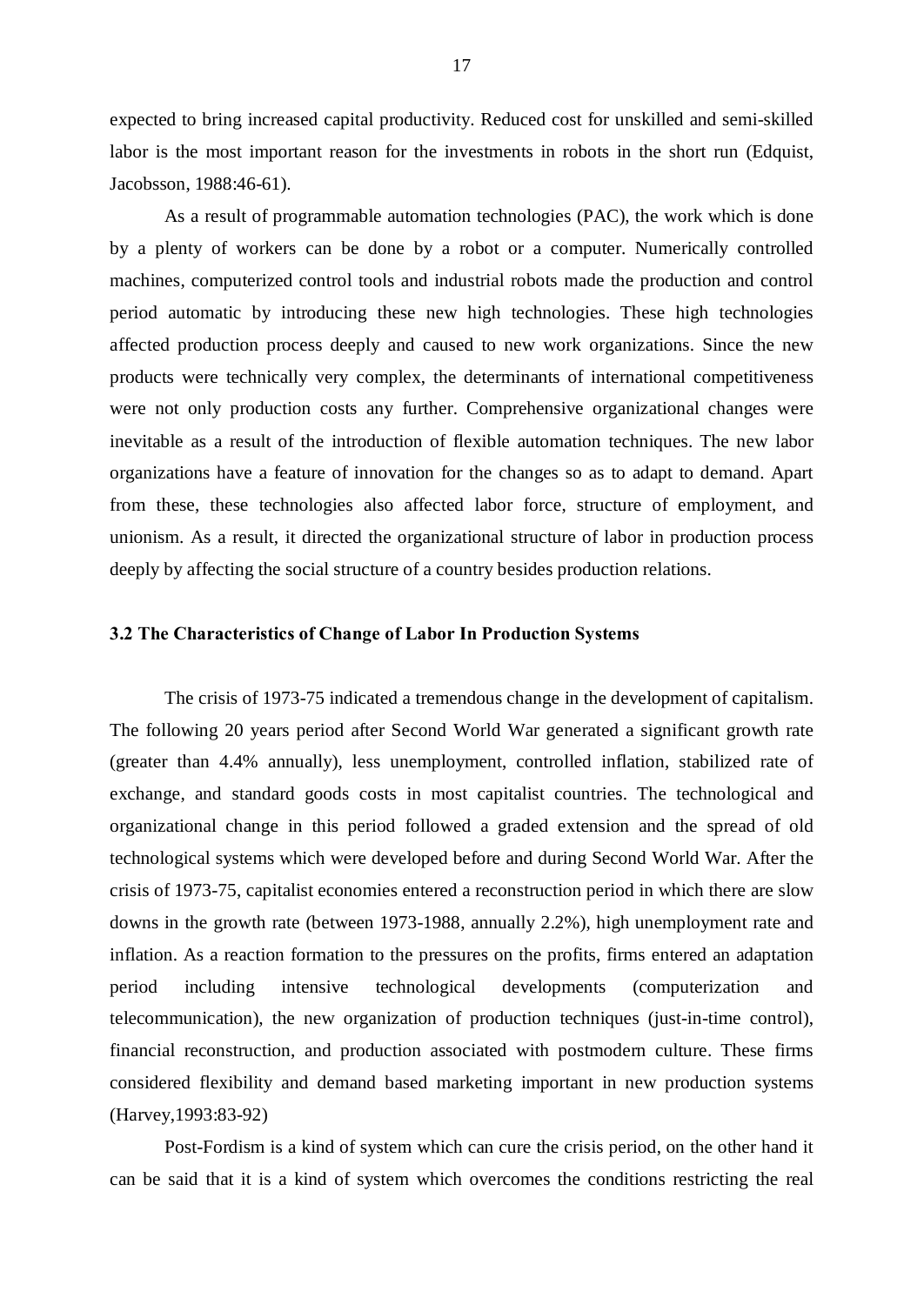value of capital in Fordist production system. When the Fordism is examined in the objectives of its conditions with respect to deregulation and counter productive effects, post-Fordist production could be considered as the adaptation to new technologies. It can be mentioned about two main changes of Fordist system. First one is to go towards a kind of production system which can enable an increase in the productivity by technical division of labor in the factory and can meet to low and unstable demand. The second one is the appearing of a production system aiming to meet differentiated demands and to overcome unproductivity by the systematic unity of conception and production with a coordinated automation. The most important innovation of technological changes on labor process and characteristic of labor is the appearing of a necessity to a labor force having an idea about all production process, quality and renewal of products. The multi-skilled feature of labor is necessary for the efficient usage of new technologies. There is a transformation from unskilled labor force doing routine works to multi-skilled labor force doing computerized planning, design and operation. This development does not only increase the control on the workers, but also makes the work more intensive. Microelectronic technologies reduced the labor per unit of output and caused to unemployment. However, passing of labor from many unskilled workers to few skilled workers exposed a divided and changed structure of labor force. In the new conditions in which there are unstable markets, adapted production system is provided with recession in scales of firm and changing of optimum scales in many sectors. Developments do not only consist of the separate automation of design, management, coordination and the production units. Moreover, this is the new reconstruction of an organization aiming the systematic integration and mutual influence of each system. These technologies which are provided with information technologies between conception and production enabled to contact with changing structure of demand. This is realized by the construction of a continuous feedback mechanism among these units.

This direction increases the productivity by saving blue-collar workers and time and preventing increased transaction cost which is caused by bureaucratic structures. Therefore, it can be seen that post-Fordist developments or flexible production systems is a kind of productivity and profit searching aiming the adaptation to small and unstable markets and changing demands of consumers. This is not a different thing from a reconstruction of post- Fordism in the direction of capitalist profits. In this period, which requires flexibility inevitably to exist, subcontractor contracts, make production and paternalist working styles became important (Harvey, 1997:176). By the effect of changing structure of industrial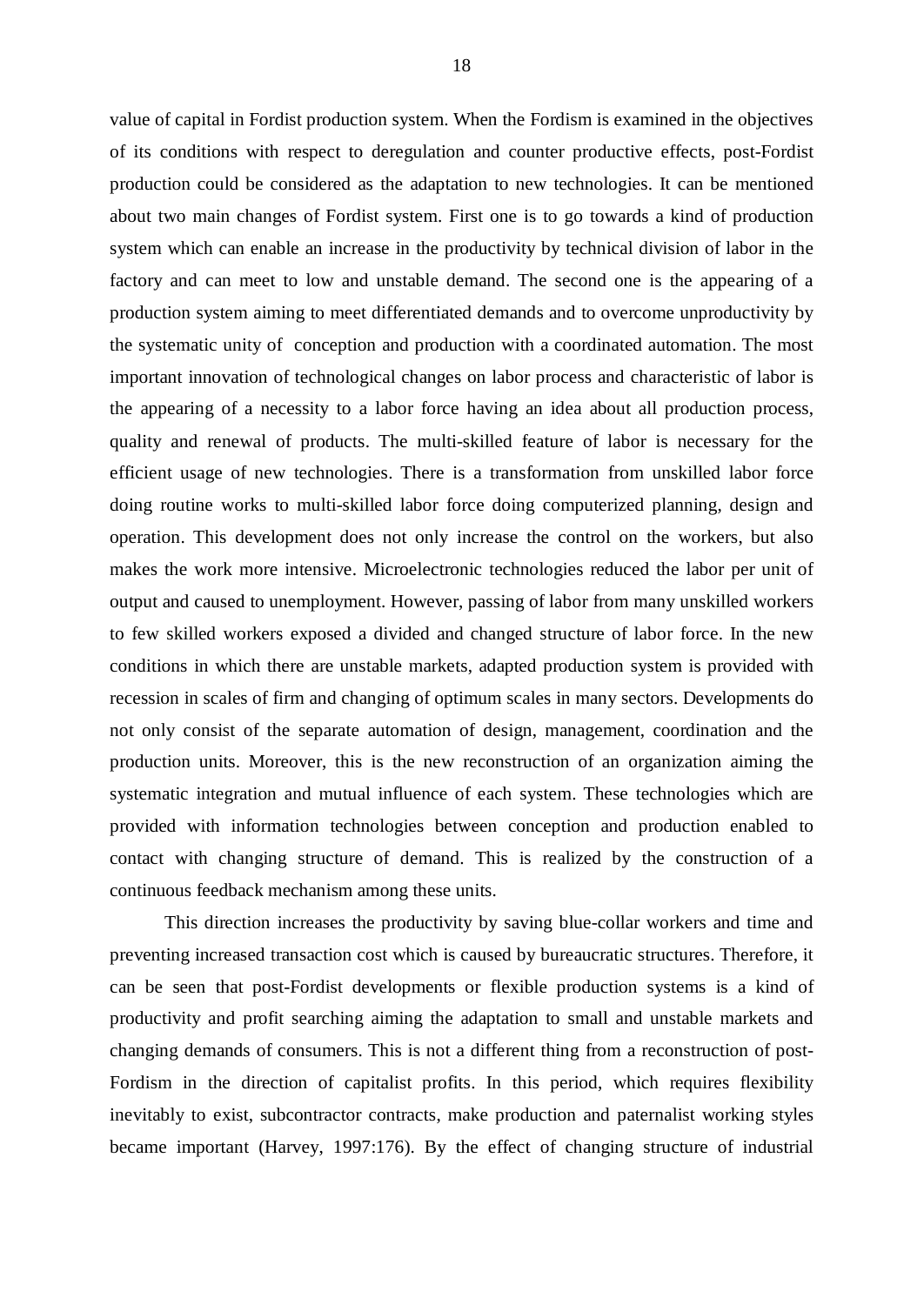relations and work organization, the role of labor at work and labor-union relations also changed. Therefore, the state acquired a new identity in industrial relations.

# 3.3 The New Identity of State and Relation Between Economy Politics and Production Systems

Because Fordist mass production requires big stable capital investment, and profits are depended on mainly stable demand conditions, important duties were assigned to the state. In other words, government had to take new roles and develop new institutional capacities. In this period, government tried to take under control the industrial transformations by the help of capital and fiscal policies. By this, it is aimed to provide the continuity and stability of capital's productivity and profits. In other words, government tried to guarantee the revaluation of capital by arranging and intervening the working conditions, wages, job security systems, and even technology (Burawoy, 1985:252-254)

Government creates demand by its growth-oriented policies (cost of public services at high scales) and at the same time it also assists in social agreement by redistributing income (Eser, 1993:54-55). Thus, government is a social security and welfare state. After 1980s, it was seen that government was changing the core of its policies about the working relations. At this period, it attempted to diminish the effects of the rules regulating the labor market and defending the workers. Moreover, because of the growing pressure of international competitiveness, employers showed a tendency to act unwillingly about regulation of working relations by collective agreement, and they considered only themselves by using human resources management techniques (Treu, 1994:13).

The change in the economical policies was provided with savings in public services, reduction in real wages and restriction in capital and fiscal policies. In this period, since conservative parties were in power, the foundations of neo-liberalism were established. Until this period, although government had an important role in the system by making legal regulations for the existence of the system, at this period, it attempted to diminish the effects of protective rules regulating the labor market and industrial relations (Senkal, 1998:75).

The technical staff, called as white-collar workers or information labor arising as a result of technological developments, and decreasing number of white-collar workers are proofs of non-unionization policies which reinforcing the domination of employers and reducing the role of state.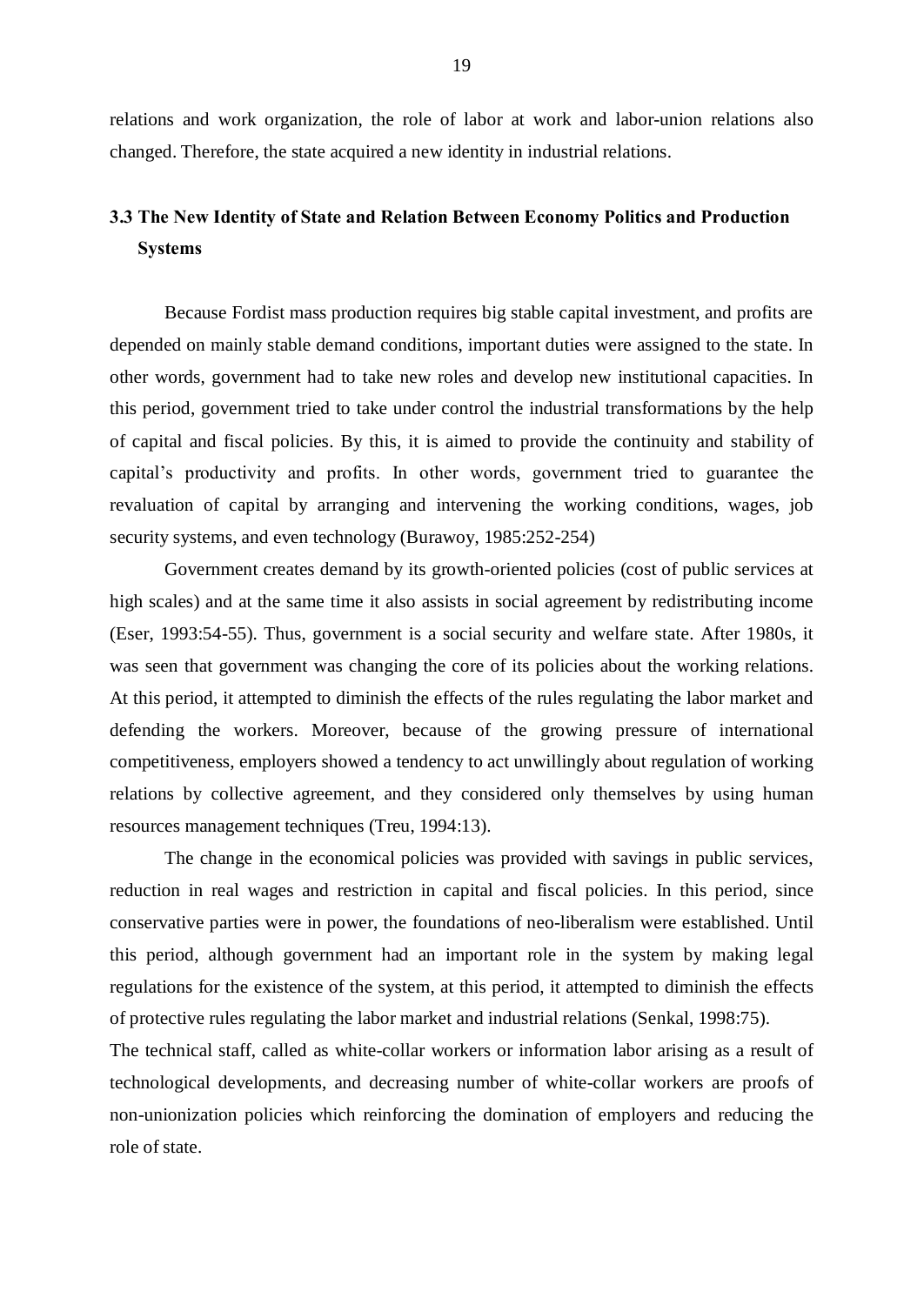However, in this period, the government made some changes while becoming less effective in production part. For example; the US federal government helps to change the educational systems by studying the changes in jobs and providing information on new skill requirements (Helfgott, 1988:132). "Monetary, fiscal and foreign trade policies of governments must accommodate to the policies of technology, education and health that are only fruitful in the 'very long run'. This argument of an economists may be not new but it is an often overlooked truth because both of the myopia of politicians and unconsciousness of voters particularly in developing countries. International diffusion of advanced technologies due to the imitation of important goods, the licensing agreements or the foreign direct investments imposes to the governments the necessity to design their trade and technology policies as a whole. Because, both trade and growth are mainly influenced by the level of technology, and then, foreign trade stimulate economic growth worldwide." (Akat, 1999:96)

While technological innovations were bringing significant number of changes in the area of production and work organization, it also forced to change radically the traditional activities of government on labor, employer-employee relations, and worker-union relations. These changes in production and the role of state indicate new organization of work and new role of state. By the effect of these changes, there occurred significant changes in the employment composition, labor force and unionism in order to get adaptations for the changing market conditions.

# 4. THE IMPACTS OF NEW AUTOMATION TECHNOLOGIES ON LABOR AND WORKING STYLES

#### 4.1 Employment Composition

Technological development stimulated by profit motive, brought new work organizations which make technology practical in work, new working styles, new labor structure and new judicial arrangements which are indispensable elements for these developments. In this new work organization, there occurred significant changes in the employment composition and structure of labor especially in the period after 1970s. The most important one of these changes is the shift in the sectoral employment and growing of services sector. In Figure 1, presenting the sectoral distribution of employment for OECD countries, the fall in the share of industrial sector and increase of services sector can be seen. This may show us that there may be a positive relation between technological innovations and the rise of services sector.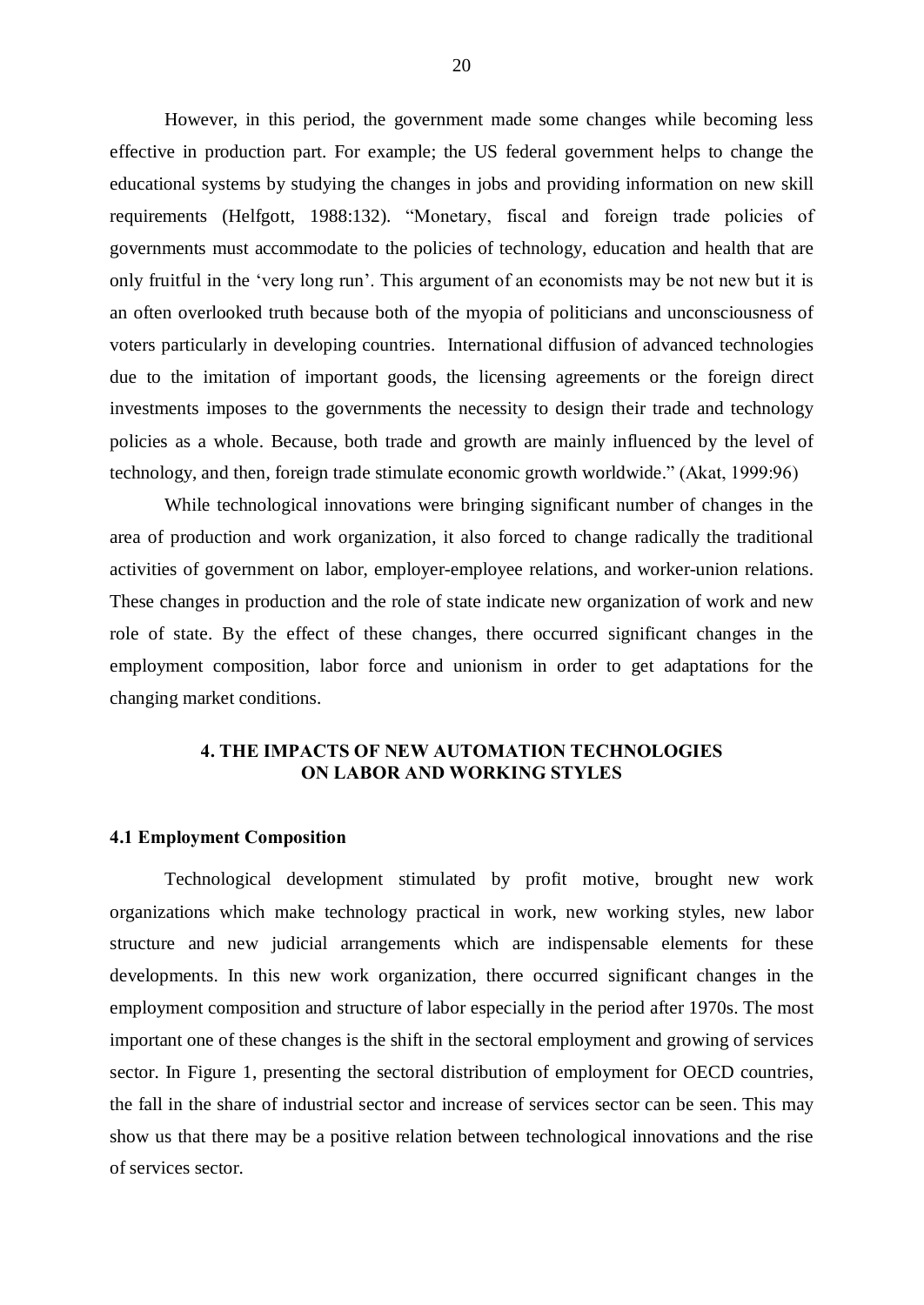

Source: OECD, Labor Force Statistics

In the developed western countries, the percentage of services sector is increasing rapidly. When we look at the data, manufacturing sector of Turkey is similar to the countries which have high capital investment per capita, whereas the sectoral distribution of employment is similar to the countries which have low capital investment per capita (Bulutay, 1995). As mentioned above, manufacturing firms started to give marketing and advertising to subcontractor firms. Increase in this consultancy and subcontracting relations caused to an increase of employment in the services sector and it became a rapidly-growing sector. Development in the services sector occurred mostly in the area of social and work services (Andersen, 1993:37-43). Besides the authors claiming services sector is expanding at the cost of manufacturing sector, most authors (Dordick and Wang) evaluate it as the expansion of information sector.

The distribution of employment according to size of workplace is very significant due to importance of technological developments in the economy. In the manufacturing industry, the percentage of large size firms which employ ten or more workers in total is increasing gradually (Ansal, 2000: 40). The most important diagnosis as a result of examination of the employment structure and job creation of Turkish economy is the great increase in the percentage of employment of self-employed/unpaid family workers. The flexibility of small and big firms, production with high technologies and employment of unskilled labor increased the profit more. The addition of small firms, using labor-intensive production techniques with classical technologies, to value added taxes became low.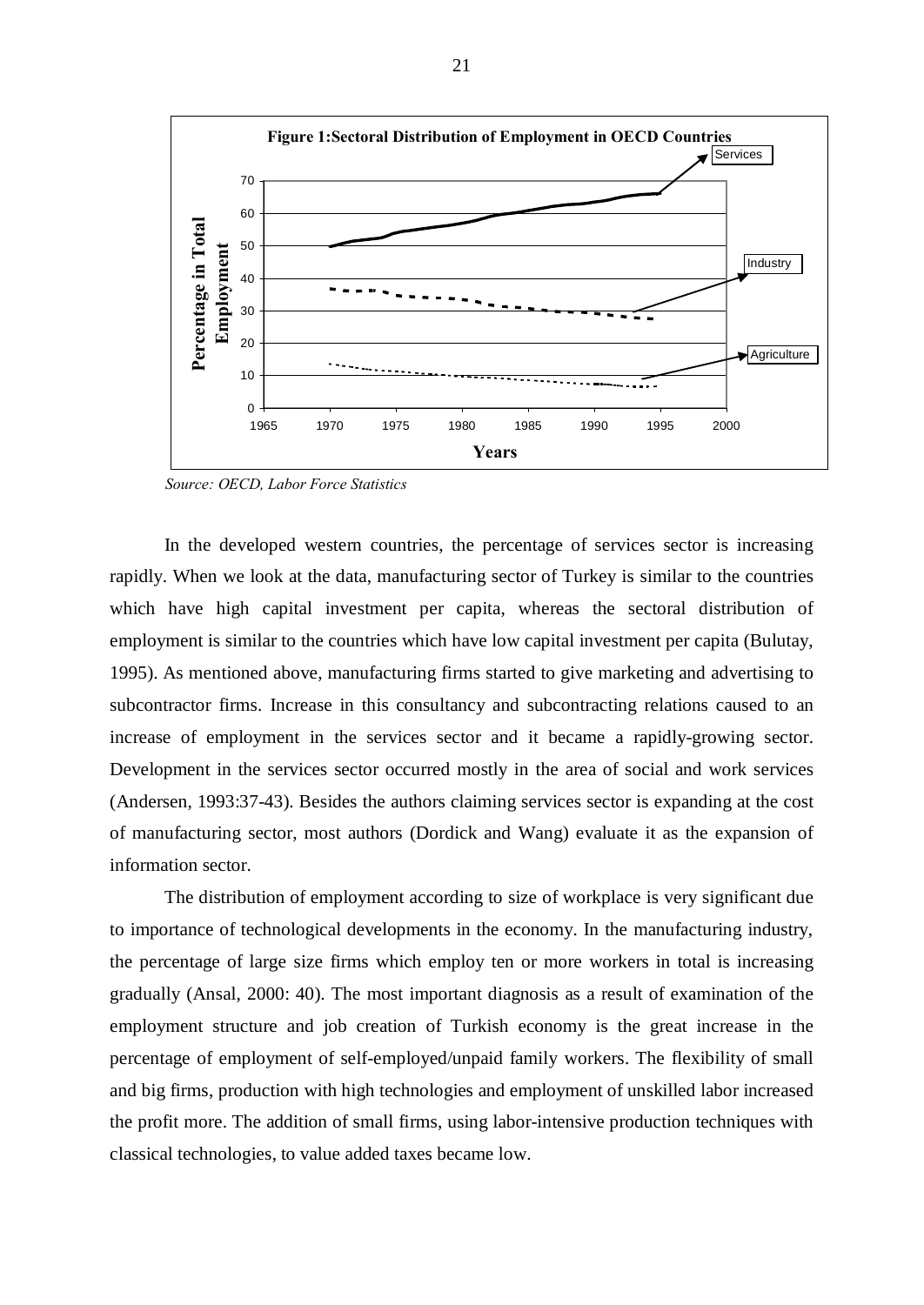There also occurred significant changes in terms of gender. The spreading of new technology and flexibility brought feminization of labor. The increase in women employment appeared mostly in the services sector. In this way, it was observed that there is an important shift in the percentage of women from traditional home workings to the salaried postindustrial workings. In developed countries, while 56 % of men are employed traditional sector of industrial economy, 66% of women are in postindustrial sector (Clement, 1994:32-40). For a large part growth of part time workers which are dominated by women clearly reflects the expansion of the services sector as well (Walby, 1986). The increase in female labor force is provided with getting rid of patriarchal employment relations coming from Fordist industrial organization. Besides, social services which are the most important subgroup of postindustrial sector is fulfilled by women. Thus, it can be claimed that female labor force having a rising rate in total labor force ionized in services sector with in a nonstandard employment manner. The percentage of female labor force in total labor force continued to increase in 1980s but not as rapid as in the 1970s. The percentage of working women in total adult women was 36% in 1960s, and it increased to 48% in 1980s (Bilgin, 2000:39). In this point, this postindustrial sector is feminized, besides its flexibility (Walby, 1986: Ch.6).

New technologies and flexible production systems also affect labor force with respect to age. The most distinctive change is the decrease in the employment portion of the population below 20. This comes from the necessity for the skilled labor having graduate and undergraduate degree, on the other hand, while employment rate was 70.9% in 1989, it increased to 74.6% in 1998 (Ansal, 2000:48). With the changes in the sectoral shares of employment, the increasing of women and young people in the employment and labor have deep impacts on the characteristic of industrial relations and institutions. As a result, changes in technology and production systems caused to growing prime-age employees in total employment and the expanding structure of services sector leaded to increase in the employment of female work force. Thus, these led to arising of new working styles in conjunction with changing structure of labor force and work organization. In order to understand the impact of new technologies on labor, it is necessary to determine new working styles spreading out as a result of these technologies.

#### 4.2 Flexibility and New Working Styles

The economic stagnation and crisis at either global and national level or some changes such as increasing or decreasing of production due to conjectural fluctuations are the most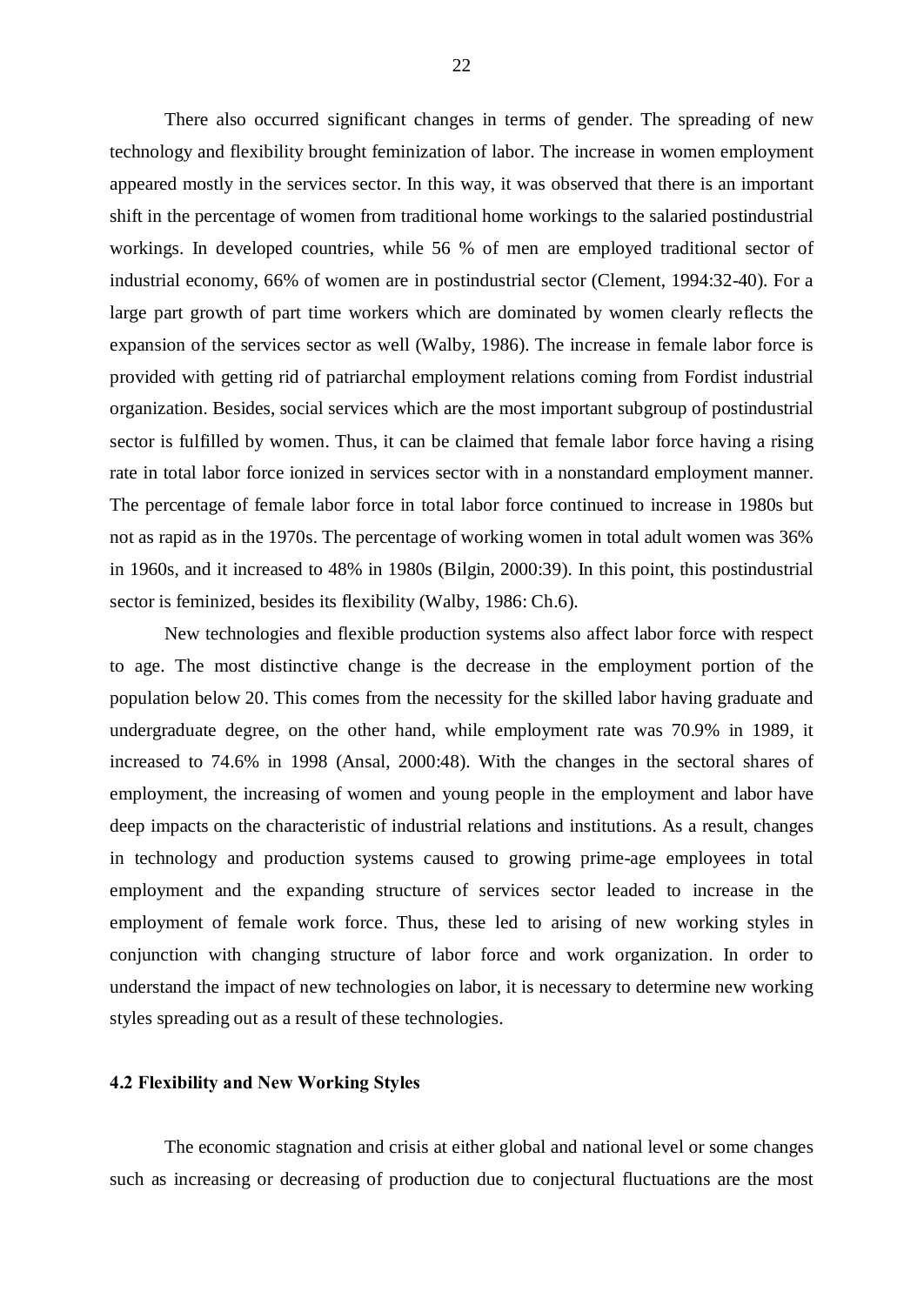important reasons of the appearing of flexibility in work life. In the traditional economical structure, when the information factor is added to the other factors such as capital, raw material and labor creating national wealth, new changeable concepts appeared within classical industrial relations. First of all these concepts are time, place, standardized products and flexibility concept which balances the production according to the needs of society, especially individuals and industrial and services sector (TISK, 1994: 10-11). The firms got an opportunity to balance their employment levels rapidly according to floats on production level by the help of flexibility which is the capability of meeting needed number of labor force in the existing work organization. At this point, they prefer to use nonstandard employment instead of full time employment in order to meet necessary employment in short time (Bronstein, 1991:292-294). In brief, it can be stated that there has been a sharp trend towards the substitution of part time employment for full time employment.

Atkinson examines flexibility under the following sub-points: (Belek, 1997:69) -Functional Flexibility -Numerical Flexibility -Working Time Flexibility -Flexibility of Payment

# 4.2.1 Numerical Flexibility:

It can also be called as external flexibility. It is concerned with enhancing the firms' ability to adjust the labor inputs to fluctuations in output according to demands in the markets and new production techniques (Wood, 1989:1). This is the most argumentative type flexibility of labor market and labor flexibility; and this appears as a threatening element.

In OECD declaration, it is claimed that numerical flexibility causes a kind of labor structure consisting of less number of core workers under guarantee and lots of workers having no social guarantee; and some relaxations have been made at the existing legal rules. Contractual and part time working styles spread out, and the criteria of employment security is started not to be a necessity. Governments tried to make flexible employment styles widespread by making employment securities of both part time and full time workers equal. By this way, numerical flexibility is started to be supported as a government policy.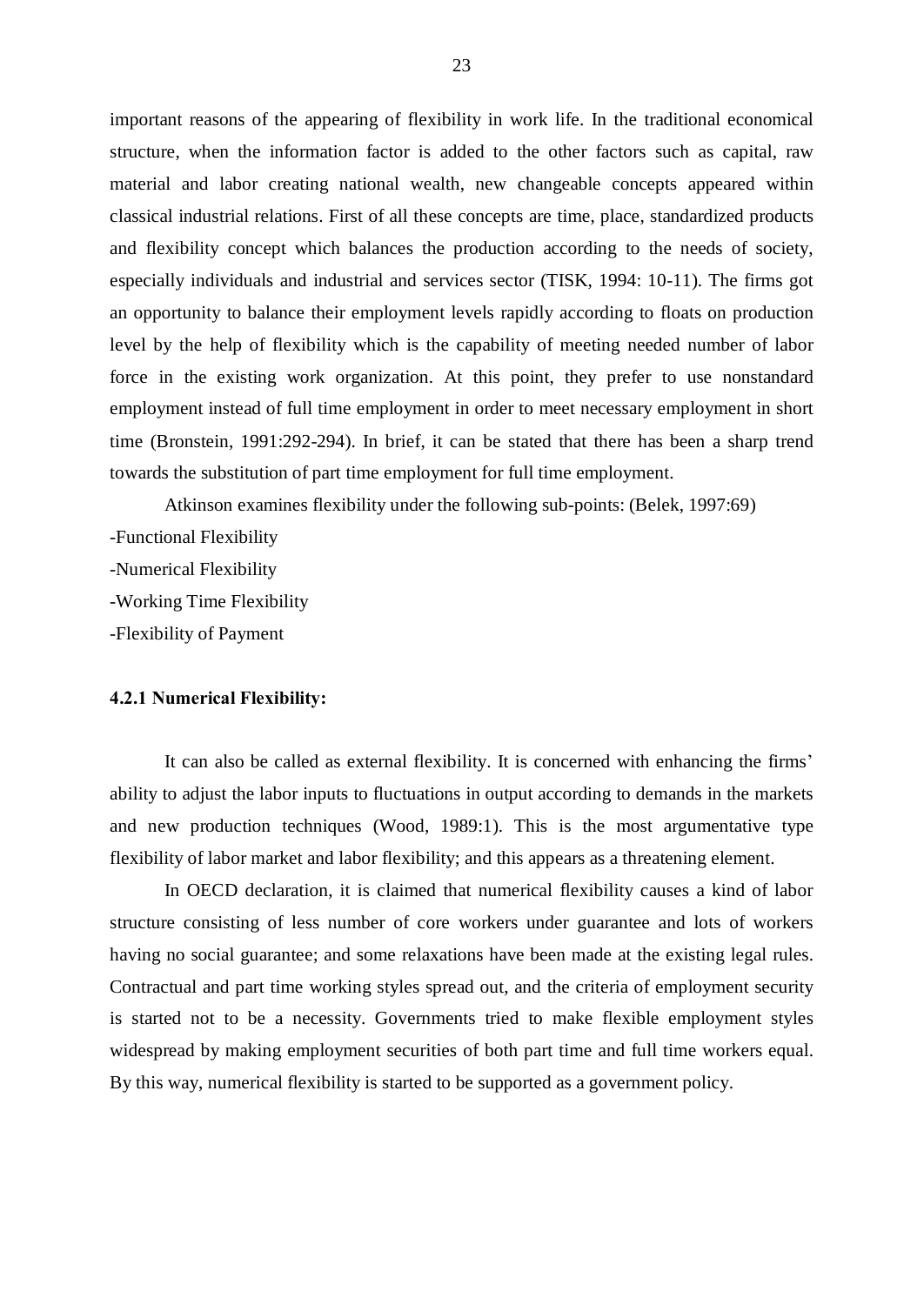# 4.2.2 Working Time Flexibility:

It is an arrangement of quality and timing of labor by changing the working time but not the number of workers to increase the competitiveness of firms. It is claimed that working time flexibility, which is caused by the change in technology and production systems, is necessary to decrease the firm costs, to adapt new necessities, services and production demands, and changing life styles. Besides, the restrictions for some employment styles such as part time work and night work are removed. The restrictions which arrange the obligatory relaxation time of women workers and which bring payment obligation for extra working are changed.

#### 4.2.3 Functional Flexibility:

The opposite of division of labor and work organization is group organization. It is the spreading out of skills, aims and the usage of labor in different conditions. It is a kind of creation of multi-skilled labor. At this point, education level is very important, and it is a result of necessity for multi-skilled labor. In order to obtain an adaptation of labor to technology and production process according to changing demand conditions, horizontal work actions, horizontal flexibility among groups, vertical group compositions, vertical functional compositions, quality control and team working appeared as the type of functional flexibility (TISK, 1999:15). All of these provide an opportunity to capital and managers to contact with workers directly and they removed unions (Treu, 1992:502-508). The advantages of functional flexibility are the lessening of time to realize the aim, less dependency to work, coordination with each step, more responsibility at management, control, planning, ergonomic work conditions, getting more power of lower levels towards management.

#### 4.2.4 Flexibility of Payment:

It is the firm's ability to adjust labor costs, particularly pay, to changing market conditions (both labor and product) (Wood, 1989:1-2). Especially this is encouraged by capitalist economy in order adapt to capitalist competition and it is the most important competitive advantage for capitalist countries using unskilled labor force. Briefly, it is a kind of system awarding just high-skilled workers.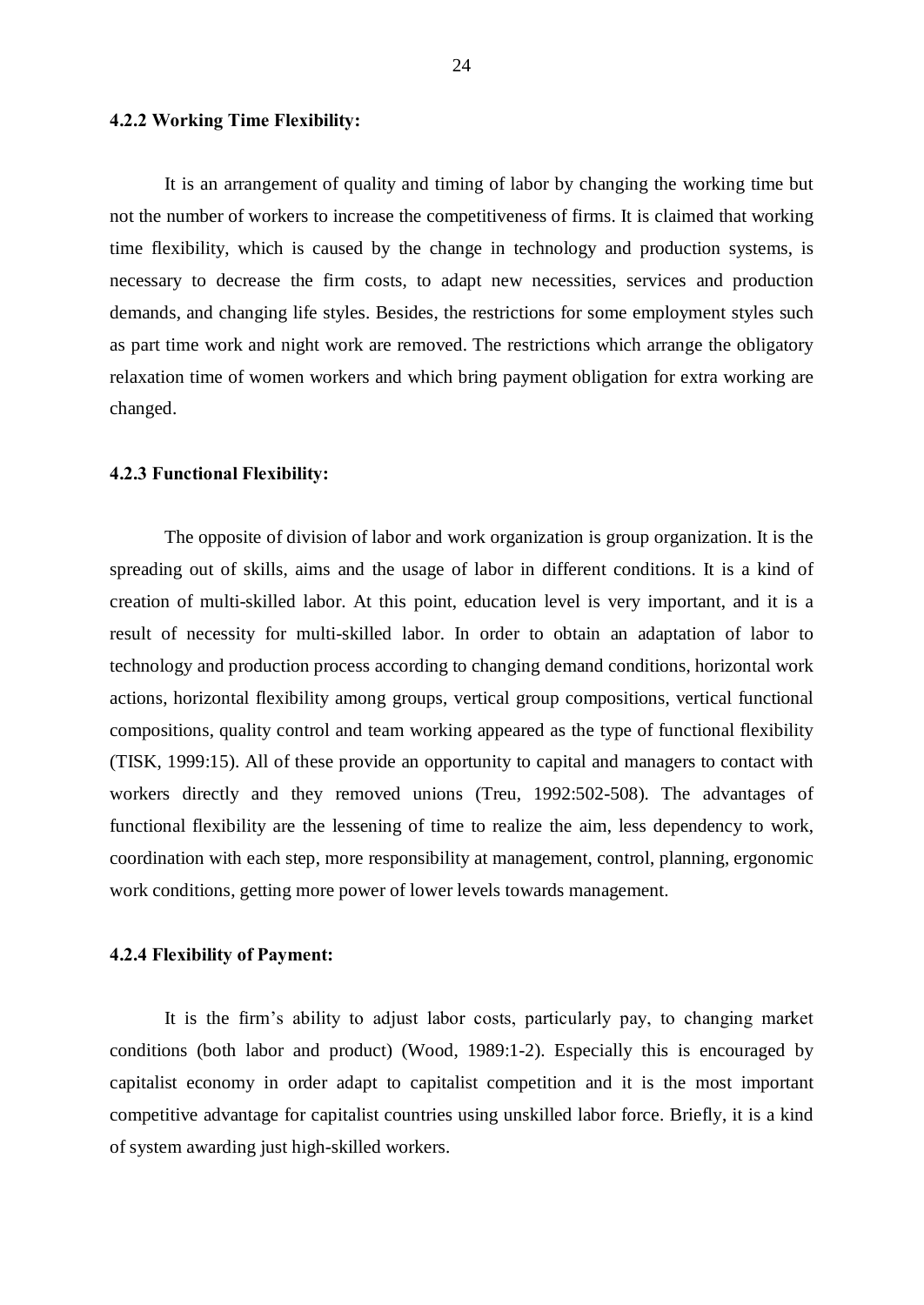Apart form these, many mechanisms are developed for the economical floats such as carrying out of some production process by other subcontractor firms and distancing policies. The overall conclusion about all of these flexibility styles emerging after mid-1980s is that ìFlexibility has become an important theme in emerging corporate thinkingî (Atkinson, 1985: 26). All of these flexibility styles led to a new kind of labor force. This labor force also prepared the infrastructure of new working styles.

### 4.3 More on New Working Styles:

During last years, there has been a sharp trend towards the substitution of nonstandard working styles for standard working rapidly in order to set employment levels to meet fluctuations in the demand from day to day and not oriented to the peak periods and to desire to decrease the cost of labor. These new working styles provide a very important economic advantage to firms to get an adaptation to the technology so as to be able to survive and compete. They are seen as a kind of innovation based on the social structure of society within the new economic form. Therefore, technology has not a uniform impact on the new organization of labor. There are various side factors. According to Wilkinson "the technical and social organization of work can best be seen as an outcome which has been chosen and... In this view, the design and choice of technology may be seen as the result of socially-derived decisions, and the way in which technology is used can be explained in terms of the political process-formal and informal- of negotiation, persuasion, bargaining, and so on" (Wilkinson, 1983: 20). Thus, the growing international competition, globalization, economic crisis, weakened national economies, rapidly changing technology and unemployment problems made the transition from classical employment styles to flexible working styles called as nonstandard ones inevitable. Up to the beginning of 1970s, the employment style of Europe was standard or in other words, classical job relations exist. In this work form, workers accept full time work based on legal forms including generally eight hours in a day. By arising of new working styles, life-long full time employment is replaced by nonstandard employment. In other words, by lessening of standard work style, nonstandard work styles appeared (Cordova, 1986:642-643).

The clearest example of decreasing rate of standard work styles happened in European countries. In Europe, there occurred 4% decrease of standard work hours in average in industry and services sector between 1983 and 1991. In this period, there is a little increase in the working hours in England. In Holland, there was 13% decrease; in other words, there was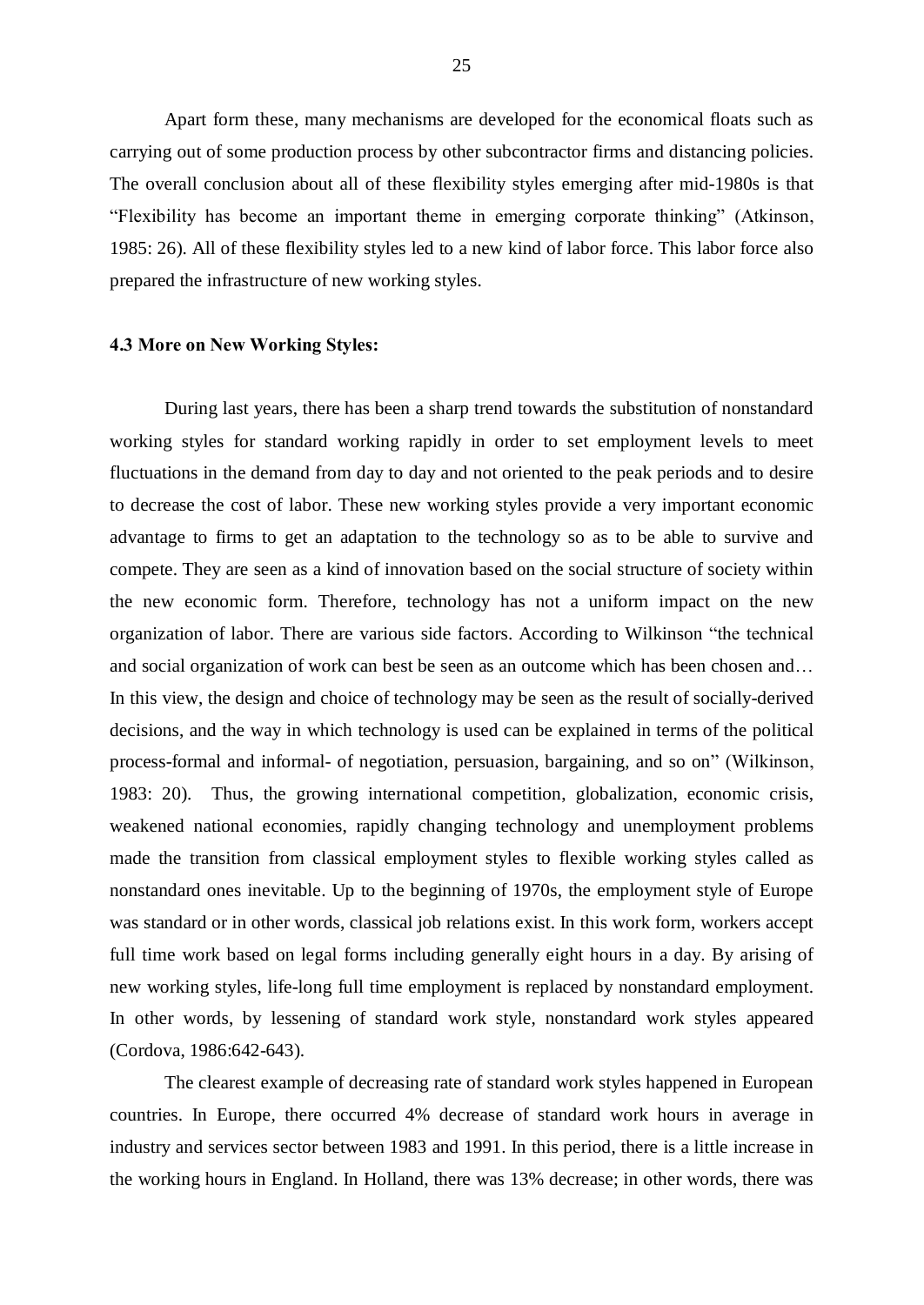1% decrease in average annually. This decrease was more than 5% inBelgium, Denmark and Germany. When the relation of change in working hours with employment is examined, 3% of 12% increase in employment happened full time working styles between 1983 and 1991 in Belgium and Denmark. In the same period, 1% of 4% increase in employment happened in full time working styles in France (TISK, 1999:28).

New working styles brought not only difficulties at human resource planning, organization, management and control but also objection with respect to workers and labor. These advantages can be listed as decrease of overtime work, removal of short time salaried vacation and social insurance, and difficulties about the definition of working times and planning and when there are interdependencies between work tasks created by advanced technologies. Apart from these, since workers have no employment security within these working styles, they could not have any chance to bargain on their wages and benefit from social security systems. This also changes from country to country. Flexibility in labor market and new working styles did not provide any flexibility for labor. It is the flexibility only for capital (Bilgin, 2000:47). Although flexible forms of work organization create upskilled workforce and give workers more direct control over their work, unions lose their decision making influence on workers. This yields to a creation of work class without any consciousness to seek to bargain. In this manner, these systems discourage union-based worker participation at both firm level and national level. It is created a working class having no job security, low paid wages and working times increased. Although in forms of nonstandard working such as home working and the numbers of temporary workers are small, there is an evidence of increase in the 1980s in most industrialized countries (Dale, 1988: 210-218).

Some flexible working styles can be summarized as follows:

#### 4.3.1 Part Time Work:

This kind of working has a less working time according to standard one, and the amount of working time and its statues are determined before. This is different from the working style which contains less time than the normal working time due to economical reasons. The definition of part time working can change from country to country, for example in Germany, Ireland, Luxemburg and Holland the working time less than 38 hours in a week is part time working, whilst working time less than 66% of normal working time in Spain, less than 80% in France and less than normal weekly working time in Denmark are accepted as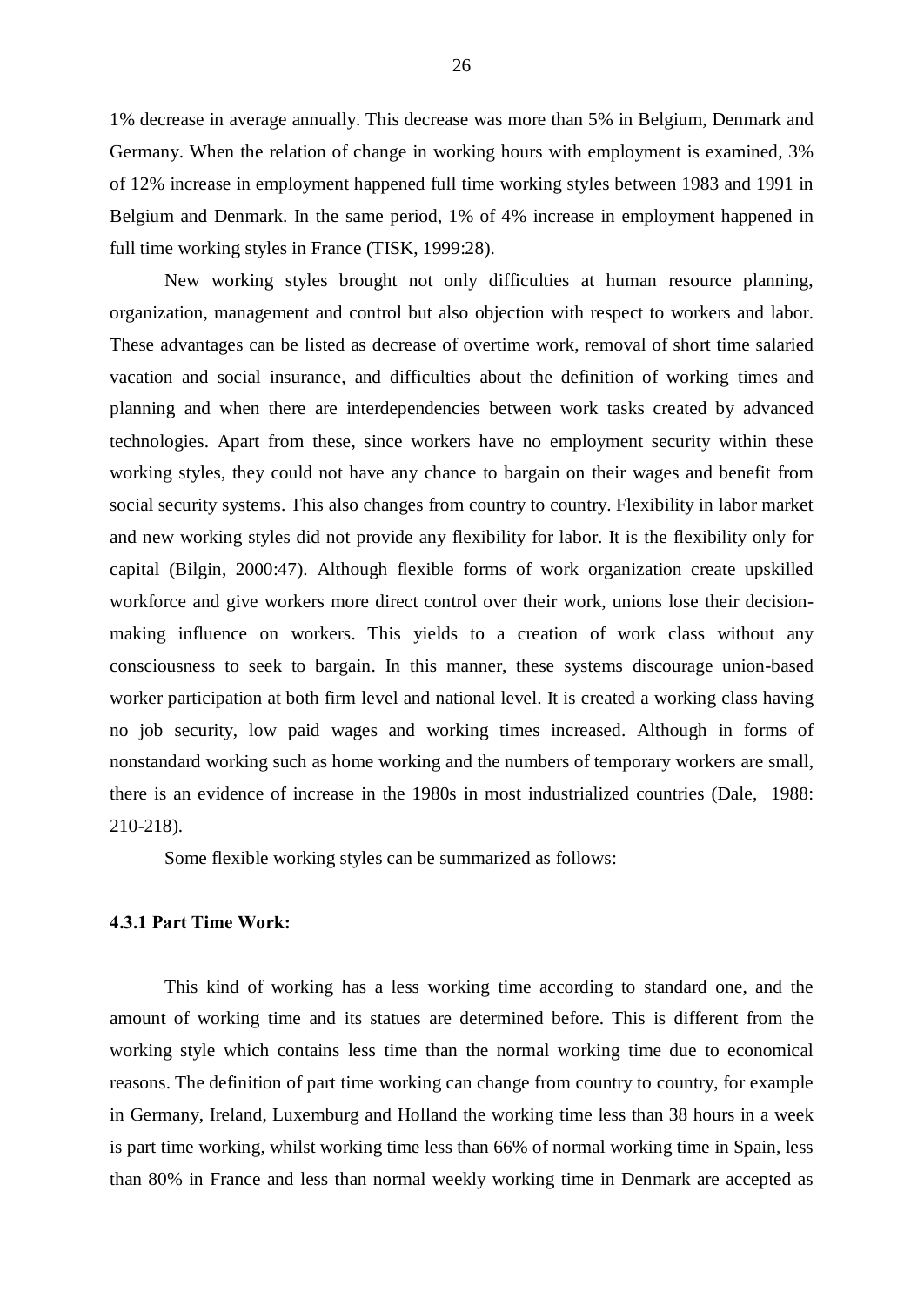part time working (Blomeyer, 1994:201-202). The most important feature of part time working time is being more disposable, temporary employment, and having shortened working time. The most important advantages are having ability to adapt to changing market conditions with respect to both product and labor, getting rid of extra social aid of part time workers. As a result, in the period after 1980, the percentage of part-time work increased in most European countries and for both employers and workers it became a more desirable working style.

# 4.3.2 Job Sharing:

In this model, each side shares not only work and working time but also wages, bonuses, vacations, responsibilities and social aids. Since it was seemed as a way of decreasing of unemployment, it causes the spreading out of this model in most European and industrialized countries during 1980s. This model, encouraged by some governments, firstly used in the public sector, later spread many professional branches and private sector. Since this model improve the efficiency, decrease the transfer of labor force, provide great activities and creativity, and make possible utilization of large labor force potential, it gives significant advantages to capital in many area (Bilgin, M.H., 2000:51).

#### 4.3.3 Tele-working:

In tele-working model, the work is carried out outside the workplace by the help of a network based on electronic telecommunication and programmable tools. Since there is an uncertainty about work done, the workers have no social security. There are different kinds of styles such as electronic homework, satellite centers, neighborhood centers and mobile work (TISK, 1999:40-41).

# 4.3.4 Home-working:

As opposed to the traditional working models, workers make their job in accordance with a contract, not in the workplace, but in some other place such as their own homes without having any control mechanism by their employers. Especially, in Europe it is determined that most housewives work in this way, since it enables them to carry out their responsibilities at home. When it is looked at from the points of employers, home-working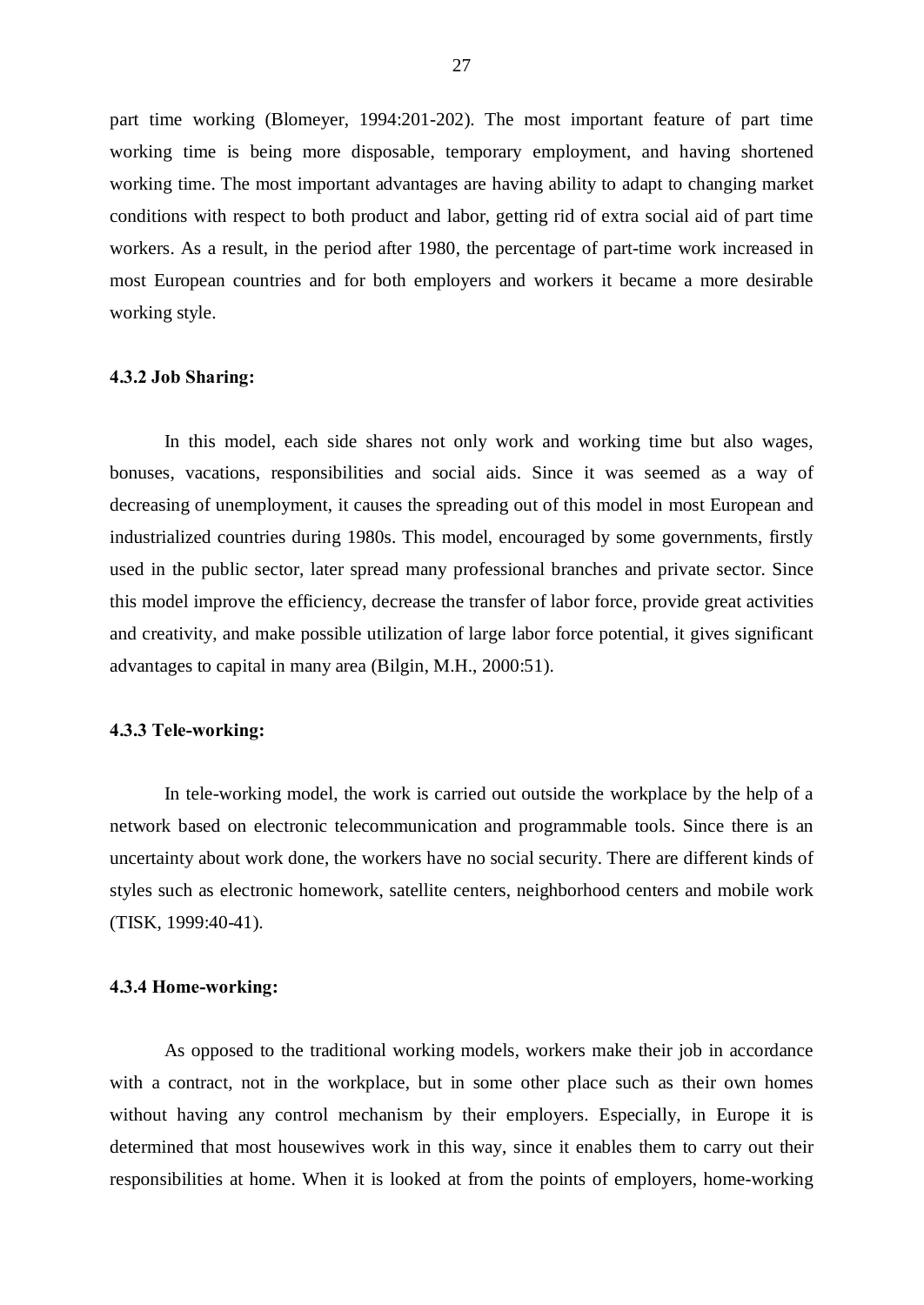decreases the total cost of work. This working style especially used in textile sector causes the decrease of cost of labor and the workers could not benefit from the social security system besides having no job security.

#### 4.3.5. On-call work:

On-call work called as changeable working time dependent on capacity is used for the decrease of working time when the demand is low and making possible the on  $-call$  work during the periods when the demand is high. In this model, an employee is obliged to be available and present at the work place rather than being merely contactable. In other words, this working style which simplifies to adapt demand fluctuations and provide flexibility for capital is also defined as the working in existing workplace when the worker is called by his employer in accordance with a contract. Since this model is not possible with collective agreement and so considered with services agreements since 1970s, it is spread out the workplaces whose contents are uncertain such as hospitals, hotels, restaurants, and so on (Bilgin, 2000:52-53).

#### 4.3.6 Compressed work:

Another working style is compressed work weeks described as the compression of weekly total classical working time consisting of five or six working days to less number of working days such as three or four days.

Developments in the structure of working brought more intensity for the labor force, although it decreased the job security of labor. Thus all kinds of these working styles necessitated the new construction of labor force so as to get more efficiency.

#### 4.4 Changing Characteristics of Labor Force:

With the crisis of capitalism during 1970s, the assembly line system of Fordist production based on unskilled labor became insufficiently qualified at the targeting of efficiency and profit. During this period, with the changes in production systems and technology, the need of labor force having an idea about all production process, production renewal, quality increase and active contribution to the creation process revealed. Qualified labor force which is described as the ability of involvement to the labor process designed by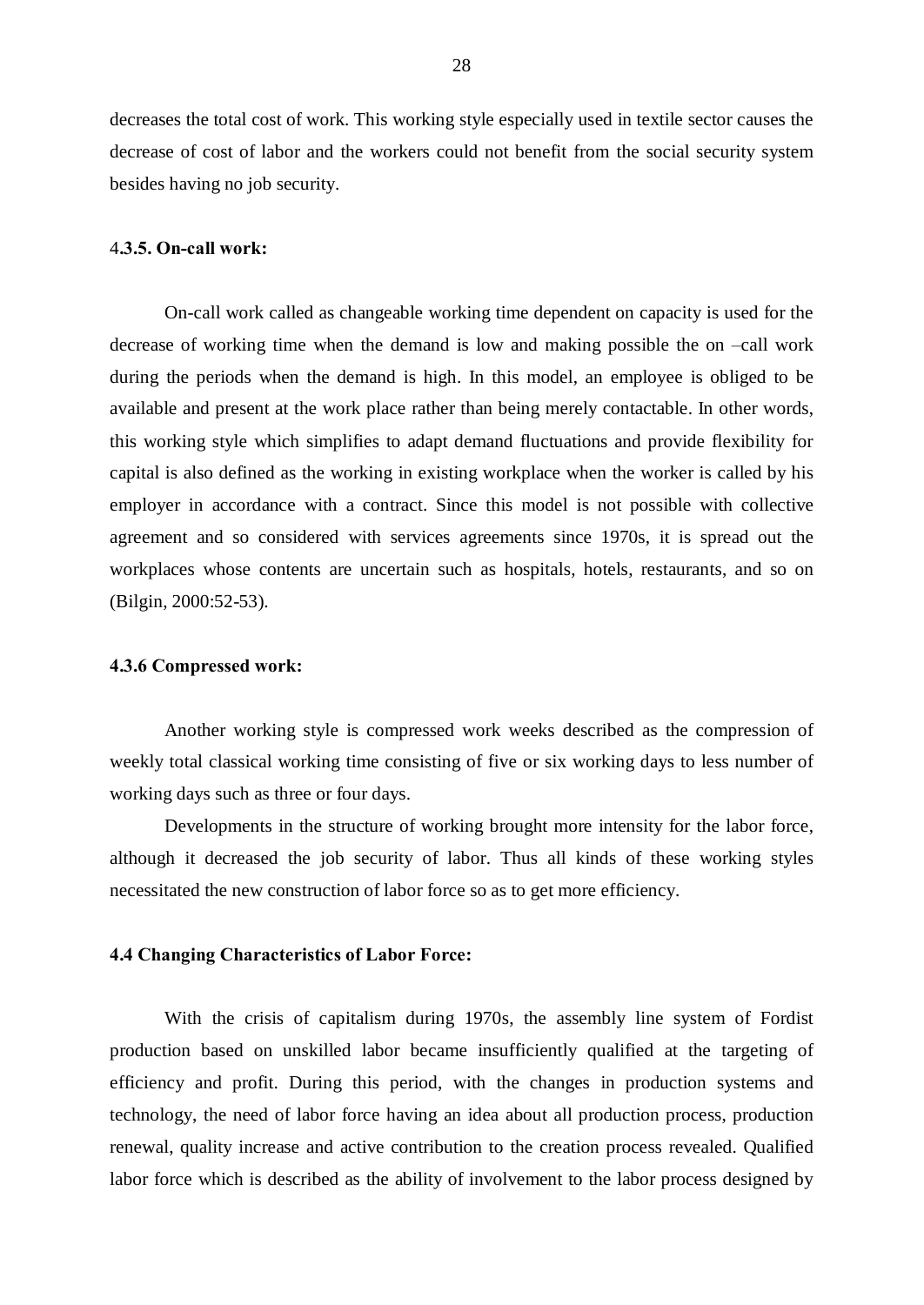himself at a required speed by the help of machine formed an important structure. Worker group at the production is replaced by the worker type having adoption to innovations and making contribution to the production process. Because of this, the leave from the Fordist production process providing efficiency and aiming removal of the control of labor on work via the use of unqualified labor and division of work appeared especially in the labor process and the characteristic of labor force. In the lean production which is one of the flexible production styles, it is needed to have a continuous production process with zero defection and multi-skilled labor force. In another model, flexible specialization, workers who can design and carry out both production process and products exist due to the great intensity of core workers (Bilgin, 2000:53-56).

The changes in production systems and technology caused to increase in the qualification of labor force. If we look at the developments in Turkey between 1988 and 1998, while there is a decrease in the percentage of the ones having no education, there is a big increase in the percentage of workers having a degree. The only increase occurred in the percentage of people having high school and graduate degree as it is seen from the Figure-2. (Ansal, 2000:52).



Source: State Institute of Statistics

Apart from these, as a result of developing technology, growing international competition and globalization movements, dynamism in economic and social life brought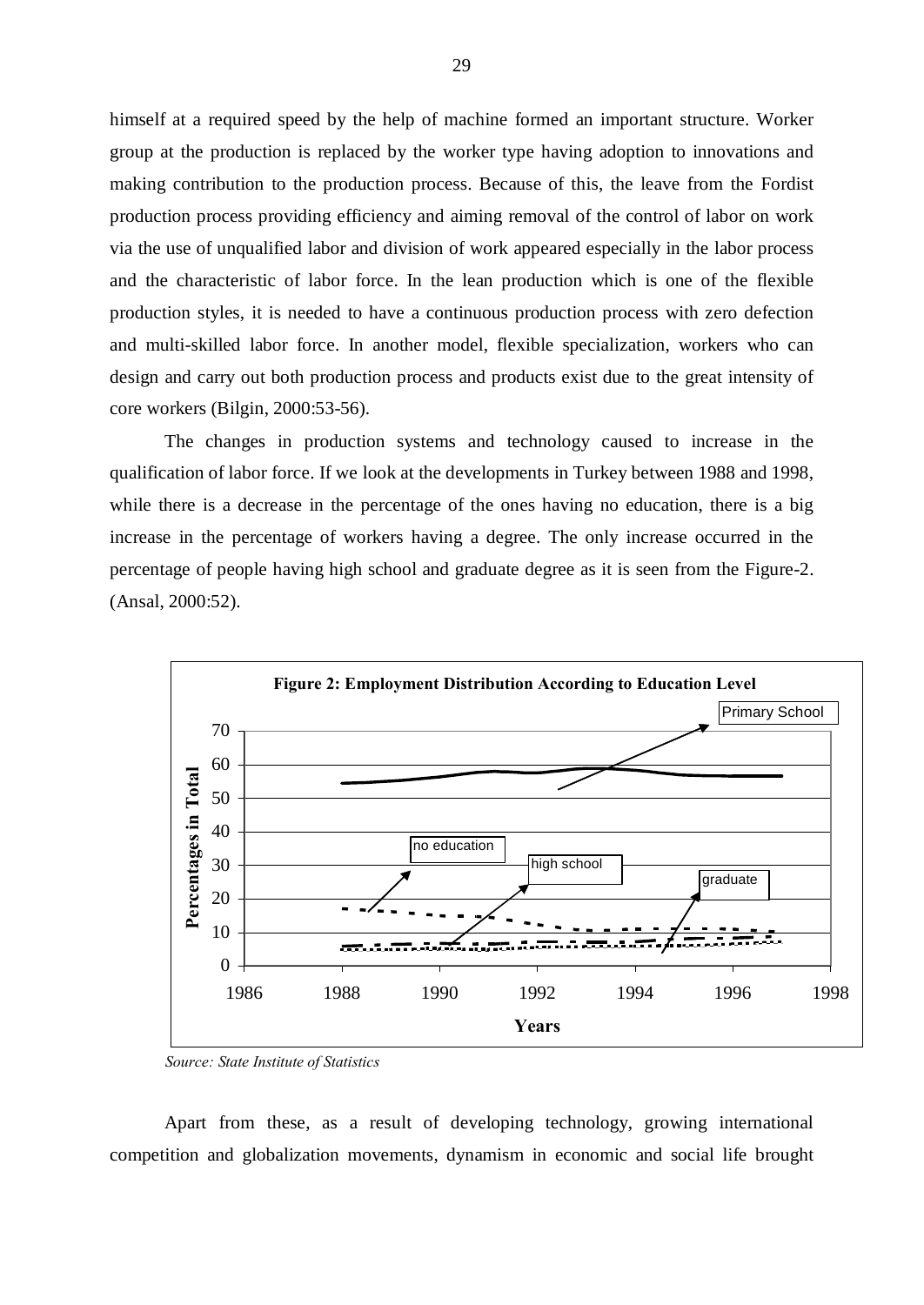rationalization in firms and a kind of polarization in profile of staff. In this period, workforce segmented into two groups: core and peripheral labor force. The core workforce is multiskilled and functionally flexible. It is composed of ones who work full time in central firms, have employment security, and are well paid. Peripheral workforce is a worker group in a subcontractor and employed on a peripheral basis, such as in an office cleaning firm. This group has a big numerical flexibility and is more disposable with fewer employment rights. Peripheral workforce is facilitated as temporary employment, part time working and short term contracts (Atkinson, 1985:26-29).

The main reason for the need of these models stems from economic stagnation with unemployment at 1970s and 1980s and creation of a peripheral workforce which is more disposable, having short term contracts and fewer employment rights. This makes labor organization more resistive for the market fluctuations. This is also preferred by employers, since it is a very easy way for the continuous working of firms and increase of efficiency. Apart from these, workers approach this working style positively, because it enables workers to have dominancy on work.

Technological change and its effects on the characteristic of labor force are observed in the OECD Jobs Strategy's Second Analytical Report (Technology, Productivity and Job Creation, 1996, 96-98) as follows:

> Using industry-level data, Berndt et al. (1992), examined the relationship between worker styles and high-technology capital intensity for US manufacturing industries; they found a positive correlation between high-technology capital intensity and white-collar workers. They also noted a significant increase in education level among blue-collar workers. Berman et al. (1994) examined the evolution of skills for US manufacturing industries and the wage share of white-collar and blue-collar workers. They found that skill upgrading (increase in the wage share of white-collar workers) is positively related to two measures of technology: computer expenditures and research and development. Using two-digit manufacturing data, Bartel and Lichtenberg (1987) found that the age of the capital stock (a proxy for technology) is inversely related to the percentage of labor costs for highly educated workers; this indicates that industries with high-skilled workers may be more adept at adopting new technologies........ Overall the increase in the share of white-collar high-skilled workers within sectors seems to be positively correlated to variables related to technological change, such as R&D investment and growth in the number of patents; this is especially true in the high-technology sectors. The results show in effect a strong positive correlation between the increasing share in white-collar high-skilled workers and initial R&D intensity (See Graph 4.8). Changes in relative R&D intensities or growth rates in the number of patents are significant also but have very little impact. The relative initial capitallabor ratio is less robust if one controls for outliers or if the sample is changed....... In conclusion the sectors that invest ed more in research and performed more innovative activity are those that employed a larger share of higher-skilled people at the beginning of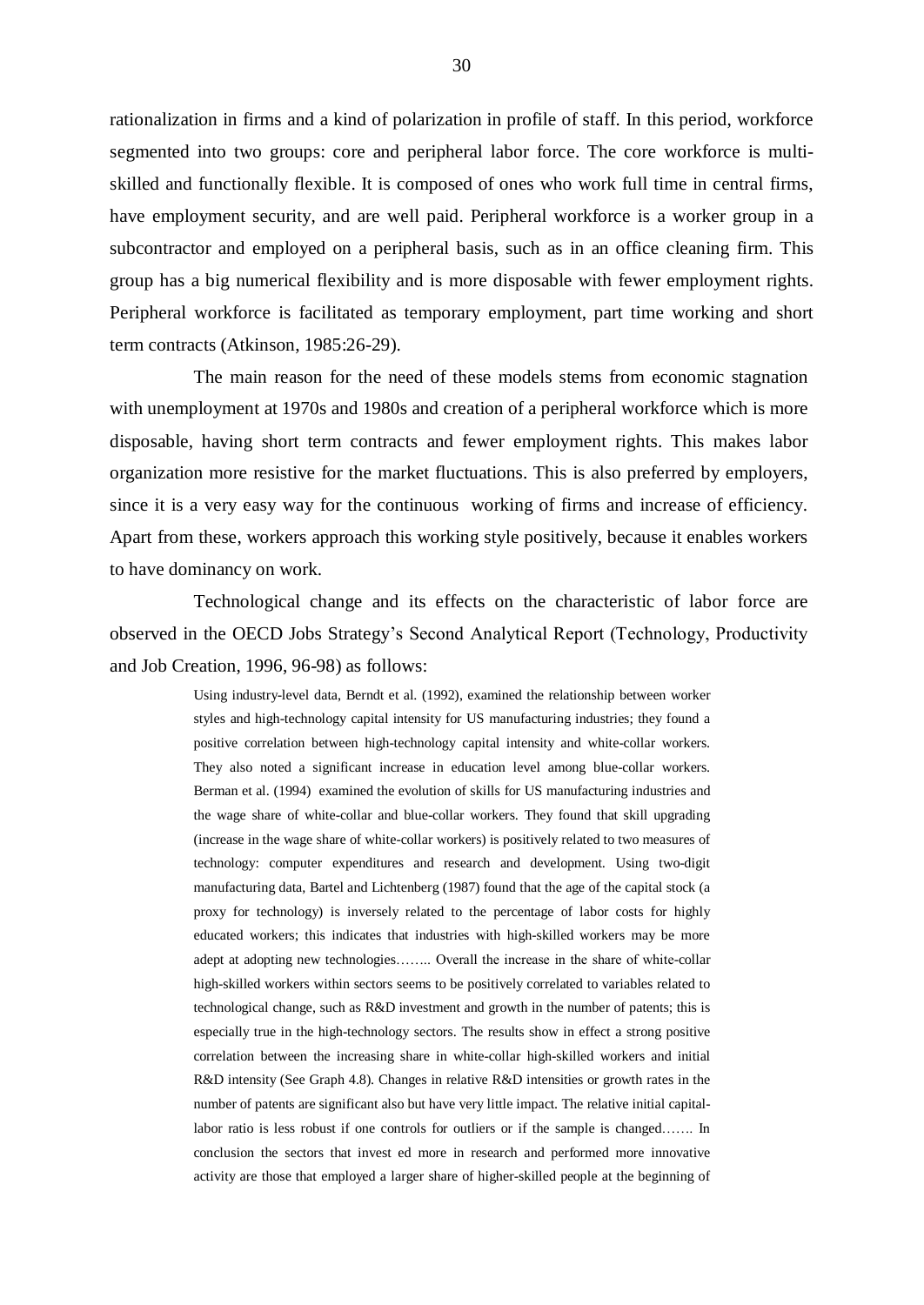the 1980s and that continued to the so at an increasing rate. Thus, the annual change in the share of white-collar high-skilled workers is positively correlated to the initial level across sectors in the sample.

Developments in the structure of profession bring more information intensity and the necessity for making this information contemporary. This new construction at the level of professions called as knowledge based products and processes by Bengtsson, services by French economists, softening by Japanese economists. The micro changes happening in this period can be summarized as follows: (1) Providing new technologies for the development of human resources and work organization. (2) Being an improving parameter of human resources with respect to developments of performance of firms and competitiveness. (3) Being smooth of hierarchical structure of organization. (4) Improvements in production according to demands.

The things stimulating all of these are new technologies. These developments towards the increasing of labor force have a tendency to the level that special abilities are important. Bengsston divides new labor force into the three groups with respect to necessities: (1) Employment of a worker group having high education level and application of an intensive rotation program in work. (2) Having a small labor force ready and when it is needed supplication of temporary workers. (3) Employment of a labor force having graduate degree. By this way, the structure of labor force mainly consists of professionals, associate professionals, skilled workers and low-skilled workers (Belek, 1997:85-86).

As a result, we cannot claim that there is an increase in the level of qualification for all labor force. Actually, this is just valid for the core labor force. For the other worker groups, there is a case of unemployment and low qualification. This made the two segmented work organization structure, and resulted in a division of rights of workers between these two segments. Since the work started to be focused on the core labor force, the number of peripheral labor force decreased and this yielded the differentiation of classical structure of labor force. Thus, this situation changed the classical unemployment rates, work organization and the role of unions.

# 4.5 Effects on Unemployment

The worldwide economic seriously affected developed countries after 1970s, brought a big unemployment problem together with itself. After the Second World War, a phase of rapid economical growth and rise in investments, which has not ever seen, occurred. Besides,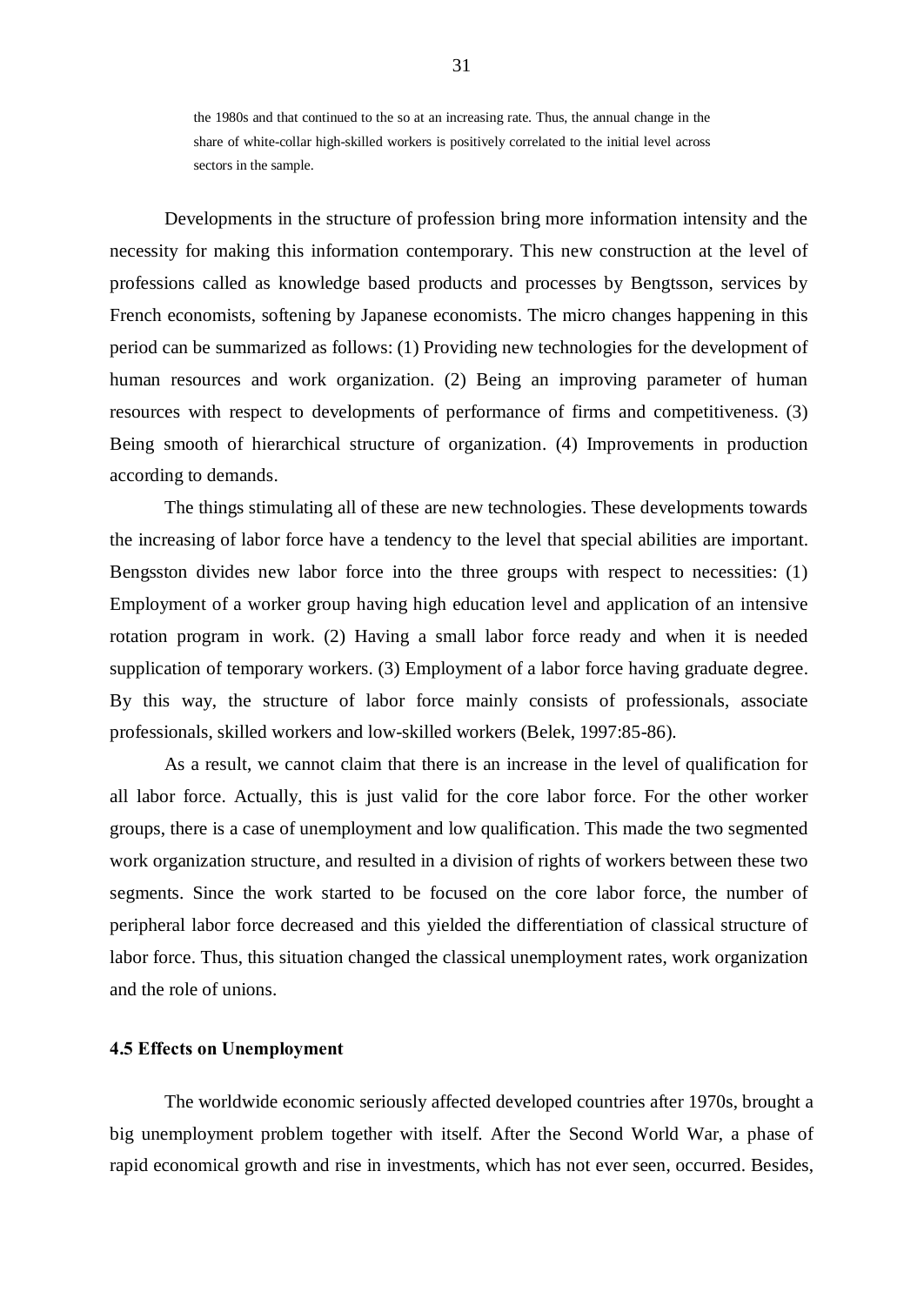this golden age which also known as political and economical polarization lasted until 1970. An important feature of this period is that USA became the superior power of the world with respect to technology and economy. By this way, Keynesian period started after Second World War, also ended. After this period, some negative developments arising at economic arena directed the attention of peripheral governments to the inflation. In this period, politics considered by these governments affected rate of unemployment and economical growth negatively. The most important target of them was to decrease the inflation, because it was believed that if the necessary decrease for inflation is obtained in a short period of time, economic growth and decrease of unemployment is achieved. Governments believed that giving priority to the economic growth and unemployment will accelerate the inflation. As a result, big unemployment rates occurred after 1970 were preferred against the much bigger unemployment problems which will arise in the future. No doubt, as a result of application of this economic strategy, unemployment rate rose and investment and profits of industry remained at low levels. In this period which was aimed to decrease the inflation, more strict precautions were taken about monetary and fiscal policies. The increase in the rate of wages started to slow down, and investments were supported in order to increase the work capacity (Senkal, 1999:48-49).

While these developments were happening, the technological development and the rationalism of production process was realized with the economical, social and political developments in capitalist societies. Technological developments accelerated after 1980s shook up the industrial relations deeply. This mutual influence brought some changes not only in the structure and role of factors establishing the industrial relations, but also in the structure of all system. The most important impact of new technologies on the relations of employee and employers was the change of the power and position of workers in management and agreement. Workers started to react to technological innovations in different ways. These were reactions to participation, negotiated trade-offs and definite opposition. Besides, these innovations mean that the replacement of white-collar professions for blue-collar professions, increasing of the number of non-unionized workers and the decreasing of job security. Firing and using less number of multi-skilled workers started to be spread out. The new industrial relations based on information society, increasing use of computers and robots in production process were shaped with the developments in information technologies. In this manner, a different kind of labor structure which is unbounded with microelectronic technologies arose. These microelectronic technologies or new high-tech led to constriction of employment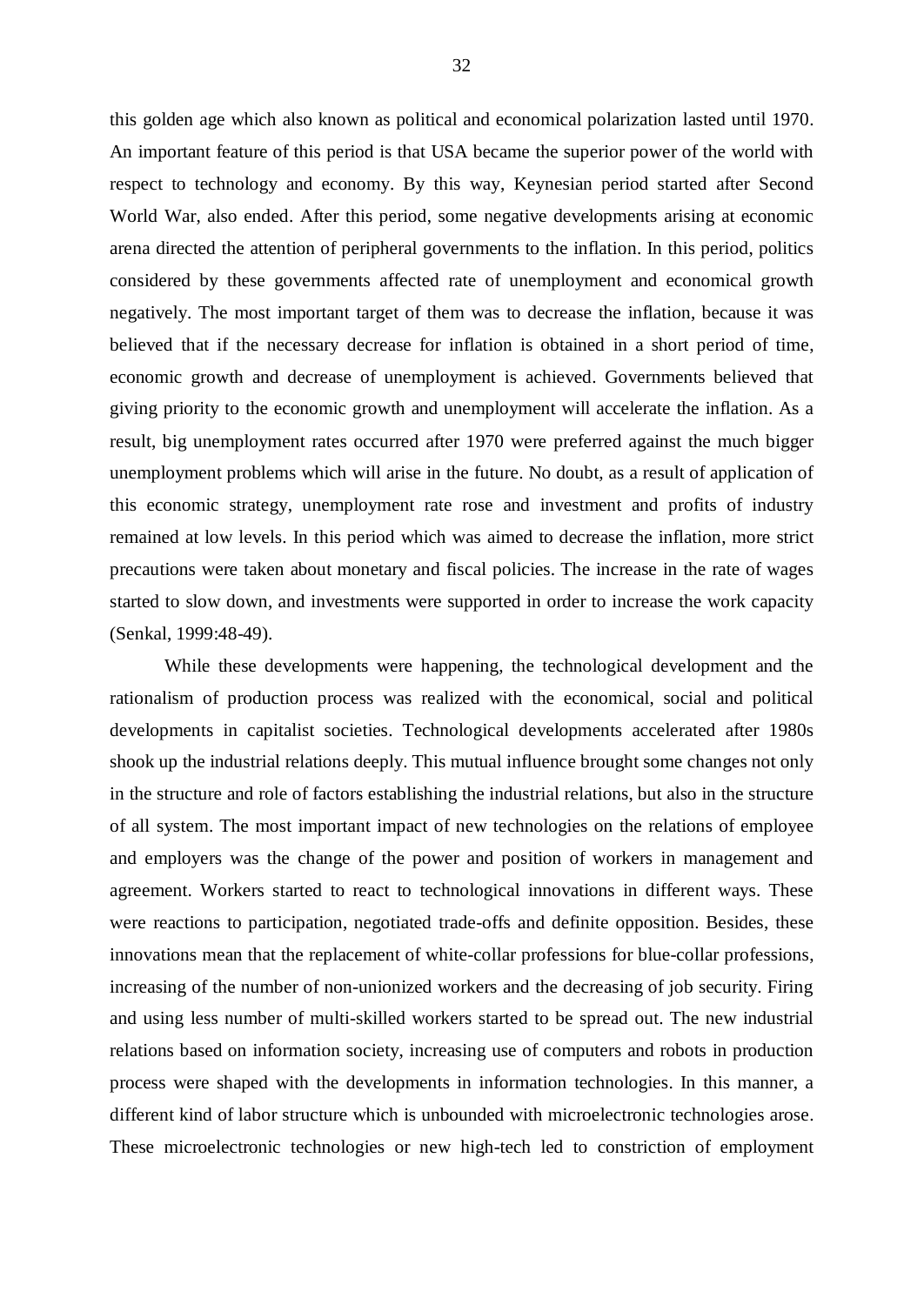besides labor savings. Thanks to technology, more efficiency could be obtained by using of less labor force. In other words, this reduced the cost of labor per unit of product.

Labor force decreased in most of the sectors by using new technologies. For example, in Germany, the production increased 48.9% while employment decreased 27.5% in the office and information process sectors between 1970-1977. Again, TV production increased 25% in Japan, although overall employment decreased from 480.000 to 250.000. In Japan, total employment in electronics sector decreased 31.2% between 1976-1979. The number of workers in telecommunication sector which use high technologies decreased sharply in the developed countries such as USA, England and Sweden (Koray, 1994:47).

While new technologies yields to employment constriction, it also provide the creation of new job opportunities, however, this is not enough to decrease the unemployment problem caused by employment constriction at high rates. The decrease in employment mainly results from the technological changes which save labor and the need for low-skilled labor. Because developing countries cannot produce new technologies, they have to import them from the technologically developed first world countries. This removes the opportunity that restores the unemployment by creating new employment sector arising by using of new technologies. As opposed to this, the demand for new technologies of developing countries creates employment for developed countries. In this situation, due to the decrease in self-produced conventional technology demand of developing countries, these countries have a more employment decrease than developed countries. By this way, as the use of technology increases, efficiency also increases and employment decreases (Senkal, 1999:58-61). This is a reason for increase in unemployment rate for developing countries such as Turkey. In brief, the modification of new technologies to production systems is the most important reason for unemployment increase in especially developing countries after 1970s.

Besides, according to the direction and nature of technological developments it is necessary to supply technological capacity, and to increase the portion of infrastructure investment expenditures and public R&D facilities in national income, in addition to the private sector R&D activities which are about development of new technologies. Moreover it is clear that these expenditures should transfer to the most dynamic and strategic sectors. In this manner, it is clear that these new technologies provide new opportunities creating new employment areas. However, since creation of these new sectors oriented for the aim of creation of multi-skilled less number labor force potential and more efficient use of existent employment by organization associated with new technologies, there naturally occurs an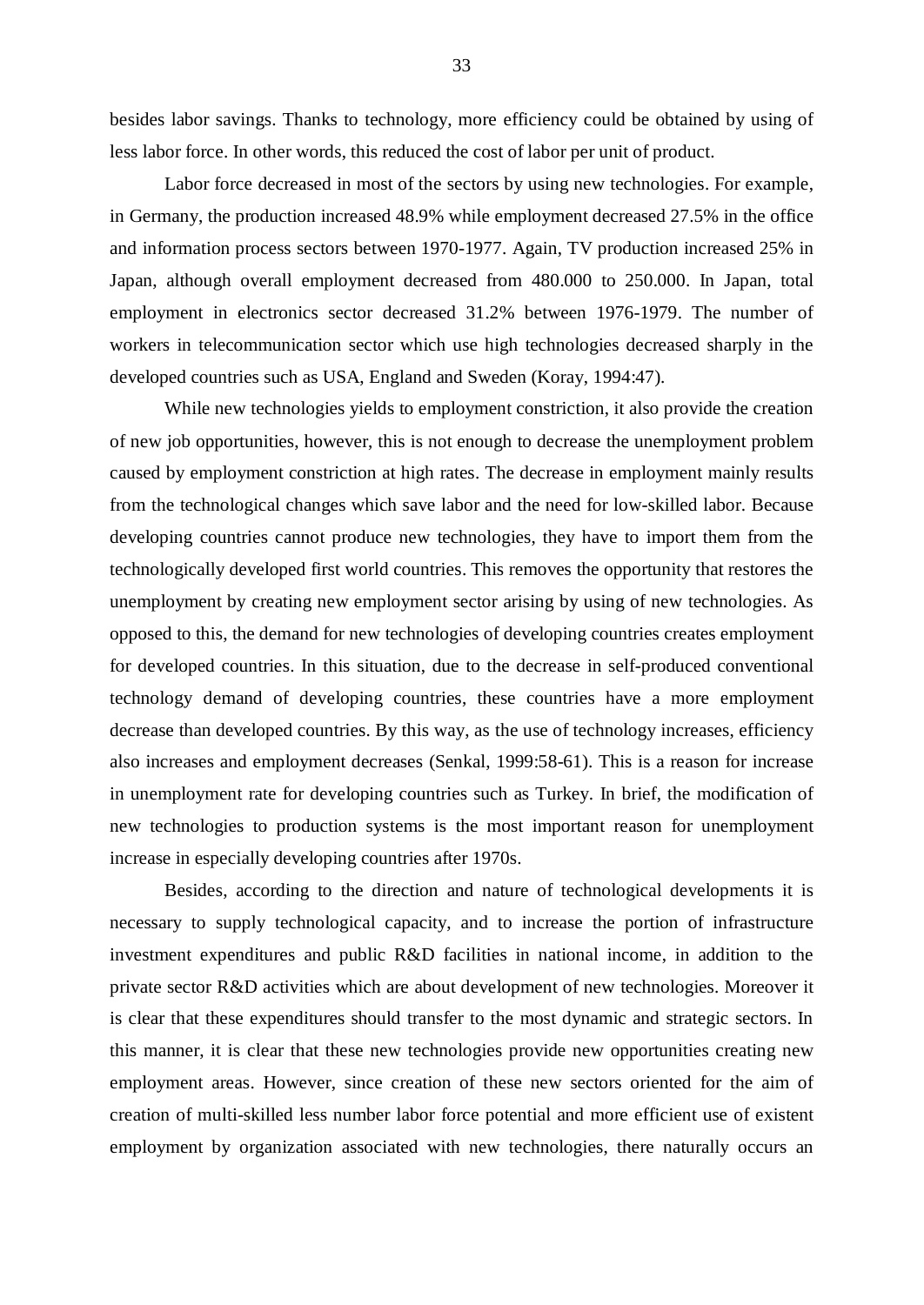employment constriction. This also proves that new technologies affect the growing unemployment negatively.

The most important point establishing technological politics with respect to struggle with unemployment is that while the new technologies provide big productivity increase in traditional sectors, it reconstructs labor and so it leads to a probability of technological unemployment. On contrary to this, it is claimed that this negative effect of technological developments can be restored by the creation of new job opportunities and new sectors. According to this idea, new job opportunities arise both in the industrial branches producing new technologies and the other industrial branches producing new products by new technologies. However, since new technologies and even products could not be produced and generally are imported by most countries such as Turkey, the employment created by these new technologies are very restricted; even, it can affect employment rate negatively (Ansal, 2000:140).

The other important reason of the high rate of unemployment is the growing international competitiveness and the accelerated globalization during last years. The flow of capital and investment in industrial countries to the areas having low-priced labor due to accelerated international competitiveness is an important cause of unemployment. During this period, the increase of import of developed countries from low-priced countries causes to disappear of many labor intensive professions in developed countries. In the developing countries, the sectors, which could not adapt this process and compete, constrict and even many work places go bankrupt, some jobs disappear (Lee, 1996:489).

However, in the long run, it is believed that new technologies broaden the employment by creating new works and new jobs. This is generally valid for the countries producing the technology. For the countries importing technology, the most important aim of technological developments besides the reducing the dependency of firms to the qualified labor force, is to provide labor force saving. By this way, computerized production systems separate the production from human interventions. It is seen that new technologies reducing the labor force per unit of product make labor savings, and develop by increasing the unemployment (Edquist, Jacobsson, 1988:113-114).

Another most important change carried out in production systems by new technologies is about changing characteristic of labor force. Since the new technologies have a characteristic labor saving, it causes to division of labor force. Less number of multi-skilled core labor force having always employment opportunity and low-skilled labor force called as "McDonald's workers" reveal. The first group has high wages and providing more efficiency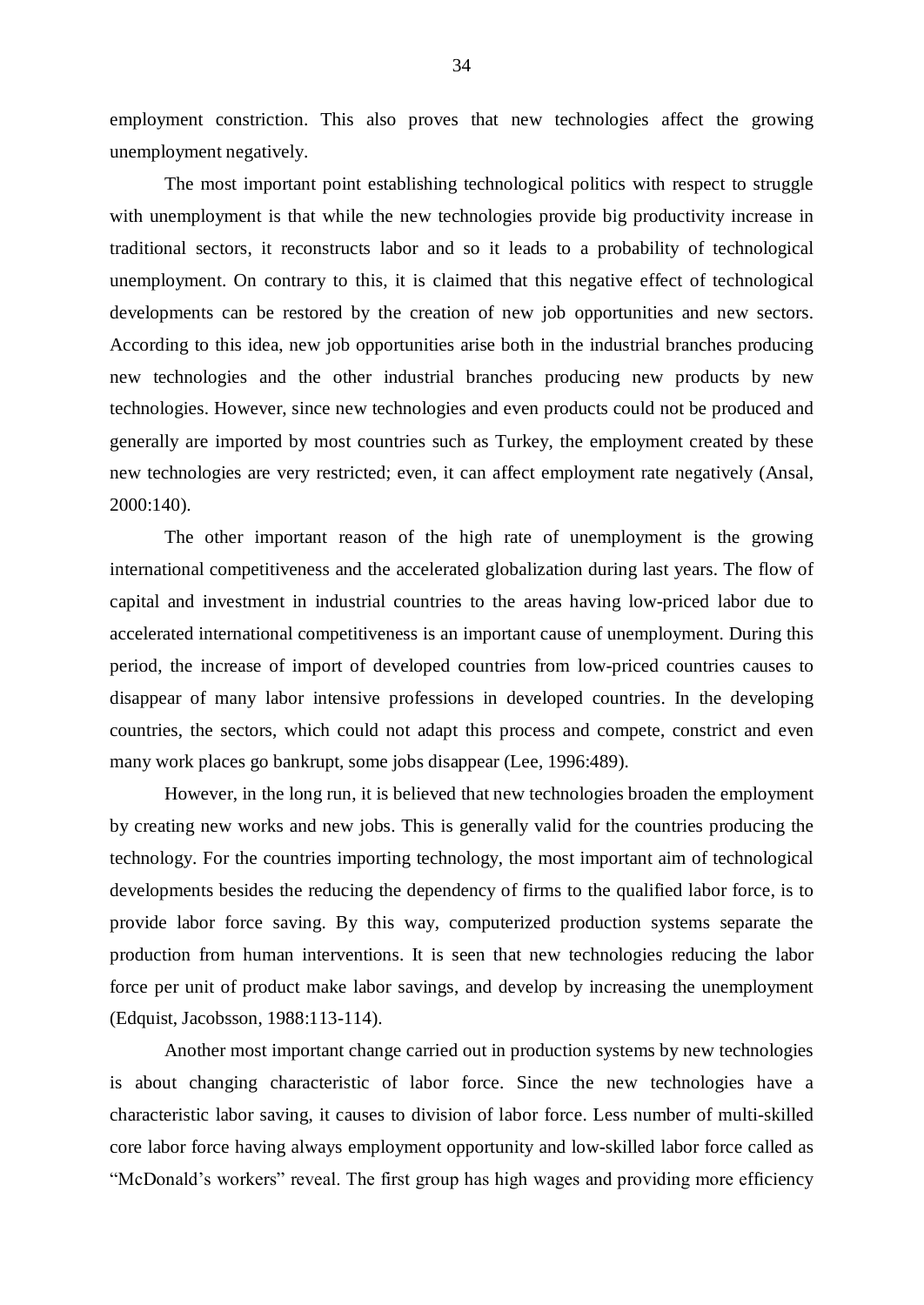increase, while second unskilled group has low wages and no job guarantee (Yenturk, 1993:48-49). From this point of view, this new organization of employment makes constrictive impact. Apart from this, replacement of human labor by robots, and removal of routine and simple works by new technologies are seen, and as a result it makes unskilled labor out of work. It is claimed that the industrial robots making savings from unskilled or semi-skilled labor take place of three or four workers on average.

While there is a decrease in employment, there are huge increases in production. This shows us how tremendous changes in the structure of sectors and the quality of labor occurred, and the relation between economic growth and employment is broken, since the technological developments caused to spreading out of the concept of jobless growth in production.

Despite all of these changes, according to the neoclassical approach, unemployment which is caused by the technological developments, technological unemployment is not possible. In this approach, since the labor market is flexible enough and market forces can move easily, wages make a balance between the demand and supply of labor in the long run. In this theory, technological change is perceived as an external factor and it is stated that unemployment is determined by only internal factors. Consequently, technological change is not seen as a characteristic factor determining unemployment. Although, in analyses, the technological developments establishing labor is included, technological unemployment is considered as temporary and unconstitutional problem. Because, according to this approach, unemployed workers as a result of new technologies providing labor saving, could be employed in the new working areas created by technological developments. Thus, according to neoclassical theory, negative effect of technological changes on employment is not possible in the long run (Bilgin, 2000:60).

Despite all of these approaches, the fear of growing unemployment caused by changes in production systems and especially technology is gradually increasing. When we look at the foresights, Rifkin's one attracts attention. He states that in future less than 20% of adults will continue to work; remaining part has a social income in return for socially aimed activities (Insel, 1997). Apart from these, in the flexible production systems becoming gradually technologically intensive, human being get a role based on control mechanism. In future, it seems possible the mental side of labor will proceed in the direction of control mechanism which will contain less number of workers. In addition to all of these, if the jobless growth theory becomes true, the reveal of a kind of unemployed community or the case of working poor will be possible (Bilgin, 2000:66). Despite all of these possibilities, the most probable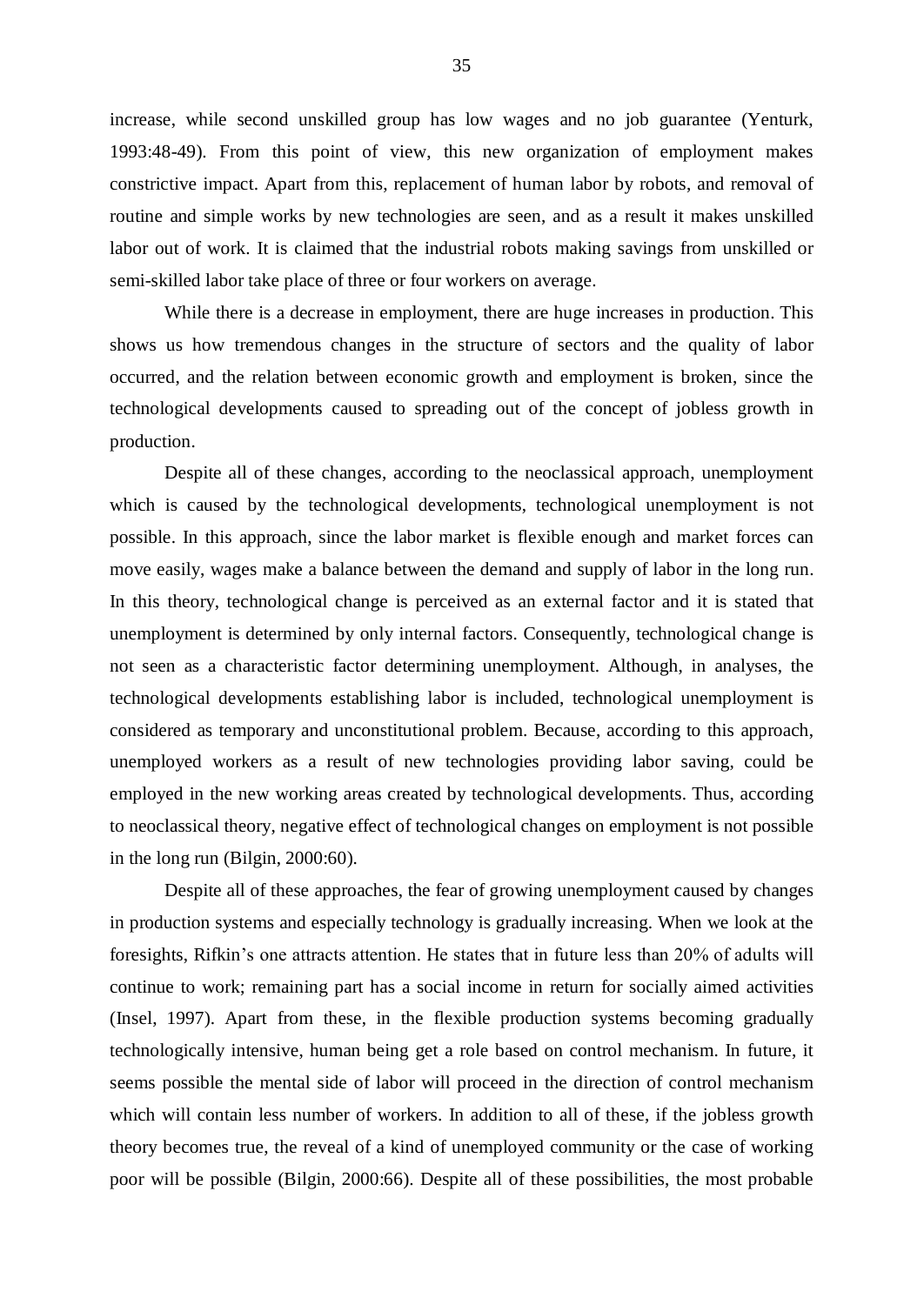case is that the world proceeds towards to an information society and all constitutions will change and be formed in this direction. This also shows us that the structural changes centered on technological developments will happen, and these structural changes occurring in work organization will determine the level of unemployment. Thus, the rate of unemployment as a result of technological changes is directly related to the structure of work organization.

#### 4.6 Effects on Work Organization

The changes in technological and the other socio-economic conditions brought new concepts in the management and organization areas. As it is known, the technological developments after 1970s not only increased the variety of products but also revealed significant changes in the production process. The technological developments affecting production period happened especially in the area of microelectronic technologies which are called as key technologies, and as a result a transition from old Fordist production style to new post-Fordist production occurred. Therefore, the role of labor in work organization changed. In order to understand the main features of new post-Fordist work organization, it is necessary to compare it with Fordist work organization.

When we compare the Fordist and post-Fordist process, we see that hierarchy, strict control mechanisms, and time standardization were the most important features of Fordist organization. In this type of organization, specialization level determined the necessity for coordination and control, and the role of each person in organization was determined in this way. In the Fordist work organization, in which analysis of work was made with respect to time and work place in detail, standardization of all motion of employees was made. However, the post-Fordist organization included the technological changes seen in Fordist organization, and in this organization, abilities of workers increased, while division of labor lost its importance. On the other hand, the hierarchic structure of firms diminished, or at least it became smooth and the social relations among hierarchies developed. Such relationships were taken into consideration in order to get more efficiency. By this way, the necessity for strict control in the firm disappeared. As a result, it was tried to develop some concepts such as total quality management which makes person responsible for each level of production and this brought an auto control mechanism. All of these developments prepared the conditions of constriction in management mechanism. Such responsibility mechanisms were also tried to improve by new labor organizations and managements models, such as group workings (Belek, 1997:95). Toffler (1992) claims that classical division of labor diminished and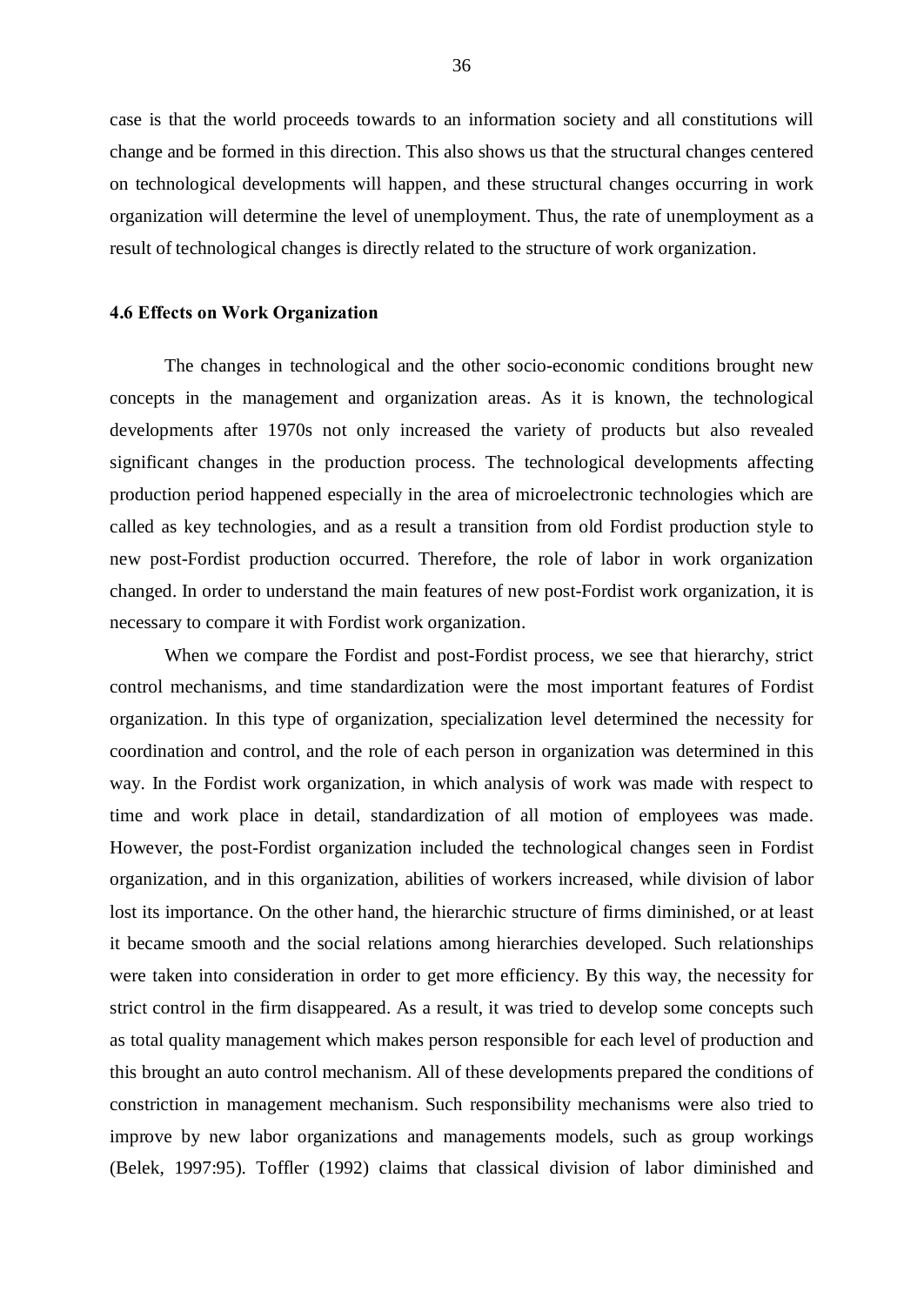workers must assist on the production by having new work techniques and creating new ideas in learning circles. In this manner, he agrees with that workers should have an idea about all process of production and claims that changes with respect to organization will remove bureaucracy and division of labor (Toffler, 1992:195-220).

In the organization of work in post-industrial period, firms made some adoptions to developments in the direction of various targets. Firstly, in order to reduce the cost, simple arrangements and low labor force were used. Secondly, operation and planning were separated from control and application respectively. Vertical and horizontal communication were increased and the importance of consumer services increased. In this manner, it can be said that it was tried to create a quality-based firm.

In the new work organization, a big importance was given to flexibility in order to improve the competitiveness of the firm and to increase the efficiency of production with new technologies and flexible production systems. In this manner, the changes in work organization were made mostly so as to create a work organization having a flexibility adapted to market fluctuations (Ozaki, 1996:54-56). In this organization, arrangements based on the creation of feedback circles making possible to response sudden changes in inputs. Here, hierarchy was compressed and firm became oriented to products. Job enlargement and job rotation were started to be used widely in order to make these possible. Apart from these, in this new organization, the previous organization structure including hierarchy from top to bottom, vertical communication and information flow, and central and bureaucratic control mechanism were replaced by a model having a complex telecommunication network, vertical and horizontal information flow, regional autonomy, auto control and team workings (Yenturk, 1995:806-808)

In the new organization, the importance of information and technical specialization gradually increased, and hierarchic structure became smooth. Professionals got autonomy about their responsibilities and some facilities, such as collective decision making and production search became important. Although the control of labor on work started to increase, the control on labor also increased due to intensification and mobility of work.

As a result, while characteristic of work and labor force changed with new technologies, the work organization also changed with the application of these in production process resulted in automation in most areas. Since the production system is not a kind of organization including technical work process, the change in production systems influenced not only the form of technical division of labor but also social organization of production and work organization.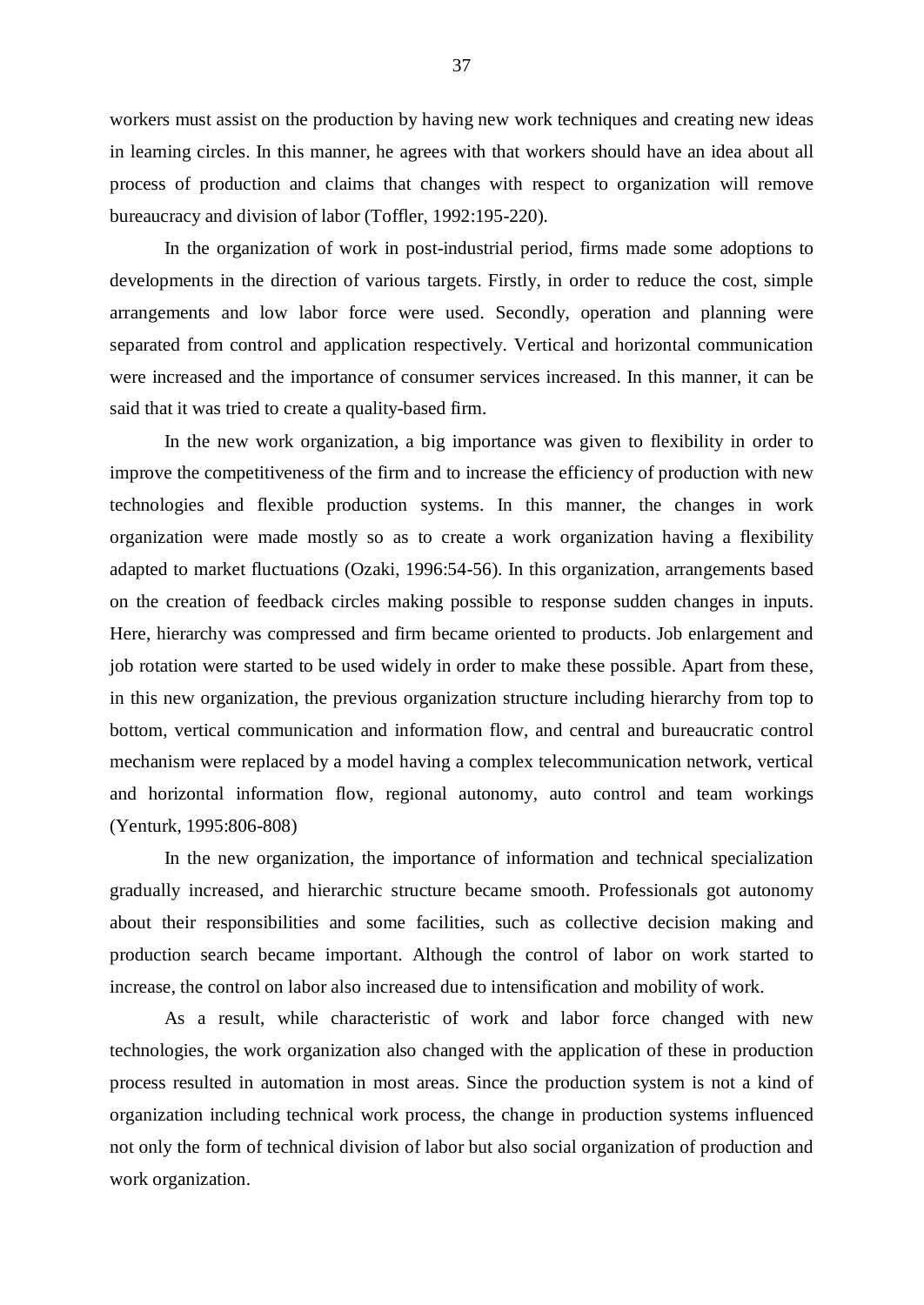# 4.7 Effects on Unionism

After 1970s, world market met new competitors by various changes in the structure of international economy politics resulted from developments in economic arena. These new competitors called as Asian Tigers caused to rise of international competition. Besides, growing competitiveness constrained western countries and forced to search for new models due to having high cost of labor. Another development happened in technological area. Due to the rapid developments in the technological area, and becoming a determining factor of new techniques for production and management, both organizational structure and production systems changed. The changes in production and management systems brought important results with respect to industrial relations. While these developments were happening in economic and technologic area, some changes in conjunction with these in organizational area became inevitable. These changes in organizational area appeared in different ways. In traditional organizations, while Fordist production style is dominant, Taylorist approach was used for the management. The use of flexible production and management techniques caused to appearance of flexible firm perception different from the traditional firm structure. The most important feature of this new firm is that it had no adaptations for the arrangements of unions, and developed in non-unionized conditions. Therefore, the economic crisis and unemployment during 1970s made the first stage of non-unionism. Then, technological developments and new developments resulted from these technological developments, such as the increase in the level of labor force, changes the sectoral distribution of labor force, and appearance of new production and management techniques formed the following stage.

We should examine these two stages to express the reasons for non-unionism. The first stage causing non-unionism, crisis and unemployment, can be explained as the following: In the 1970s, Keynesian period starting after Second World War ended. After this period, some negative developments arising in economical area directed the interest of peripheral states to the inflation. In this period, generally it was believed that if the inflation was decreased, economic growth can be increased and unemployment rate can be decreased. The most common idea was that giving priority to economic growth and unemployment would accelerate the inflation. Thus, the high rate of unemployment in 1970s was preferred for the higher unemployment rates in future. This growing characteristic of unemployment and changing structure of labor force caused to organization and representation problem and both throat the collective bargaining and diminished the role of unions at international area. As a result of unemployment, unions lost lots of their members and increasing international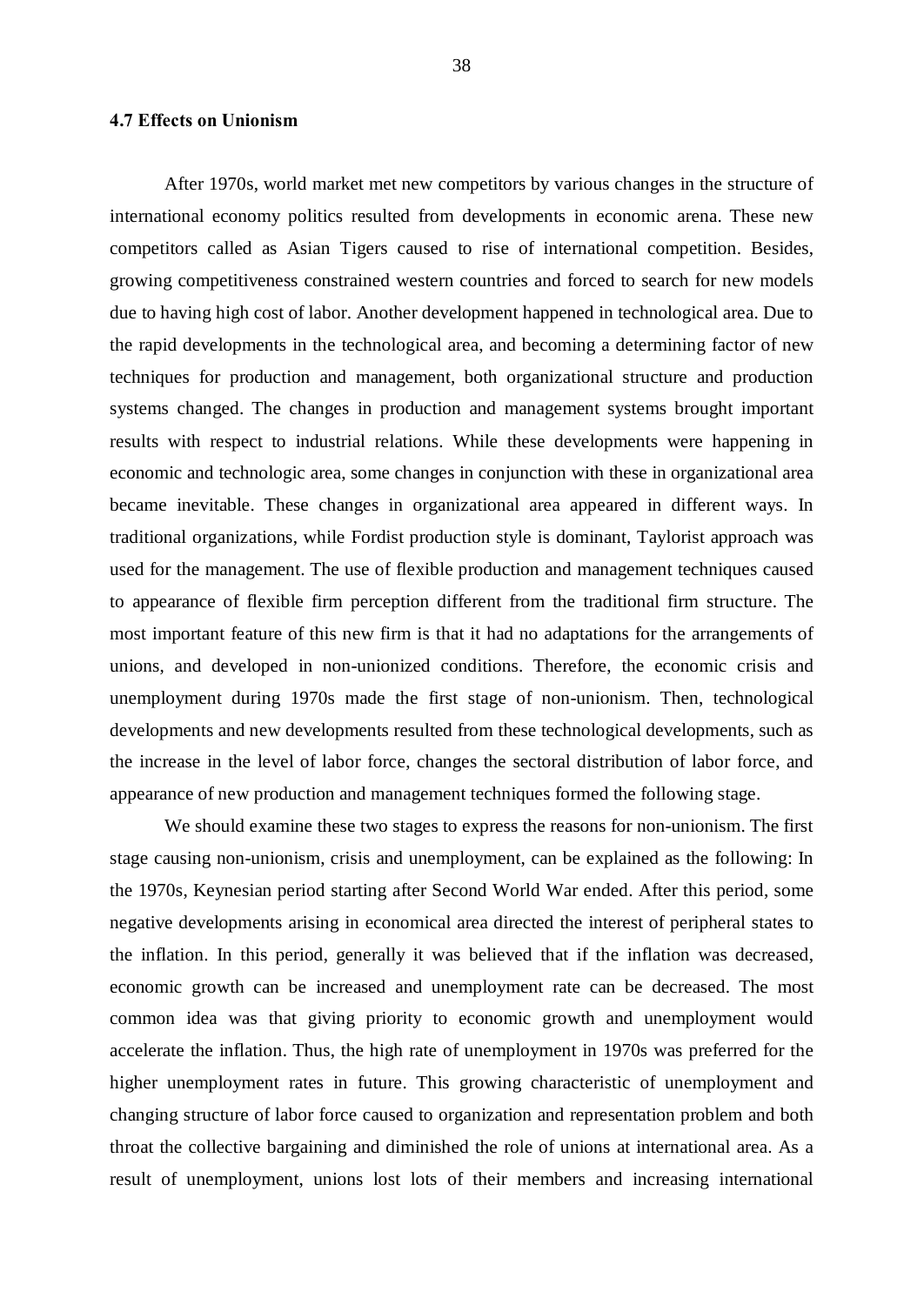competitiveness made inevitable new constructions in most countries and the use of flexible labor force. Thus, collective bargaining lost its importance and fell at the work place level (Senkal, 1999:48-50). Therefore, unions experienced many difficulties with respect to organizational activities and bargaining power.

The most important drop in the power of unions can be expressed by the second stage. To explain this second stage, we should look at the rates of unionism in world. Especially, after 1970s, firstly USA and the other countries such as Japan and England involved in nonunionized developments. In USA, the highest point of the participation rate of union organizing was 35%, and it occurred in 1950s. After this period, unions always lost members. This decrease was slow in 1960s, however, it was very sharp in 1970s and 1980s (Senkal, 1999:45). The most important reason for this decrease was the spreading out of flexible working styles during post-Fordist period. As a result of changes in the production process and developments in new technologies, traditional working styles changed and atypical working styles became widespread. All of these diminished the union organizations, since new working styles became gradually independent and developed outside the firm. This made unions unable to organize workers properly, and created a big gap among unions and labor class (Insel, 1997). In other words, the most important reason for the reduction in the power of unions comes from these structural changes happening in labor force and economy.

Another fact arising in the power of labor unionism and accelerating the change was the sectoral distribution of labor force as a result of new technological developments. The employment in the industrial sector, in which there was a high percentage of blue-collar labor force having a great tendency towards the traditional unionism, constrained, and employment mostly increased in the services sector. This reduced the participation for unions and created new organization problems (Bilgin, 2000:74). Apart from these, increasing rate of female participation in employment and increase in the percentage of white-collar workers changed the homogeneous structure of labor. With this changing structure, management prevented the white-collars, professionals and the other high skilled labor force from unionism, and it diminished the unionism seriously.

The politics of management on skilled labor force about non-unionization is aimed to form a new alternative structure for the current non-unionized structure. In this manner, new management strategies are started to be carried out. When we examine the developments of non-unionized industrial relations, technological developments caused to new human resources management politics in the presence of values and politics of firm. As a result, it realized the institutionalization of non-unionized system.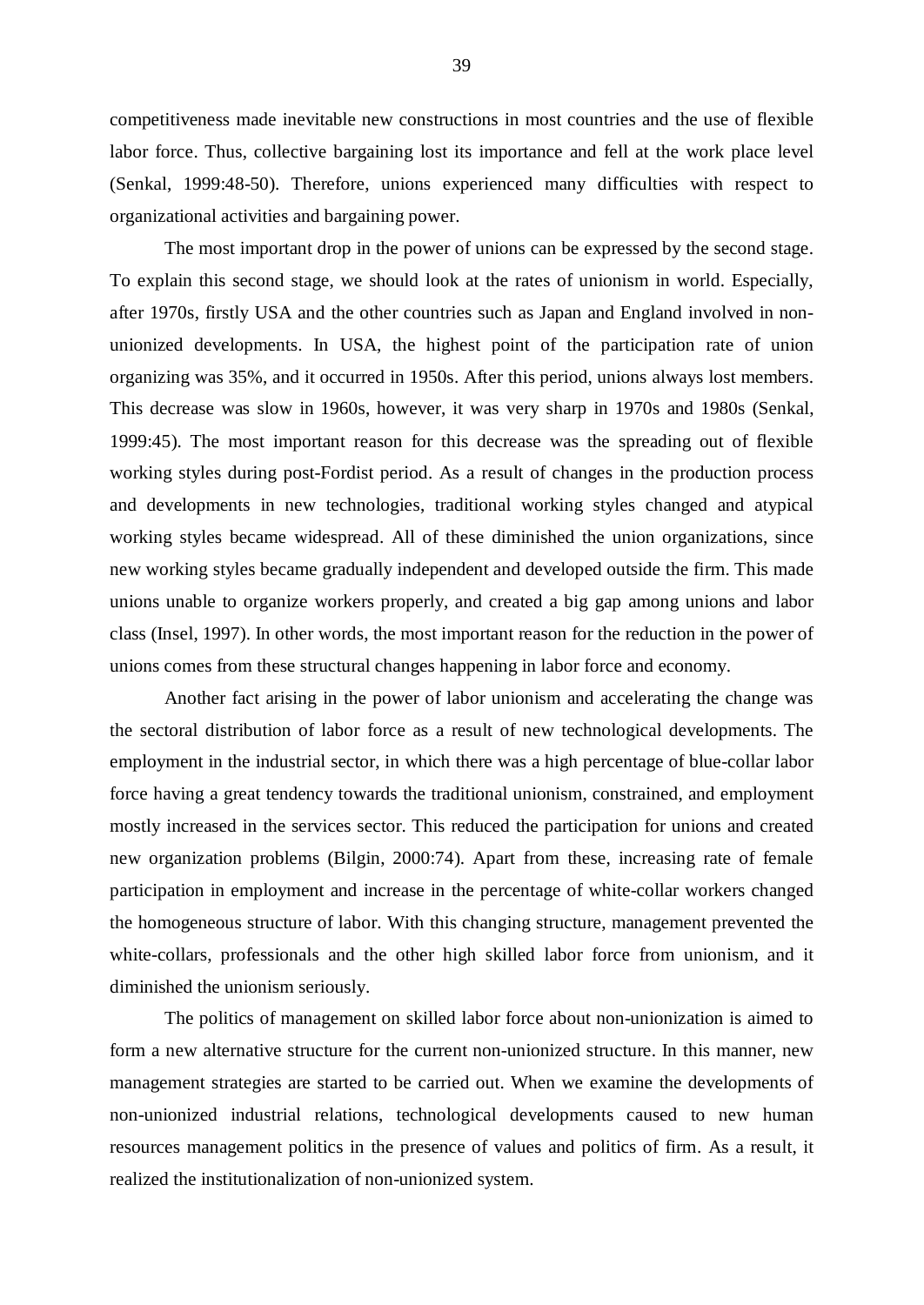This new perception developed as a result of non-unionized system intend to give the work individuals in the production and management process, instead of perceiving human as a part of machine like in the Fordist management strategy. In accordance with this, the human resources management entered in a phase of rapid change was a new development from this point of view. This also organized a new alternative for the unionized system. Thus, firms could greatly benefit from management and human resources techniques developed by themselves in order to increase their profits and they caused the non-unionized industrial relations to get strong.

Apart from these, another strategy of management was to create a kind of firm culture and to make the firm center of the system (Koray, 1994:90-91). In this period, in which class and union corporation for labor was replaced by loyalty to the firm and micro-solidarity, it was aimed to combine the workers and firm's targets and it was tried to create a microcorporation by improving the relations (Bilgin, 2000:70). Besides the concept of microcorporation, the creation of some other concepts, such as Corporate Culture in which professional management, group working, quality circles and participatory working were all together evaluated, increased the importance of individuals and reduced the unions' importance in industrial relations system.

Another fact underlying the non-unionized system is the increasing rate of subcontracting industrial relations. Flexible firms give the non-strategic activities and sectors to the other firms with a contract, while they adapt the technology for their production process. Therefore, it is a kind of network consisting of middle and small scale firms surrounding the main firm. These satellite firms and developing subcontractor relations cause the scale of firms to become small. For developing countries, although small scale firms seem to be advantageous, the movement of unions from work department to the work place is very difficult. In these small scale firms, lots of rights such as collective bargaining traditions and social aid were given up with the effect of change in the characteristic of professional groups. This also means the development of non-unionized circumstances.

Besides all of these, the policies of states are in the direction of diminishing unions' power by making some restrictions especially about collective bargaining. These arrangements especially revealed the new style unionism now. After 1980s, there has been a regression in the power of unions with the application of government policies. The collective agreements at industrial level gradually lost their importance, and collective agreements mostly started to be made at firm level. This kind of unionism carried out at firm level went away from center and started to focus on individual relations, instead of collective relations.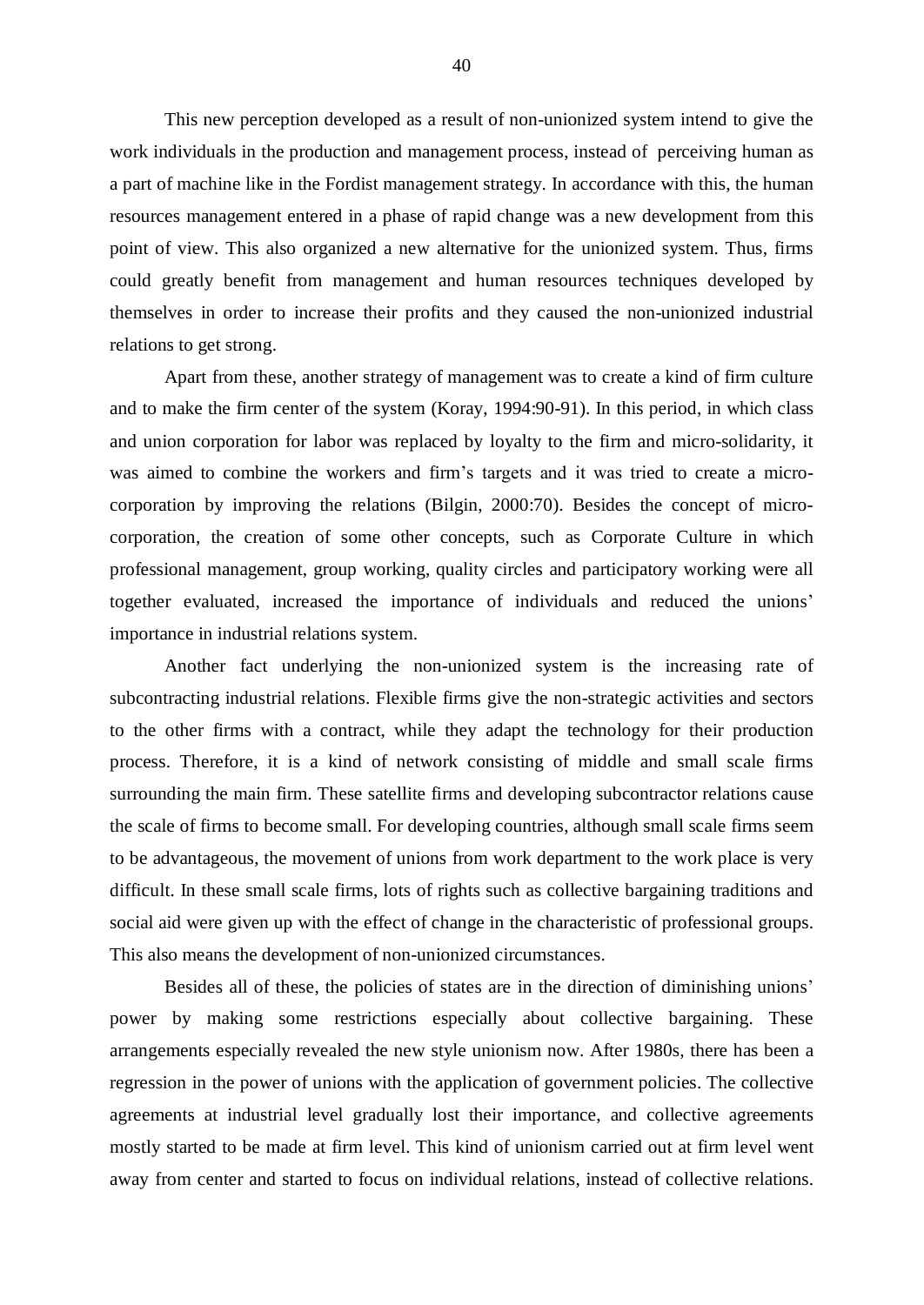This unionism at the firm level is also called as market unionism. As a result, although traditional unionism diminished, new alternatives at the firm level, such as market unionism are also tried to be made widespread by new management techniques, since these are mostly under the control of capital.

When we look at all of these developments, it is difficult to determine the role of unions exactly. Therefore, it became impossible to make a foresight for the role of unions in future. However, it is seen that labor gained a new structure with technological developments and unions weakened. Most pessimistic authors claim that the unions will not exist in 21st century (Bilgin, 2000:79). Despite these authors, there has appeared no evidence about that there will be a non-unionized society in future. Besides all of these possibilities, some problems such as sectoral constrictions, unemployment and human resources management, seem permanent for labor unions (Bilgin, 2000:79). In the light of these facts, it is seen that there is a similar change in unions and employment in most countries. However, with the growing globalization movements and international characteristics of firms, the labor also gained an international statue, and international organization of labor seems possible. In this manner, the global organizations of unions will be inevitable for the existence of unions in the future. The acceleration of globalization shows us that the unions should be formed in this direction.

# 5. CONCLUDING REMARKS

In this study, we tried to illustrate the structural model of technology so as to get an idea about the investigations of how technologies interact with work organization and labor. As a result of this study, it can be said that there has been occurred significant changes in the production systems and the characteristic of labor in the last 20 years. In this period, capitalism caused a new social formation called as post-Fordism in the light of even increasing technological developments. In the new post-Fordist social formation, the role of labor in production process significantly changed. Naturally the policies of state and the relation between labor and unions turned out to be to labor class' disadvantage in conjunction with the changes in technology.

In this new period, due to decreasing less effectiveness of unions, increasing rate of unemployment and heterogeneous structure of labor class, workers lost most of their rights. However, by the effect of globalisation factor, it seems that they can gain natural rights by the help of union organizations at global level. To sum up, the specific mechanisms of skill-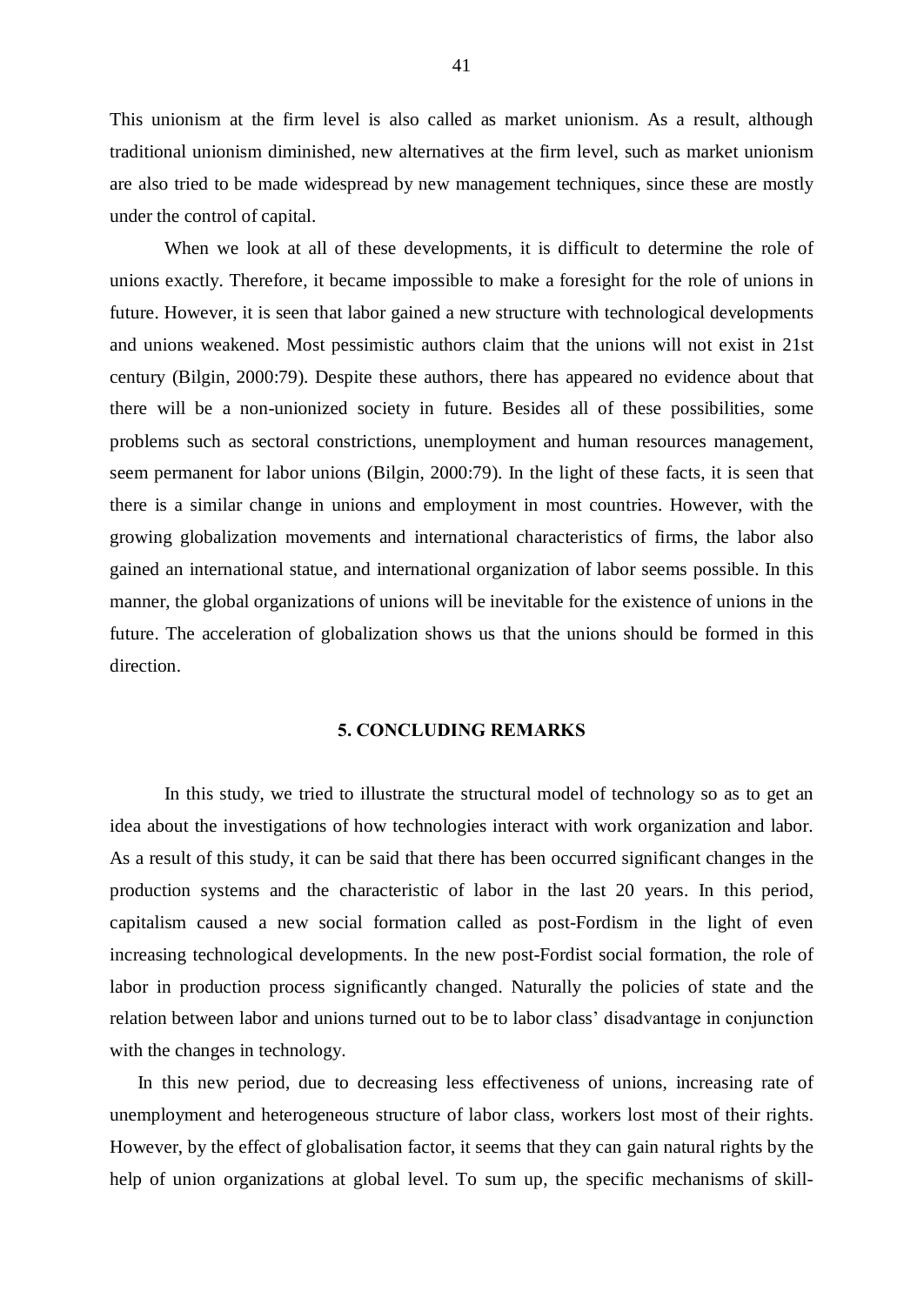biased technological changes are mostly directed by the profits of capital, and the nature all of these technological changes can be better understood by detailed examination on the effect of it on labor and work organization.

#### **REFERENCES**

Akat, A. S., The Political Economy of Globalization: The New Identity of State in the 21st Century, Friedrich Naumann Foundation, Ankara, 1999.

Alcorta, L., Flexible Automation in Developing Countries, Routledge, USA, 1998.

Amin, A., Post-Fordism, Blackwell Publishers Inc., Cambridge, 1994

Andersen, G.E., Assimakopoulou, Z., Kersbergen, K.V., Trends in Contemporary Class Structure, a Six Nation Comparison.(Changing Classes, Stratification and Mobility in Post Industrial Societies, Ed. by Andersen G.E., Sage Pub., London) p.32-57,1993.

Ansal, H., Esnek Üretimde İşçiler ve Sendikalar, Birleşik Metal-İş Sendikası Yayını, Istanbul, 1996

Ansal, H., Kucukciftci, S., Onaran, O., Orbay, B.Z., Türkiye Emek Piyasasının Yapısı ve İşsizlik, Türkiye Ekonomik ve Toplumsal Tarih Vakfı Yayını, Istanbul, Kasım 2000.

Atkinson, J., 'Flexibility: Planing for an Uncertain Future', Manpower Policy and Practise, Vol:1, Summer 1985, p.26-29.

Belek, I., "Postkapitalist" Paradigmalar, Sorun Yayınları, Istanbul, 1997.

Berggren, C., Alternatives to lean production : work organization in the Swedish auto industry, ILR Press Ithaca, N.Y., 1992.

Bilgin, M,H., Yeni Teknolojiler ve Üretim Sistemlerindeki Değişimin Emek ve İstihdam Üzerindeki Etkileri, Türk Tarih Kurumu Basımevi, Ankara, 2000.

Blomeyer, W., "Almanya'da İstihdam İliskilerinin Esneklestirilmesi Yönünde Denemeler", Çalışma Hayatında Esneklik, Yaşar Eğitim ve Kültür Vakfı Yayını, Izmir, 1994.

Bonefeld W., Holloway, J., "Introduction: Post-Fordism and Social Form", Post-Fordism and Social Form, The Macmillan Press Ltd., London, 1991.

Braverman, H., Labor and Monopoly Capital, The Degredation of Work In the Twentieth Century, Monthly Review Press, Fifth Printing, New York, 1974.

Bright, J., Technology and the American Economy, Washington, D.C., 1966.

Bronstein, A.S., "Temporary Work in Western Europe: Threat or Complement to Permanent Employment?", International Labor Review, Volume 130, No:3, 1991.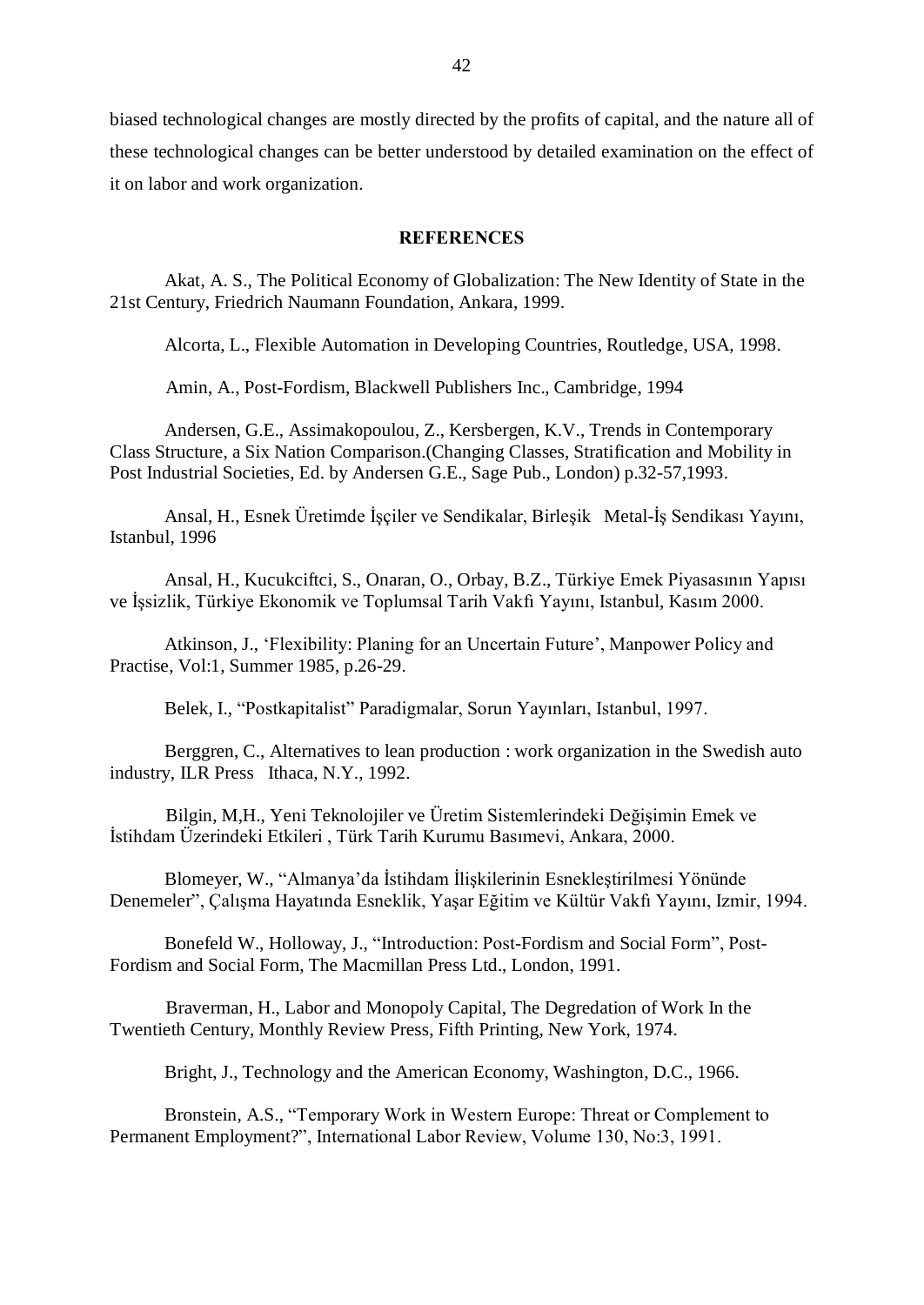Bulutay, T., Employment, Unemployment and Wages in Turkey, Devlet Istatistik Enstitusu International Labor Office, Ankara, 1995.

Burawoy, M., The Politics of Production, Verso, 1985.

Clement, W., Myles, J., Relations of Rulling Class and Gender in Postindustrial Societies, McGill Queens University Press, Canada, 1994.

Cordova, E., ëFrom Full-Time Wage Employment to Atypical Employment: A major Shift in the Evolution of Labor Relations<sup>7</sup>, International Labor Review, Vol:125, No:6, November-December 1986.

Dale, A., Bamford, C., 'Temporary Workers: Cause for Concern or Complacency', Work, Employment and Society, Vol.2, No:2, 1988: p.210-228.

Dickson, D., Alternatif Teknoloji, Ayrinti Yayinlari, Cev: Erdogan N., 1.basim, Istanbul,1992.

Drucker, P. F., The Practice of Management, New York, 1954

Drucker, P. F., Yeni Gerçekler, İş Bankası Yayınları, Çev:Karanakic, B., 3. Baskı, Ankara, 1993

Drucker, P. F., Kapitalist Otesi Toplum, Inkilap Yayinlari, Cev: Corakic, B., Istanbul,1994.

Edquist, C., Jacobsson, S., Flexible Automation: The Global Diffusion of New Engineering Technoogy, Basil Blackwell Ltd., Oxford, 1988.

Ekin, N., Küreselleşme ve Gümrük Birliği, İstanbul Ticaret Odası Yayını, Yayın no:1996-32, İstanbul, 1996.

Eser, U., Türkiye'de Sanayilesme, İmge Kitabevi, Ankara, 1993.

Esser, J., Hirsch, J., The Crisis of Fordism and The Dimensions of a "Post-Fordist". Regional and Urban Structure, IJURR, 13(3):417-435, 1989.

Grinth,K. Woolgar,S., The machine at work : technology, work and organization, Polity Press, Cambridge, 1997.

Halal, W.E., The New Capitalism, John Willey and Sons Inc., Canada, 1986.

Harvey, D., "Esneklik: Tehdit mi yoksa Fırsat mı?", Çev: Ayca Kurdoglu, Toplum ve Bilim, Sayı: 56-61, Bahar, 1993.

Harvey, D., Postmodernliğin Durumu, Çev: S. Savran, Metis Yayınları, İstanbul, 1997.

Helfgott, R.B., Computerized Manufacturing and Human Resources, Industrial Relations Counselors Inc., Toronto, 1988.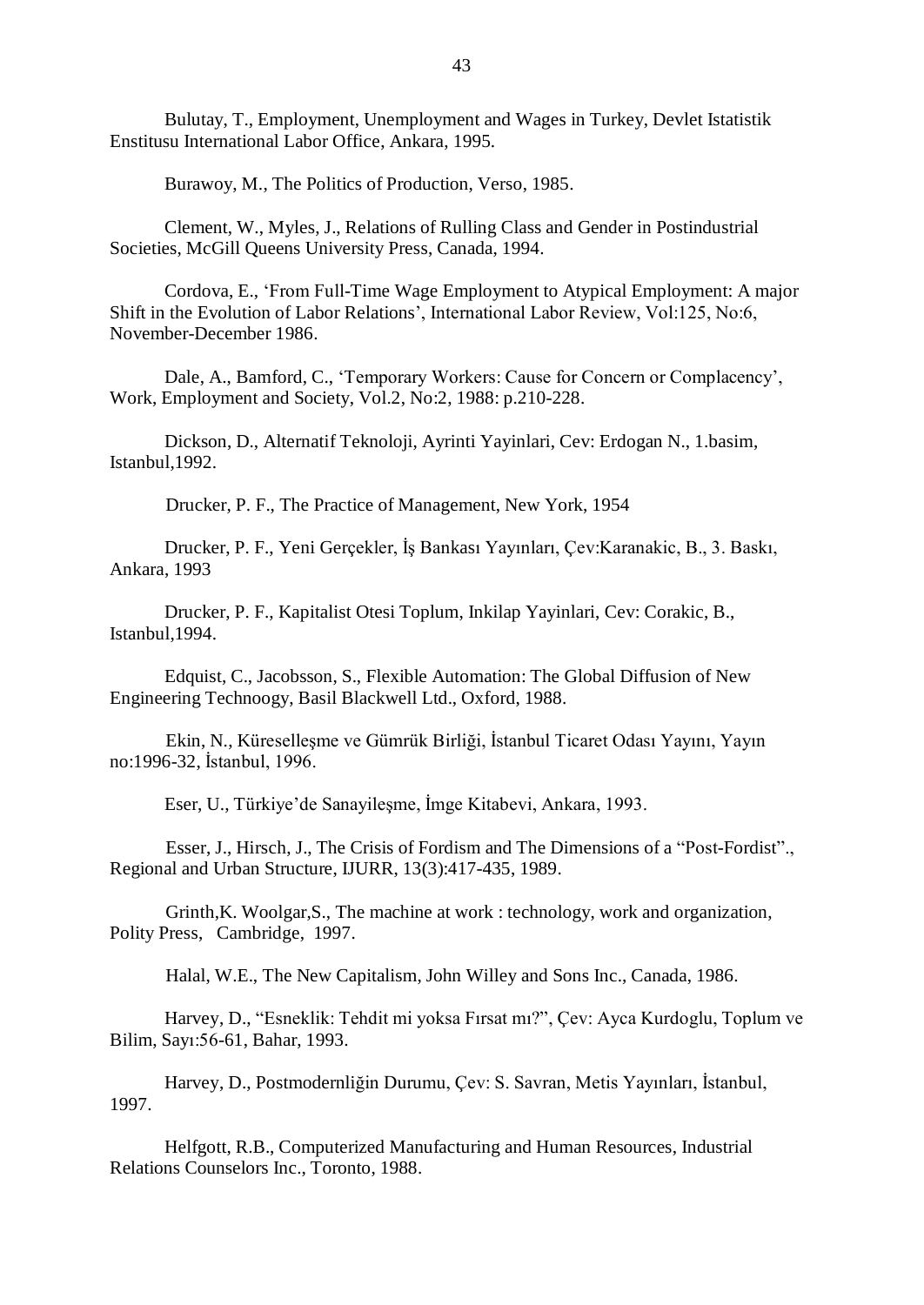Hirsch, J., Fordism and Post-Fordism: The Present Social Crisis and its Consequences, (Post-Fordism and Social Form a Marxist Debate On The Post-Fordist State, Ed. by Bonefeld, W., Holloway, J., MacMillan Press Ltd., London) : 8-34, 1991.

Insel, A., "Fabrikasız İşçiler ve Sendikaların Kabusu", Yeni Yuzyıl Gazetesi, 18.05.1997.

Jessop, B., Thatcherism and Flexibility: The White Heat of a Post-Fordist Revolution, In B.Jessop, H. Kastendick, K. Neilsen and O. Pedersen (eds), The Politics of Flexibility. Aldershot: Edward Elgar, 1991.

Koray, M., Değisen Kosullarda Sendikacılık, TÜSES Yayınları, İstanbul, 1994.

Lash, S., Urry, J., The End of Organized Capitalism, The University of Winconsin Press, Great Britain, 1987.

Lee, E., "Globalization and Employment: Is Anxiety Justified?", International Labor Review, Vol.135, No.5, 1996.

Marx, K., Capital, Volume 1, 2nd Edition, Moscow, 1975.

Marx, K., Fransa'da Sınıf Mücadeleleri, Sol Yayınları, 1.baskı, Ankara, 1976.

Marx, K., Kapital-1, 3.ciltler, Sol Yayinlari, Cev: Bilgi, A., Ankara, 1978.

McLoughlin, I., Clark, J., Technological Change at Work, Second Edition, Open University Press, London, 1988

Nielsen, K., Towards a Flexible Future-theories and politics., In B.Jessop, H. Kastendick, K. Neilsen and O. Pedersen (eds), The Politics of Flexibility. Aldershot: Edward Elgar, 1991.

OECD, Employment Outlook, July 1996.

OECD, 'Technology, Productivity and Job Creation', The OECD Job Strategy, Vol.2 Analytical Report, Head of Publication Service, OECD. France, 1996.

Öngen, T. Esneklik: Kapitalizmin Yeni Fetişi, İktisat Dergisi, Sayı:357, Mayis-Haziran 1996.

Öngen, T., "Teknolojik Gelisme Döneminde Isgüçünün Niteliği", '95 Sanayi Kongresi Bildiriler Kitabı 1-2, TMMOB Makine Muhendisleri Odası Yayın No:186, Ankara, 1996, p.176.

Ozaki, M., "Labor Relations and Work Organization in Industrialized Countries", International Labor Review, Vol.135, No.1, 1996.

Piore, M. J., Sabel, C. F., The Second Industrial Divide, Basic Books New York, 1984.